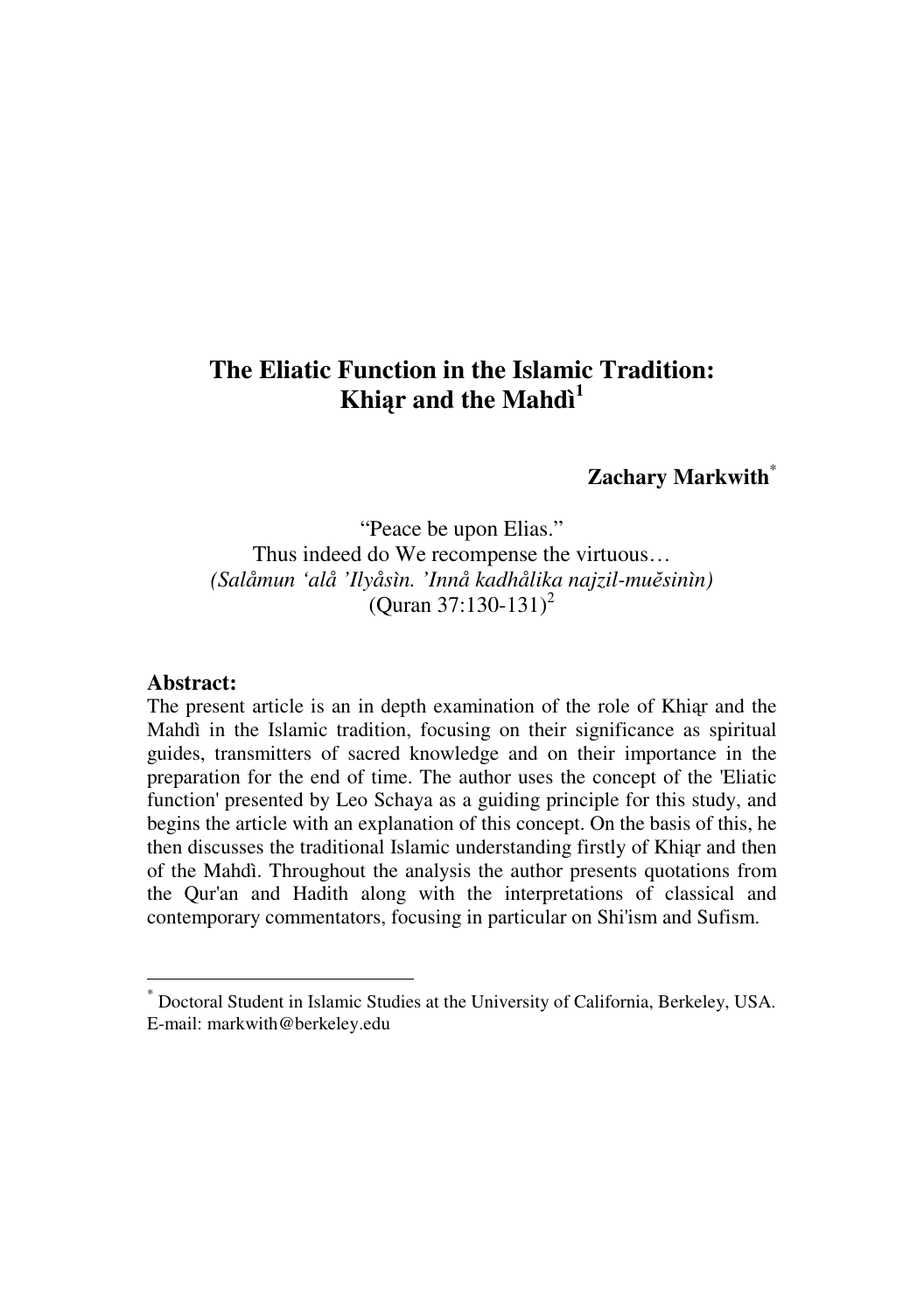**Key Terms:** Khiąr**,** the Mahdì, the Eliatic function**,** Leo Schaya**,** hidden men (*rijål al-ghayb*), Islamic esoterism

# **Introduction**

This essay takes as its starting point Leo Schaya's seminal article "The Eliatic Function,"<sup>3</sup> where the author sheds light on the esoteric and universal function of Elijah or Elias ('Ilyås in Arabic),<sup>4</sup> mentioned in the Hebrew Bible, Gospel, and Quran, and revered as a prophet of God by Jews, Christians and Muslims. Concerning Elias and the Eliatic function, Schaya writes,

> Through the words of Elisha, the Scripture (II *Kings* II, 1-18) shows that Elias could not be found because he had truly been raised to heaven. Now according to Judeo-Christian tradition the prophet Elias not only ascended alive to heaven, but has, since his ascension, descended many times in secret and continues mysteriously to make himself known on earth. And thus, in Judaism, he is invisibly present at every circumcision of a male infant on the eighth day after his birth, and also at every Passover meal celebrated by families; in addition, he reveals himself to certain spiritual persons in order to initiate them into the Mysteries of the Scripture. To the majority of Israel his presence signifies the blessing which descends directly from heaven, and to the elect more particularly he represents the illuminating influence. The Eliatic manifestation is destined, in a world which is moving towards its end, to revive the study and observance of the Law of Moses and, in particular, the spiritual realization of his Mysteries.<sup>5</sup>

It is recorded in the Gospel that John the Baptist (Yaĕyå) is asked, "…'Art thou Elias?' And he saith, 'I am not….'" (John 1:21), while Jesus the Messiah ('ρså al-Masìĕ) proclaims: "And if ye will receive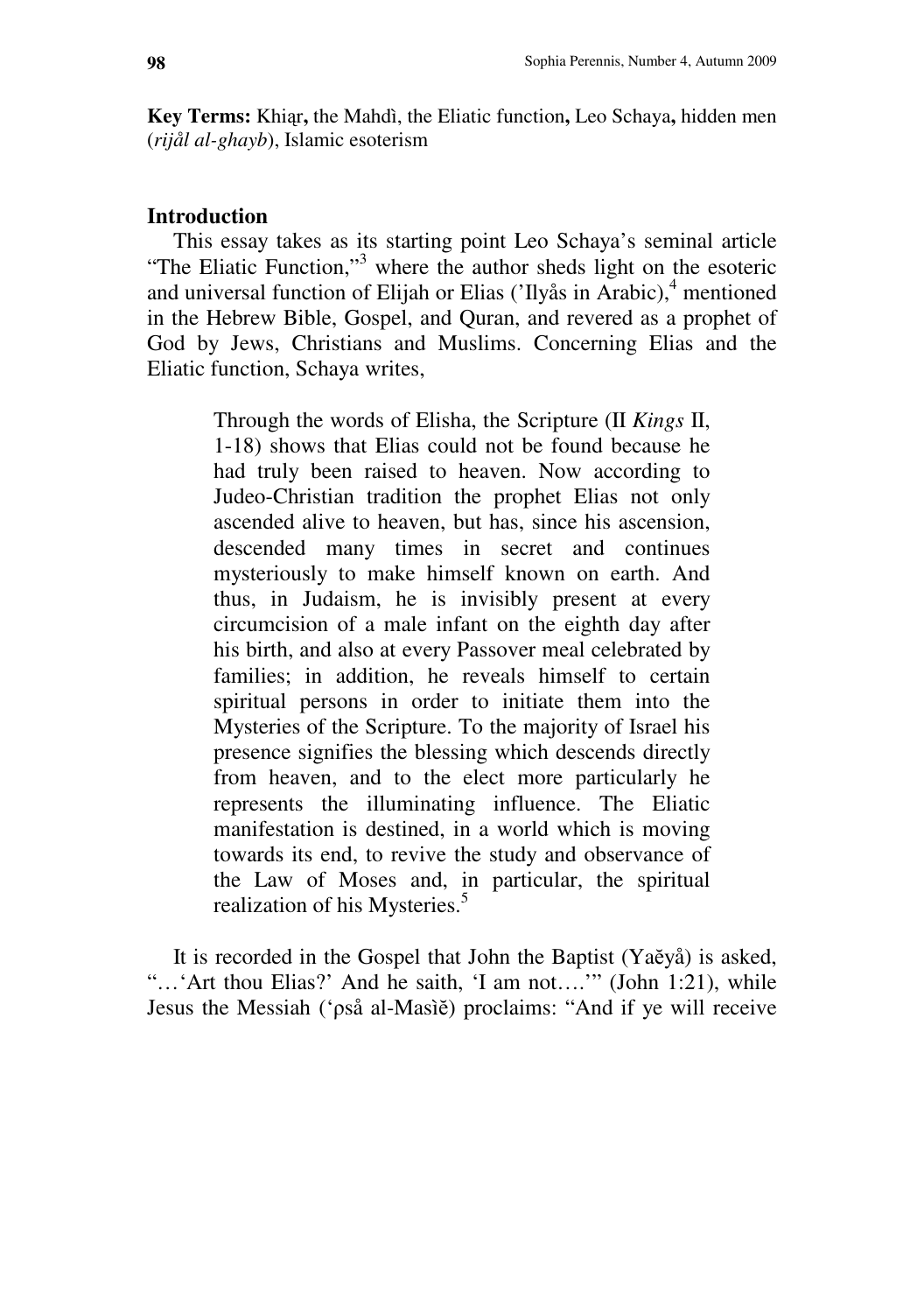it, [John] is Elias, which was for to come." (Matthew 11:14) These apparently contradictory statements do not imply the literal transmigration or reincarnation of the soul of Elias-which John categorically denied-but John's association by Jesus with the spiritual archetype and function of Elias.<sup>6</sup> The Eliatic function is invested in particular chosen souls, either prophets (*anbiyå'*) or friends (*awliyå'*) of God who often live miraculously long lives, traversing and connecting the Divine, angelic and corporeal worlds and even human epochs to initiate and guide men and women in dreams, visions, and encounters in the flesh, reviving both the exoteric and esoteric dimensions of religion, characterized by Schaya as the Law of Moses and the Mysteries. These highly exceptional figures also often demonstrate the relativity of exoteric forms in light of their esoteric knowledge, although they are each situated in a particular orthodox tradition and do not contradict the principles or exoteric forms of the Law but manifest the inner meanings thereof through direct Divine inspiration as opposed to imitation. In addition to John and Jesus, Schaya associates a number of Biblical and Quranic prophets, friends of God and the hidden men (*rijål al-ghayb*) of Islamic esoterism with the Eliatic function, including Khiąr and the Mahdì.<sup>7</sup> Regarding Khiąr and the Eliatic function, Leo Shaya states**,** 

> The Muslim tradition also has a spiritual function which corresponds to that of Elias, and affirms that it is exercised by two people in particular, each of whom has his own field of activity. We do not mean Elias himself, who is mentioned in the Koran along with Jesus (VI, 85) and also in his battle against the worshippers of Baal (XXXVII, 123-132); firstly, it is al-Khiąr or al-Khaąir*,* the "Green" or "Verdant", who, in the esoteric tradition of Islam, is invested with the same fundamental characteristics as Elias, or at least with those of his function as spiritual Master, "everliving" and descending suddenly from a supraterrestrial world to manifest himself in secret to anyone eager for the Absolute. He is, above all, Master of the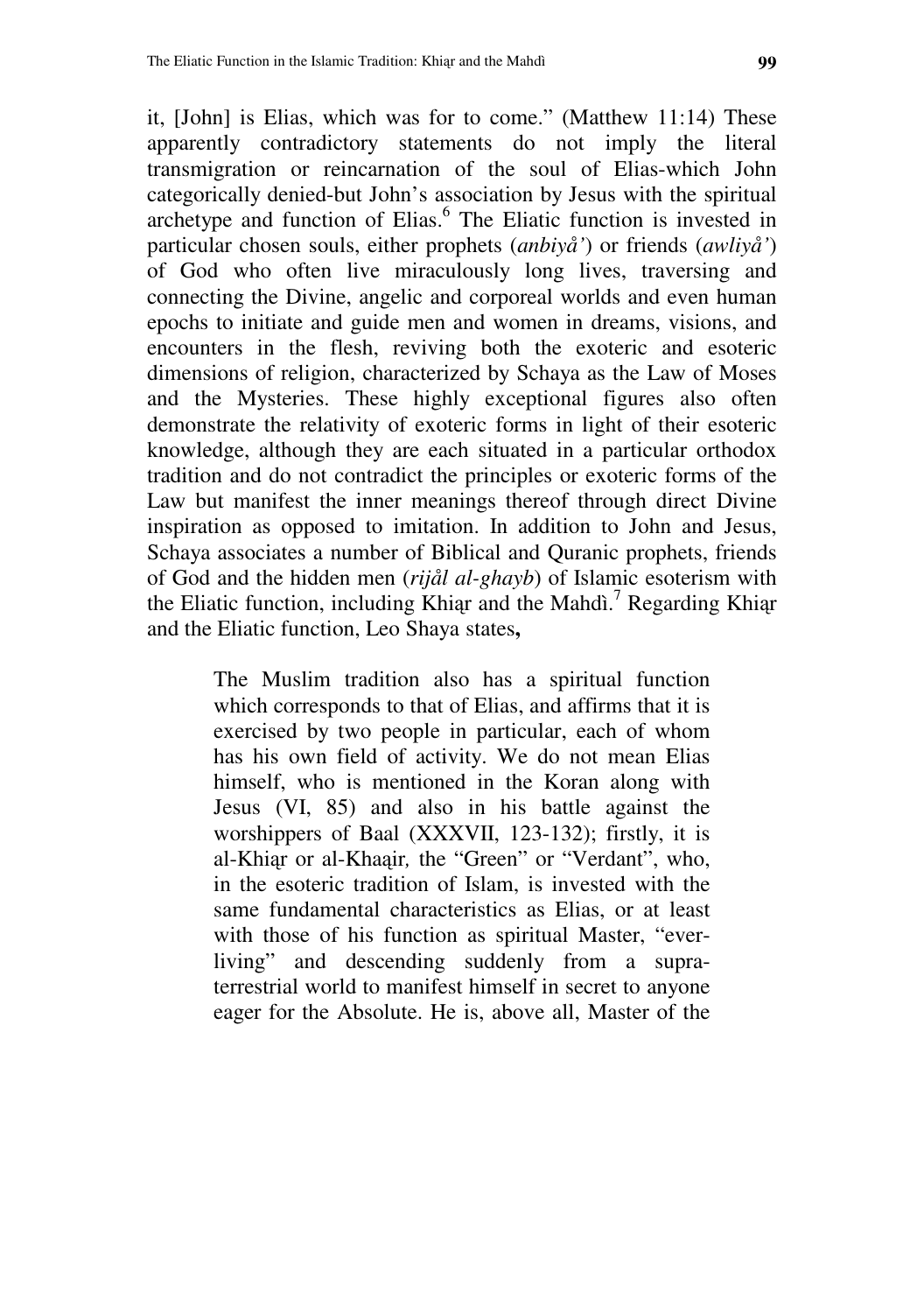spiritual solitaries, of those elect beings to whom he reveals himself as an ocean of initiating and universal wisdom, an inexhaustible source of enlightenment, a withholder and giver of the "water of life". $\frac{8}{3}$ 

 Moreover, at the end of this cycle of cosmic existence, a number of these messianic figures and revivers of tradition will openly manifest their initiatic function and authority and disclose the metaphysical knowledge at the heart of the revealed religions among the faithful. While the religions remain distinct, their followers are brought into peace and harmony through the guidance and authority of these figures and the sacred knowledge that they convey, which, among other things, reveals the transcendent and esoteric convergence of the revealed religions. According to Schaya when Elias returns he will also have a heavenly scripture:

> The "Book" of Elias is the integral Wisdom of the unanimous Tradition and the eschatalogical Manifestation of the unique Principle. Elias represents to the Jews the passage from their traditional exclusivism to the universality that they too possess, since they affirm that the Tishbite [Elias] will raise his voice so loud to announce spiritual peace that it will be heard from one end of the world to another; and the Doctors of the Law teach that "the just of all nations have their part in the future life", and moreover that all "the men, who are not idolaters can be considered as ..Israelites."

While it is not advisable to speculate on the exact point at which this cosmic cycle ends, and those signs that immediately precede it, including the return of the Mahdì and Jesus the Messiah, the religious exclusivism that permeates religious communities can be partially assuaged by coming to terms with these figures' universal function. Indeed, the traditional sources highlight that these luminaries will not simply save those in one particular religion alone and oppose or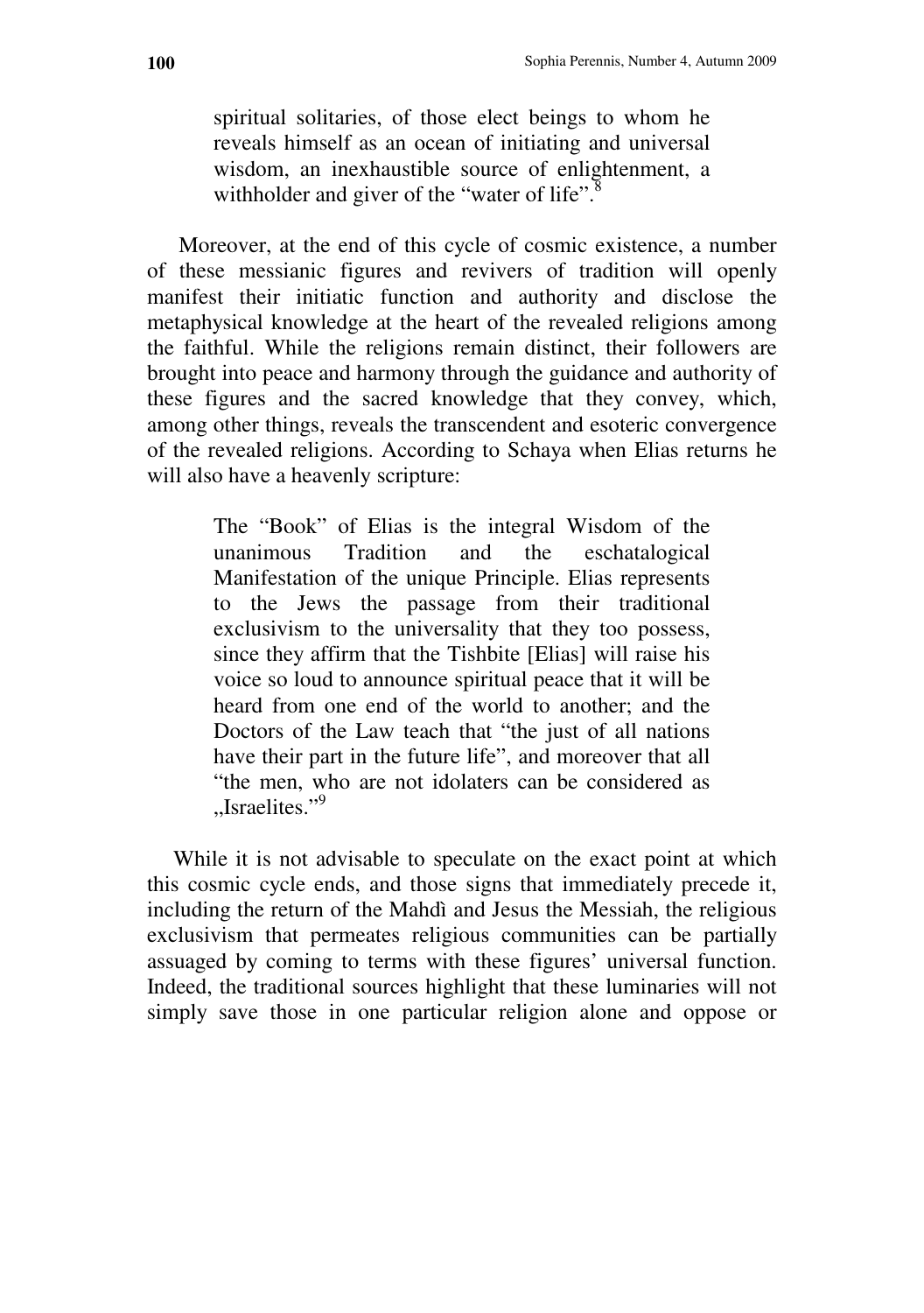"leave behind" the vast majority of humanity who providentially practice another religion-an idea that often justifies the hostility that some religious groups have towards one another. Rather, those invested with the Eliatic function will restore the original forms of all orthodox religions and unite the faithful under their banner through a revival of metaphysical knowledge (*'irfån/ma'rifah*)-the common esoteric teachings at the heart of each religion-and a return to the primordial tradition (*al-dìn al-*ĕ*anìf*) of Adam and Abraham. Foremost among these figures whose reign is expected by Muslims before the second coming of Christ is the Mahdì. Schaya writes,

> …As for the other person who reflects Elias in Islam, he is the one who will come at the end to establish what the Judeo-Christian tradition calls the "Glorious Reign of the Messiah," he is Al-Mahdì*,* the one "Guided" by God. Shì'ite Islam identifies him with the Twelfth Imam, living hidden for centuries and due to re-appear to fulfill his eschatalogical work...<sup>10</sup>

Below we attempt to bring to light the significance of Khiąr and the Mahdì in the Islamic sources and the writings of classical and contemporary sages. The Eliatic function in Islam is by no means limited to these two eminent individuals, but they are the chief exemplars of it next to Elias, Enoch (Idrìs), John, Jesus, the Virgin, and the Prophet of Islam himself, whose esoteric teachings and immediate light and presence continues to guide Muslim seekers. At a time when Islam is more often than not misunderstood and attacked by outsiders and parodied and betrayed by some Muslims, those who manifest the Eliatic function in Islam convey to us the most essential and universal aspects of the religion and call us all to the deepest teachings of the various traditions.

#### **Khi**ą**r**

The Shådhilì Shaykh Ibn 'Aĥå' Allåh al-Iskandarì (d. 1309) writes in his *La*ĥ*å'if al-Minan*, "Know that Khiąr's continued existence [in this world] is a matter of unanimous agreement among the members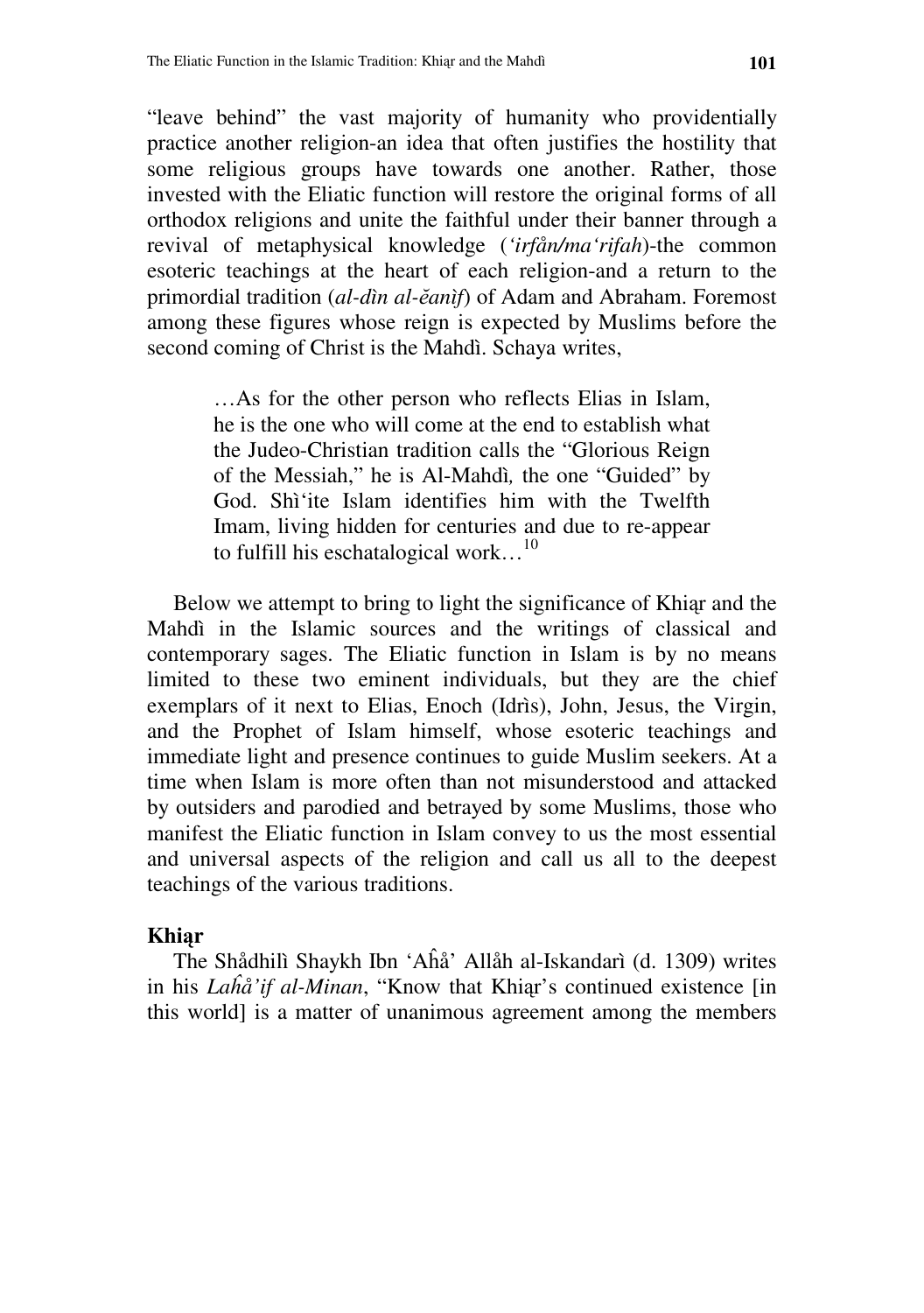of the community, while saints of every age recount having met him and received teaching on his authority."<sup>11</sup> Along with Elias, Khiar drank from the fountain of eternal life gaining direct Divine knowledge (*al-'ilm al-ladunì*) and remains present on earth to guide qualified seekers on the spiritual path and instruct them in the Divine mysteries.<sup>12</sup> He is regarded by Muslims as an enigmatic prophet or friend of God and an *uwaysì* guide who instructs the solitary saints (*afråd*) in dreams and visions and even through brief encounters on earth.<sup>13</sup> Named by tradition Khiar or al-Khaair, which means the "Green" or "Verdant One" and Mu'allim al-anbiyå' or "Teacher of the prophets," Khiąr is not mentioned by name in the Quran, but is identified in several sayings of the Prophet as the enigmatic guide of the prophet Moses referred to in *s*ĩ*rat al-Kahf* as "…a servant among Our servants whom We had granted a mercy from Us and whom We had taught knowledge from Our Presence." (Quran  $18:65$ )<sup>14</sup>

The way to Khidr is indicated to Moses by the disappearance of a fish in his possession at "the junction of the two seas" (*majmå' alba*ĕ*rayn*). Khiąr represents the isthmus or *barzakh* in Arabic that connects and also separates these two bodies of water, the nexus and barrier between esoteric knowledge (*'ilm al-bå*ĥ*in*) and exoteric knowledge (*'ilm al-*ĭ*åhir*), as well as the Divine and corporeal worlds. The *barzakh* symbolizes the abode of the macrocosmic Pole (*qu*ĥ*b*) and also our own spiritual center-the heart (*qalb*)-where Heaven and earth meet.<sup>15</sup> Moses' initial encounter with Khiar is related in the Quran as follows:

> Moses said unto him, "Shall I follow thee, that thou mightest teach me some of that which thou has been taught of sound judgment?" He said, "Truly thou wilt not be able to bear patiently with me. And how canst thou bear patiently that which thine awareness encompasses not?" He said, "Thou wilt find me patient, if God wills, and I shall not disobey thee in any matter." He said, "If thou wouldst follow me, then question me not about anything, till I make mention of it to thee." (18:66-70)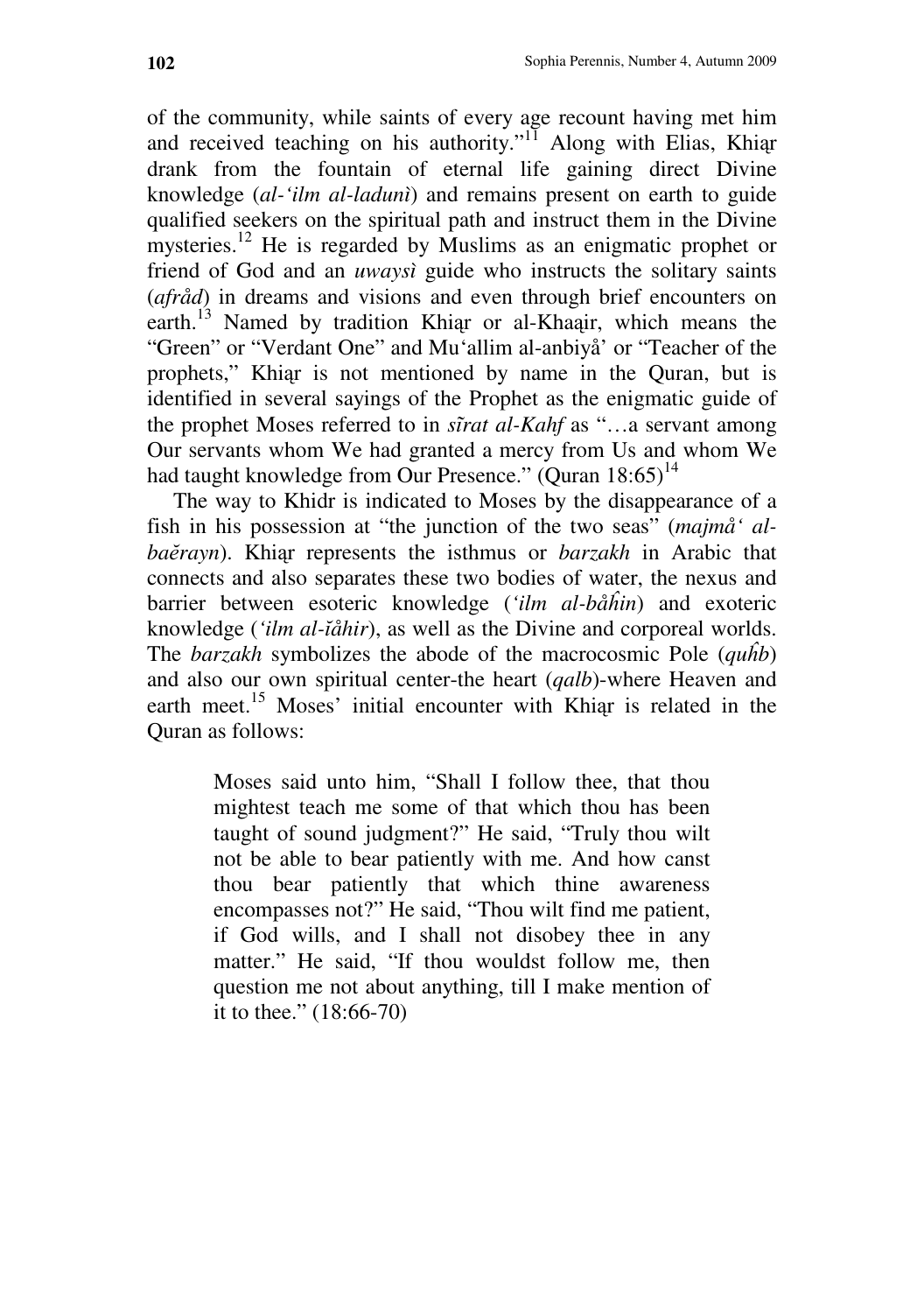The Quran proceeds by describing three apparently antinomian acts that Khiąr performs that draw the objection of Moses. The sage makes a hole in a vessel that had carried the two, then he kills a young man, and finally he rebuilds a wall in a town that had been inhospitable to them. Each time Moses breaks his oath of silence and objects to the actions of Khiąr on the basis of his knowledge of the Law. We read in the Quran:

> He said, "This is the parting between thee and me. I shall inform thee of the meaning of that which thou couldst not bear patiently: As for the ship, it belonged to indigent people who worked the sea. I desired to damage it, for behind them was a king who was seizing every ship by force. And as for the young boy, his parents were believers and we feared that he would make them suffer much through rebellion and disbelief. So we desired that their Lord give them in exchange one who is better than him in purity, and nearer to mercy. And as for the wall, it belonged to two orphan boys in the city, and beneath it was a treasure belonging to them. Their father was righteous, and thy Lord desired that they should reach their maturity and extract their treasure, as a mercy from thy Lord. And I did not do this upon my own command. This is the meaning of that which thou couldst not bear patiently." (78-82)

Here Moses accentuates the exoteric dimension of religion, horizontal knowledge, and the Mosaic Law in Judaism and the *Sharì'ah* in Islam, while Khiąr represents esoterism, vertical knowledge, and the Eliatic function, as well as the Kabbalah in Judaism and Sufism in Islam. The Quranic account demonstrates the relativity of outward or exoteric forms in light of direct Divine inspiration and guidance that unveils the hidden and underlying meaning of forms from the world of the unseen (*'ålam al*-*ghayb*), to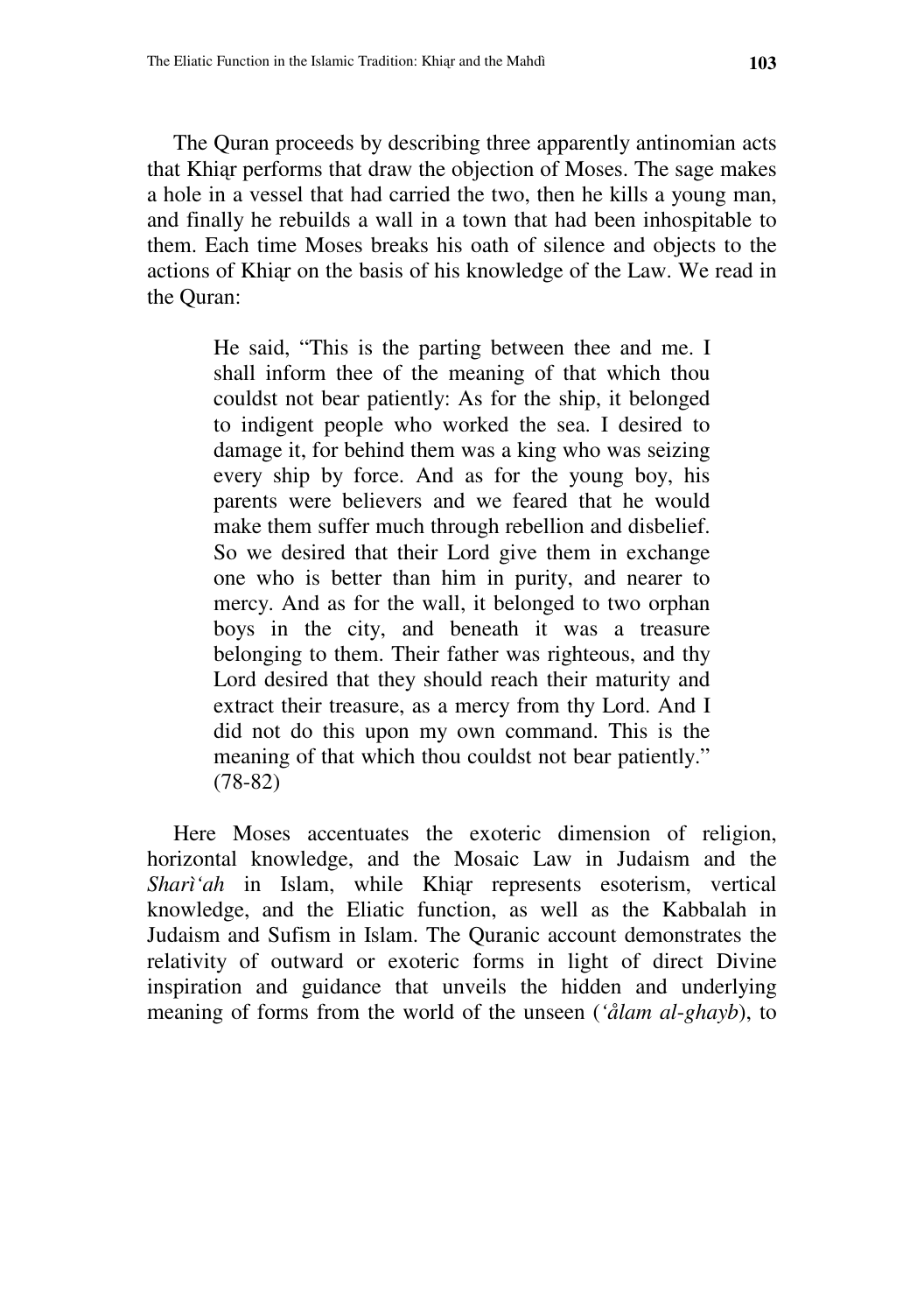which only the elect among the friends of God have access. Farìd al-Dìn 'Aĥĥår (d. 1220) remarks,

> There are things on the path that do not appear to square with the externals of the religious law...And thus too when Khiąr killed the young boy…But anyone who has not reached this rank and sets foot here is an atheist and heretic unless he follows the dictates of religious law.<sup>16</sup>

There are certain sages and servants of God whose actions and purpose cannot be easily understood by the outward dimension of the Law alone and who accentuate and exemplify the quintessential dimensions of religion in their lives and teachings, although as the story of Moses and Khiąr demonstrates the latter's actions were in accord with the Divine command, the principles of the Law, and ultimately worked towards the greater good. $17$ 

The Quran and *Sunnah* of the Prophet of Islam ultimately bring the Law of Moses and the Way of Khiąr into an equilibrium and symbiosis for Muslims, which is the straight or middle path (*al*-ģ*irå*ĥ *al-mustaqìm*) that also became normative for orthodox Sufis.<sup>18</sup> The *Sharì'ah* is a path to salvation and a necessary source of protection and grace (*barakah*) for those on the spiritual path (ĥ*arìqah*). Islamic esoterism or Sufism (*ta*ģ*awwuf*) can be described as the spiritual path to the Truth (*al-*Ĕ*aqq*) to be followed in this life on the basis of the practice of the *Sharì'ah,* along with the attainment of metaphysical knowledge (*ma'rifah*), which also reveals the true meaning of forms in this world. Avoiding extremes, one should not deny on the one hand the significance of the Sacred Law or on the other hand think that Islam can be reduced to the exoteric dimensions of religion alone. Muslims who inherit the fullness of the Quranic and Prophetic teaching, to the extent possible, integrate within themselves knowledge of both the Law and the Way. In Muĕyì al-Dìn ibn 'Arabì's (d. 1240) chapter on Moses in his *Fu*ģĩģ *al-*ĕ*ikam,* Khiąr in fact tells Moses before they part ways, "I have knowledge God hath taught me and which ye know not, and thou hast knowledge God hath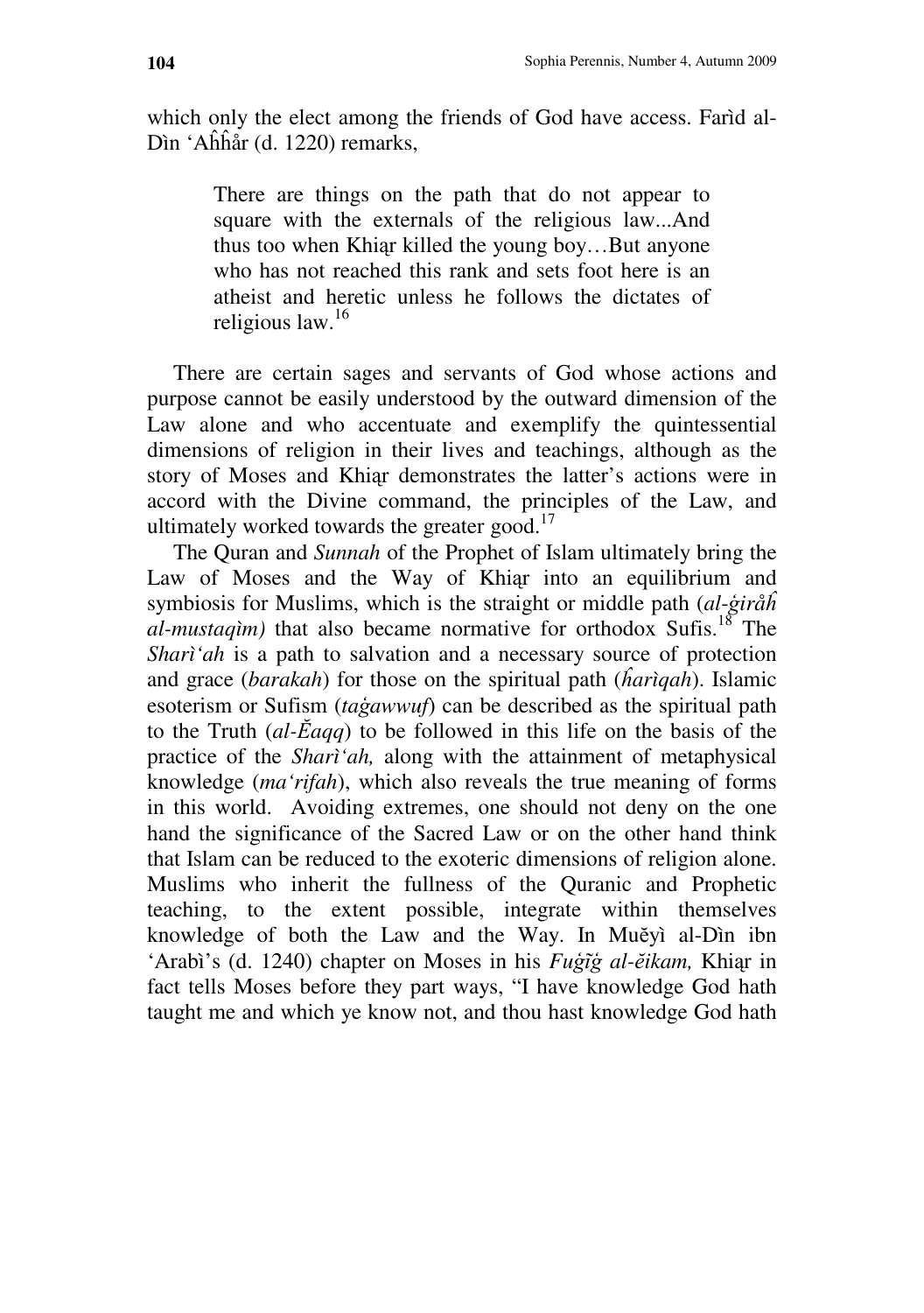taught thee, which I know not."<sup>19</sup> As recipients of this most fascinating exchange and dialectic through the Divine Word, Muslims-jurists and aspirants on the Sufi path alike-can reflect upon a sacred historical and trans-historical prophetic encounter that providentially unites them and helps to explain the nature of their  $diff$ erences.<sup>20</sup>

It is said that Khiąr was also present at the Prophet of Islam's funeral in 632 and recognized by Abĩ Bakr al-Ģiddìq (d. 634) and 'Alì ibn Abì Ĥålib (d. 661):

> A powerful-looking, fine-featured, handsome man with a white beard came leaping over the backs of the people till he reached where the sacred body... lay. Weeping bitterly, he turned toward the Companions and paid his condolences. Abĩ Bakr and 'Alì said that he was Khiąr. 21

 Tradition states that he joins Elias in the holy city of Jerusalem every year during the month of Ramadan. Shì'ites believe that Khiąr accompanied the Twelfth Imam to the outskirts of the city of Qom in 964 to instruct Shaykh Ĕasan ibn Muthlih to build a mosque known as Masjid Jamkarån.<sup>22</sup> Encounters with Khiar are also replete throughout the history of Sufism, who, both perplexing and illuminating, descends upon seekers and wayfarers like a Zen koan incarnate. In Islamic hagiographies and other classical Sufi literature Ibråhìm ibn Adham (d. 790), Sahl Tustarì (d. 896), Ĕakìm Tirmidhì (d. 932), Rĩzbihån Baqlì (d. 1209), Muĕyì al-Dìn ibn 'Arabì, and Abĩ'l-Ĕasan Shådhilì (d. 1258) all meet and are instructed by the solitary guide.<sup>23</sup> The Sufi saint Ibråhìm ibn Adham, whose life resembles that of the Buddha, appears in Farìd al-Dìn 'Aĥĥår's *Tadhkirat al-awliyå'* as the king of Balkh immersed in a life of luxury and opulence. A visitor appears in Ibråhìm's court searching for a camel on the roof. 'Aĥĥår relates the words of Ibråhìm: "You ignorant man, why are you looking for a camel on the roof? What would a camel be doing on the roof?" To which the visitor replies, "You heedless man, are you looking for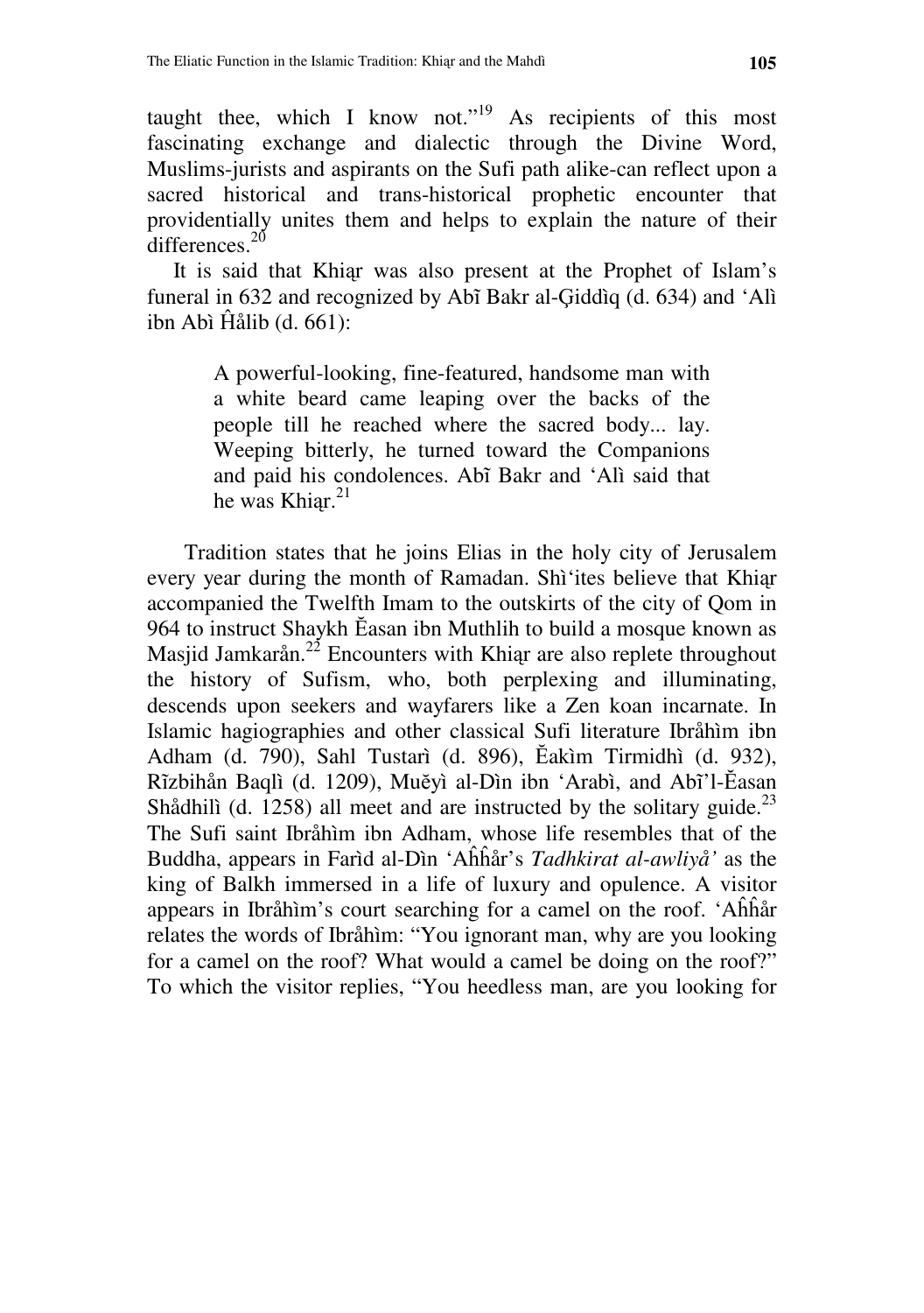the Lord while you sit on a golden throne and wear satin clothes?"<sup>24</sup> Then the visitor approaches the king's throne:

> Ibråhìm said, "What do you want?" "I'm stopping over at this inn," the man said. "This is no inn. This is my palace." "Who did this palace belong to before this?" "It belonged to my father," "Who did it belong to before him?" It belonged to somebody or other." "Who did it belong to before him?" "It belonged to his father." "Where have they all gone?" "They have all died." "But isn't an inn a place where people come and go" He said this and quickly left the palace. Ibråhìm went running after him shouting, "Stop, so I can have a word with you!" The man stopped, "Who are you?" Ibråhìm asked. "Where do you come from? You have kindled a fire in my soul." "I am a land and a sea, an earth and a sky. I am best known as Khiar."<sup>25</sup>

Khiąr's words imparted on Ibråhìm the fear of God and a yearning for spiritual guidance. Ibråhìm then tells the Green One, "'Wait here, while I go home and come back.' 'The matter is more pressing than that,' [Khiąr] said and disappeared."<sup>26</sup> Ibråhìm embraces a life of spiritual poverty (*faqr*), turns to God in repentance, and eventually meets Khiąr again. In 'Alì Hujwìrì's (d. 1070) *Kashf al-ma*ĕ*j*ĩ*b,* Ibråhìm states, "During that time Khiąr consorted with me and taught me the Great Name of God. Then my heart became wholly empty of 'other' [than God and His Name]."<sup>27</sup>

According to the Sufi metaphysician Muĕyì al-Dìn ibn 'Arabì, along with the Pole (*qu*ĥ*b*), Enoch, Jesus, and Elias, Khiąr is one of the four spiritual pillars (*awtåd*) who remain perpetually alive at the head of the celestial hierarchy of the Sufis.<sup>28</sup> Michel Chodkiewicz states,

> Even though it is generally held in Islam that the four people mentioned by Ibn 'Arabì belong forever to the world of the living (two of them [Enoch] and Jesus,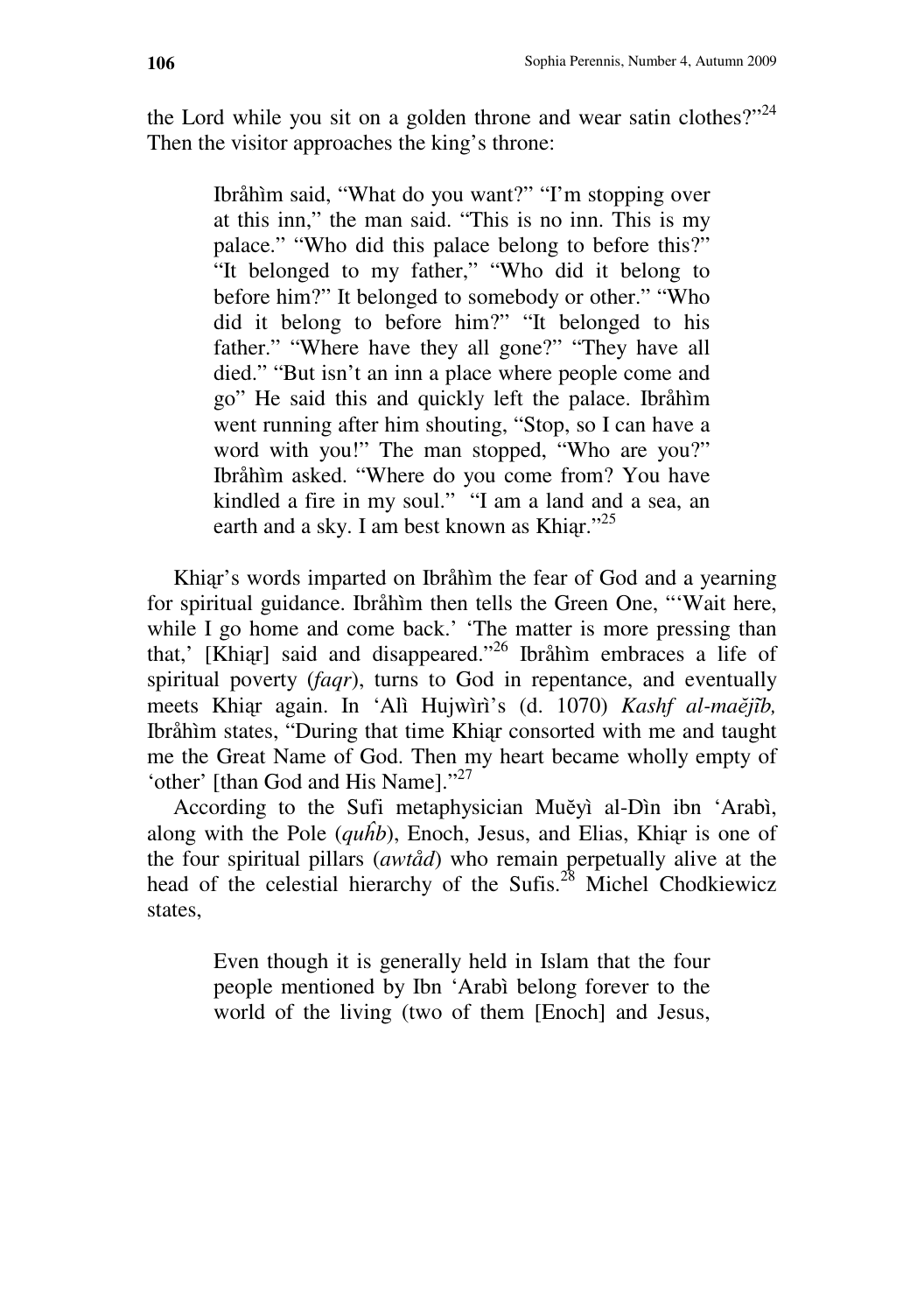dwell in the celestial spheres, and the other two, Elias and Khaąir, dwell on this earth unseen by most mortals), this is the first time that they have been assigned the supreme offices in the esoteric hierarchy.<sup>29</sup>

Ibn 'Arabì also met the enigmatic Khiąr several times and received the *khirqah kha*ą*iriyyah* or the initiatic mantle of Khiąr in 1196 in Seville and in 1205 in Mosul.<sup>30</sup> On one occasion Khiar tells the Shaykh al-akbar to submit to his master, Abĩ'l-'Abbås al-'Uryabì, regarding a particular matter upon which they disagreed.<sup>31</sup> Henry Corbin relates that Khiąr came to Ibn 'Arabì without revealing his identity and said:

> "O Muhammad [Ibn 'Arabì]! Trust your master."…The young man retraced his steps, meaning to inform his master that he had changed his mind, but upon seeing him [Abĩ'l-'Abbås] stopped him with these words: "Must Khiąr appear to you before you trust your master's words?"<sup>32</sup>

Khiąr appears to the Shaykh al-akbar to stress the importance of his own master's guidance. Similarly, the esoteric rites and practices of Sufism are also a method of gaining the same Divine knowledge that God imparted to Khiąr. Ibn 'Arabì relates in the introduction to his *al-Fut*ĩĕ*åt al-makkiyyah*,

> …if the properly prepared person persists in *dhikr* ('remembering' God) and spiritual retreat, emptying the place (of the heart) from thinking, and sitting like a poor beggar who has nothing at the doorstep of their Lord—then God will bestow upon them and give them some of that knowing of Him, of those divine secrets and supernal understandings, which He granted to his servant Khiąr.<sup>33</sup>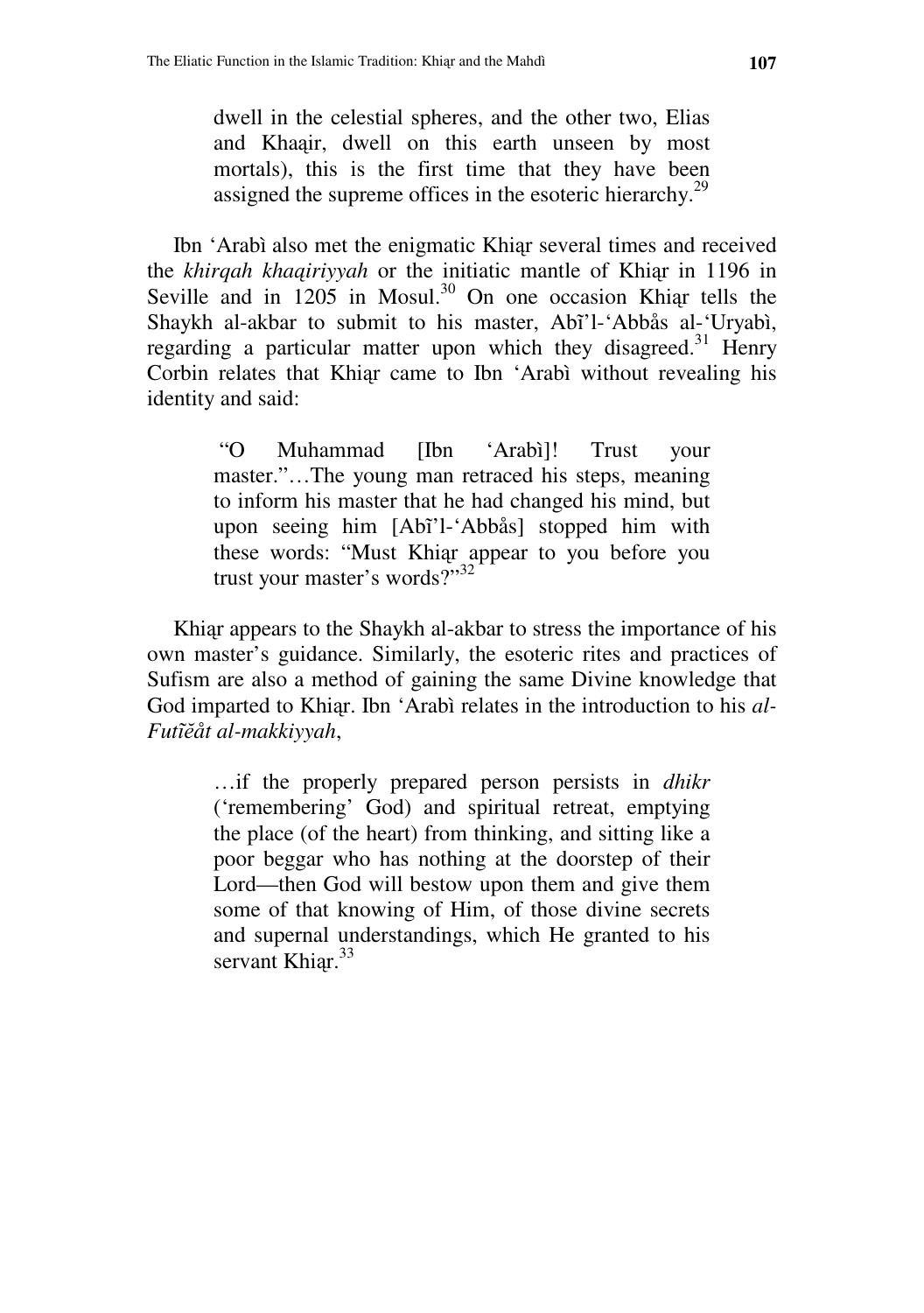*Dhikr Allåh* or the remembrance or invocation of God and His Names is the central practice in Sufism and communicates the knowledge and presence of the One who is invoked. *Dhikr* is not only the repetition of the most beautiful Names of God *(asmå' al-*ĕ*usnå*), but the immediate recollection and awareness of these realities and ultimately Reality as such in the heart of the invoker.

In a manner similar to Khiąr, Jalål al-Dìn Rĩmì (d. 1273) also explains the meaning (*ma'nå*) behind every form (ģĩ*rat*) through an encompassing vision of reality that was unlocked by his beloved friend Shams al-dìn Tabrìzì (d. 1248), who Rĩmì's son Sulĥån Valad (d. 1312) compares to Khiar.<sup>34</sup> The Green One also appears in R $\tilde{m}$ 's *Mathnawì* (d. 1273):

> One night a certain man was crying "Allah!" till his lips were growing sweet with praise of Him.

> The Devil said, "Prithee, O garrulous one, where is the (response) 'Here am I' to all this 'Allah'?

> Not a single response is coming from the Throne: how long will you cry 'Allah' with grim face?"

> He became broken-hearted and laid down his head (to sleep): in a dream he saw Khiąr amidst the verdure.

> He (Khiąr) said, "Hark, you have held back from praising God: how is it that you repent of having called unto Him?"

> He said, "No 'Here am I' is coming to me in response, hence I fear that I may be (a reprobate who is) driven away from the Door."

> He (Khiąr) said, "(God saith), That 'Allah' of thine is My 'Here am I,' and the supplication and grief and ardour of thine is My messenger (to thee).

> Thy shifts and attempts to find a means (of gaining access to Me) were (in reality) My drawing (thee towards Me), and released they feet (from the bonds of worldliness).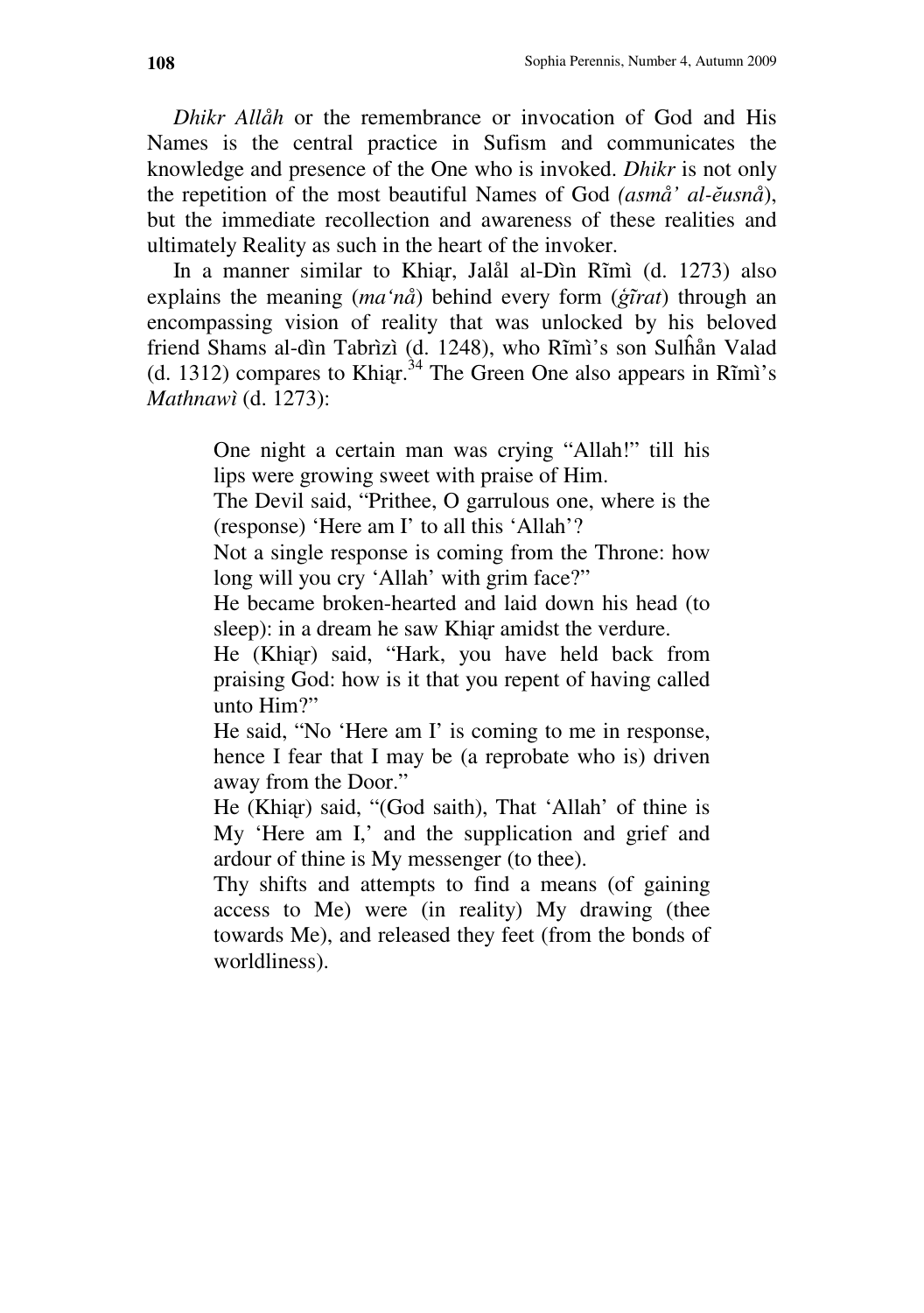Thy fear and love are the noose to catch My favor: beneath every 'O Lord' (of thine) is many a 'Here am I' (from Me)..." $35$ 

Here Khiąr serves to remind the reader that prayer itself is a Divine response to man, an *oratio infusa* or Divine Act within the heart of man that in reality proceeds from above. In a prayer for his companion Ĕusåm al-Dìn Çelebì (d. 1284), Rĩmì states in his *Mathnawì*, "May thy life in the world be like (that of) Khiąr, soul-increasing and helpgiving and perpetual! Like Khiąr and Elias, mayst thou remain in the world (forever), that by thy grace earth may become heaven!"<sup>36</sup>

Many of the disciples of Khiąr also have a regular guide and *silsilah* or initiatic chain that goes back to the Prophet of Islam. Such was also the case for a contemporary Sufi sage Frithjof Schuon or 'ρså Nĩr al-Dìn Aĕmad (d. 1998), who is well known for his writings on Islamic esoterism and the *sophia perennis* or the perennial philosophy, and who seems to have inspired Leo Schaya's essay and designation, "The Eliatic Function." Schuon's primary initiatic line goes through the Algerian Shådhilì master, Aĕmad al-'Alawì (d. 1934), but he also alludes to encounters with the *rijål al-ghayb*, including Khiąr and the Virgin Mary (Maryam al-Batîl).<sup>37</sup> Schuon encounters a man thought to be Khiąr in Mostaghanem and Oran in 1933. Jean-Baptiste Aymard and Patrick Laude relate this first meeting, which took place at the *zåwiyah* of Shaykh Aĕmad al-'Alawì in Mostaghanem:

> …The blue-black look in his eyes seemed to transfix him and he suddenly seized Schuon's hand, holding it in the way it is held for the initiation rite, and enjoining him to repeat after him three times in Arab the Quranic formula, "Lead us on the straight path." Then he added a few words and said in French, "You I have known you for a long time. Good-bye and thank you."<sup>38</sup>

Later in Oran Schuon meets Khiąr again: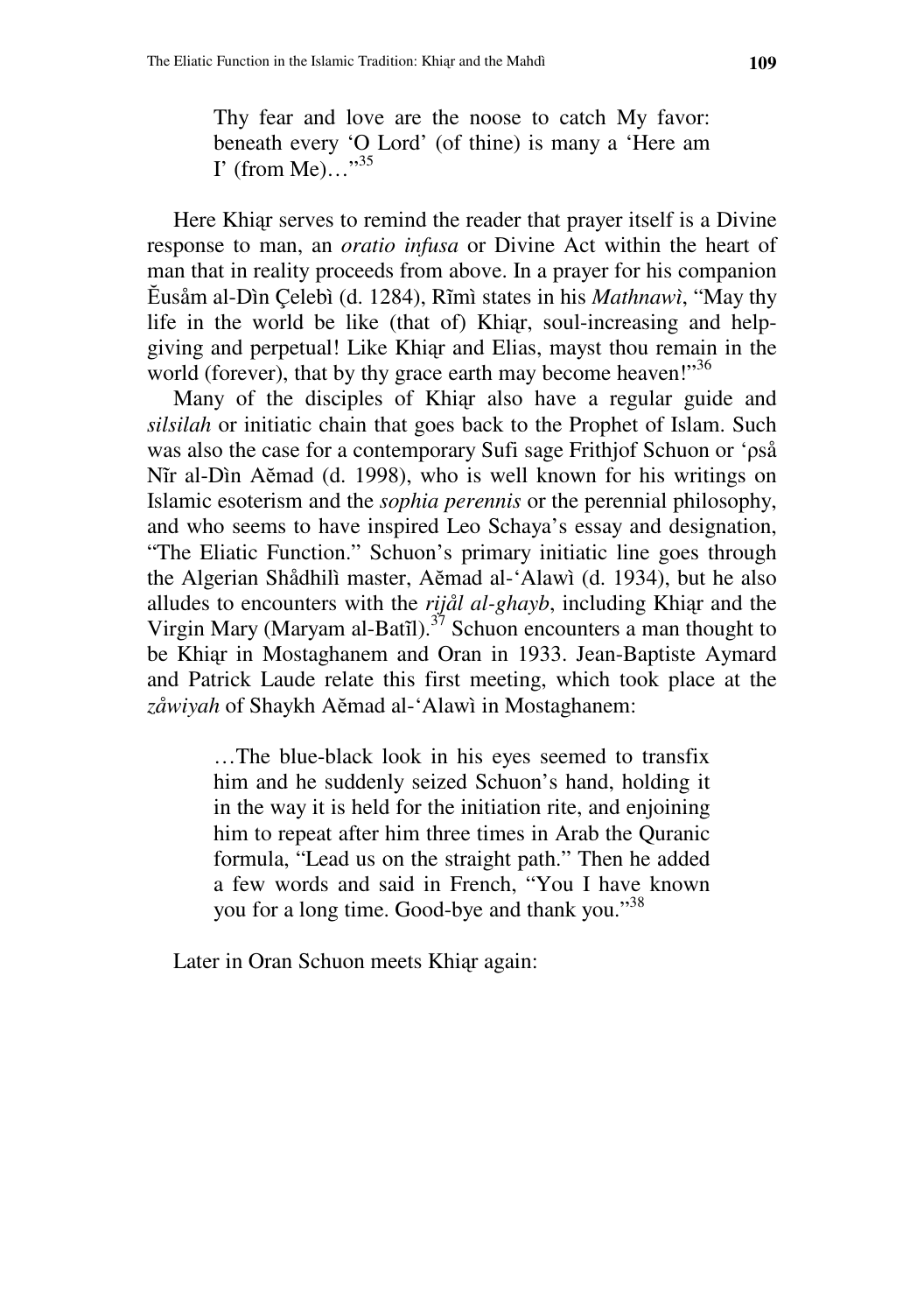…The man took [Schuon's] hand, and he again felt the flow of an unusual power. His way of reciting the rosary, alternating a loud voice with a soft voice, was uncommon, yet, next to him, Schuon felt "overwhelmed with confidence." Turning to him, the man said, "For he who is alone with God, men no longer count, he has no need of them. He is close to God everywhere, his homeland is nowhere and everywhere."<sup>39</sup>

In their own way Schuon's life and writings reflect the Eliatic function. Schuon embraced Islam and received a regular Sufi initiation in 1932 that connected him to the grace of the Prophet Muĕammad, and saw in the Islamic tradition and other religions their most universal and esoteric teachings. His famous treatise *The Transcendent Unity of Religions* and many other books such as *Esoterism as Principle and as Way* and *Sufism: Veil and Quintessence* demonstrate the relativity of outward religious forms as well as their necessity. Schuon emphasizes esoterism and gnosis, which is comparable to the knowledge that God imparted to Khiąr (*al-'ilm alladunì*). However, Schuon was not an antinomian mystic, but combined in his person and teachings an emphasis on orthodoxy and esoterism, which can be likened to the Law of Moses and the Way of Khiąr, the Quran and the Prophet of Islam's straight path (*al*-ģ*irå*ĥ *almustaqìm)*. 40

In a letter to Leo Schaya written in 1973-which predates the publication of Schaya's "The Eliatic Function"  $(1979)^{41}$ -Schuon sheds light on the archetype and spiritual function of Khiar:

> Al-Khiąr is really the Holy Spirit; in this sense he is Mary's spouse; he is also the human form of Metatron, and the Intellect that lives within us is his microcosmic manifestation. Elias is a historical manifestation-but also suprahistoric-of this principle.<sup>42</sup>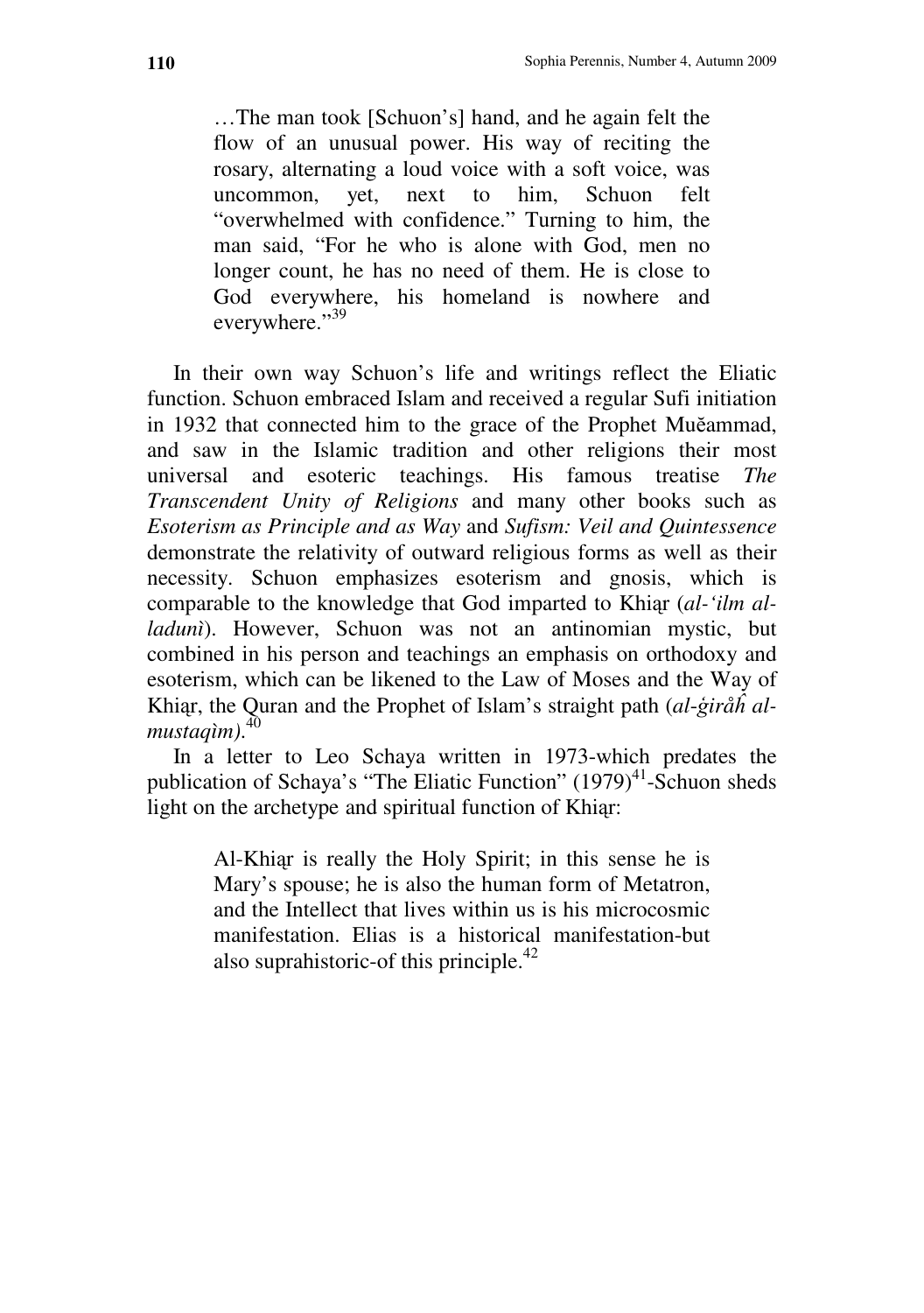Here the *uwaysì* guide reflects and reveals our own Intellect-the "Khiąr" or "Imam of your being" to use the language of Shì'ite *'irfån*the inner faculty of perception or eye of the heart (*'ayn al-qalb*) through which man sees and encounters God directly.<sup>43</sup> In a manner similar to the Angel Gabriel, the Prophet of Islam and the founders of the great religions, Khiąr is a manifestation of the Universal Spirit (*alr*ĩĕ) who helps us recall our own primordial nature and spirit that receives knowledge and guidance from God directly. Seyyed Hossein Nasr writes that man must,

> …Seek the fountain of life, led in this quest by the figure whom Islamic esoterism call Khiąr, the guide upon the spiritual path, the representative and symbol of the Eliatic function which cannot but be always present. Having drunk of the water of immortality, which is also the elixir of Divine knowledge, man regains his original consciousness and primordial abode. His wandering ceases and he arrives after his long cosmic journey at that from which his true self never departed.<sup>44</sup>

The disciples of Khiąr become transfigured and consequently reflect his function and guidance, in varying degrees, in their own lives and work. However, one cannot choose Khiąr or other *uwaysì* masters as a guide, but they can in fact appear to those who are chosen and in need of guidance. If available, circumventing the regular channels of guidance and initiation offered by Heaven through the Sufi orders or other orthodox esoteric paths in hope of encountering Elias, Khiąr or the Mahdì simply indicates an unwillingness on the part of the "seeker" to submit to esoteric guidance, and would in any case also make them unqualified for *uwaysi* guidance.<sup>45</sup> For the teachings of the authentic living Sufi masters are in complete harmony and accord with those of a Khidr. Seyyed Hossein Nasr writes,

> This story [Quran 18:60-85] is the prototype of the function of the spiritual master to instruct disciples and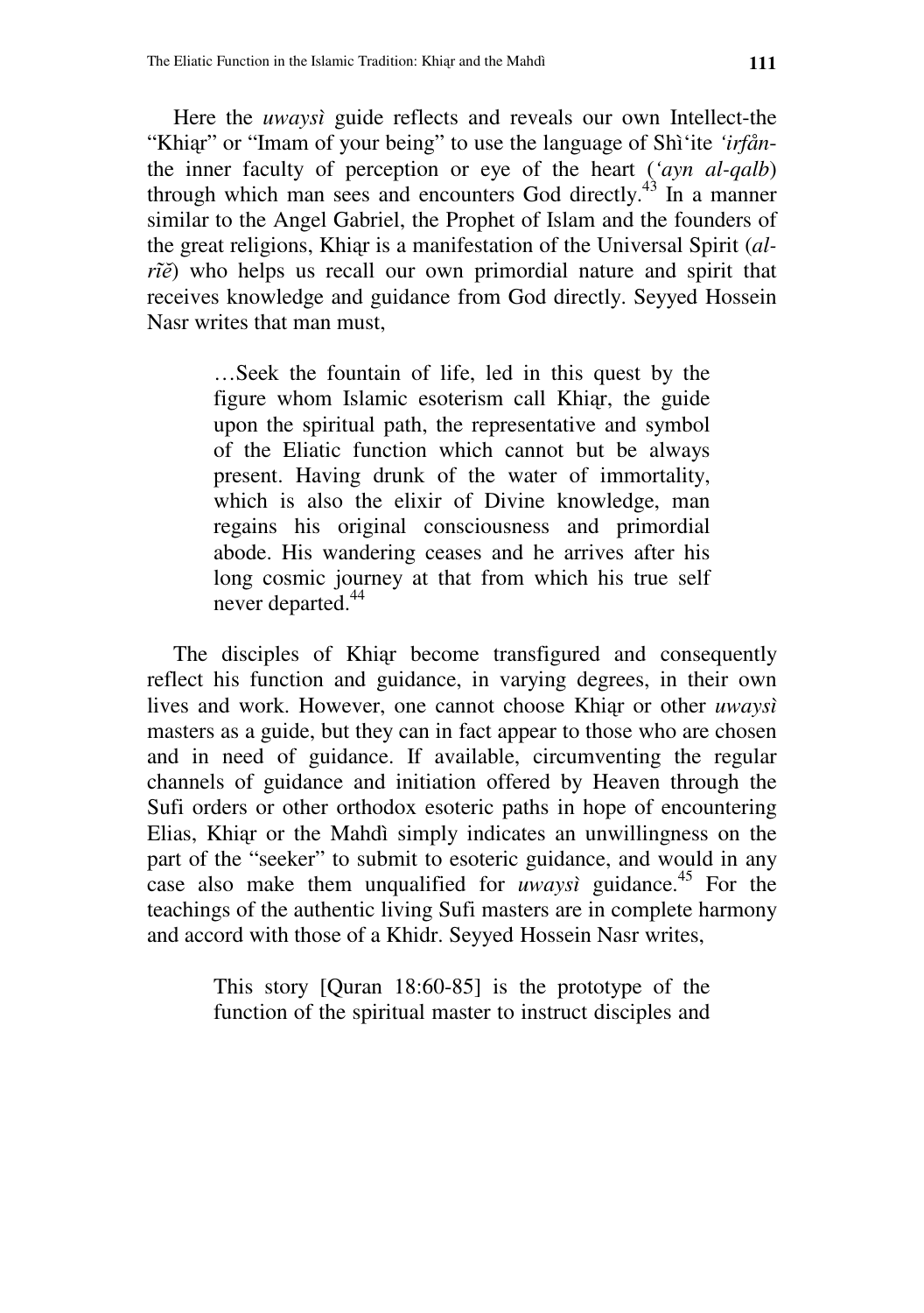to reveal to them when they are ripe for the understanding of the inner significance of things. In Sufi literature, in fact, the spiritual master, who is usually called *shaykh*, *pìr* (both meaning elder), *murshid* (the guide), and *muråd* (the person sought by the will of the disciple), is also called the Khiąr of the spiritual path (*khi*ą*r-i råh* in Persian).<sup>46</sup>

One should not wait for an encounter with the *rijål al-ghayb* to gain metaphysical knowledge. The Divine Reality remains accessible through the revealed religions and the esoteric paths contained therein. The teachings and mysteries that Elias, Khiąr, the Mahdì and other Eliatic figures convey are accessible through authentic spiritual guides here on earth, who direct serious seekers towards inner and outer equilibrium and a vertical ascension to the One.

# **The Mahdì**

Sunnis and Shì'ites alike both expect the coming of a descendent of the Prophet Muĕammad who will restore peace and justice on earth and directly precede the second coming of the Messiah, Jesus the son of Mary.<sup>47</sup> Traditions concerning this figure are recorded in the books of Ĕ*adìth*, although the two main orthodox branches of Islam do not agree on the exact identity of the Mahdì. Most Sunnis believe that the prophesied Mahdì, which means "the Guide" or "the Rightly-Guided One," has not been born, while Ithnå 'asharì or Twelver Shì'ites, believe that the Twelfth Imam is the expected Mahdì foretold by the Prophet of Islam. Despite their points of divergence we believe that both Sunni and Shì'ite sources shed important light on the identity and function of this person.

In the Sunni books of Ĕ*adìth* a number of companions narrate sayings of the Prophet of Islam concerning the Mahdì, including 'Umar ibn al-Khaĥĥåb (d. 644), 'Abd al-Raĕmån ibn 'Awf (d. 652), 'Uthmån ibn 'Affån (d. 656), Ĥalĕah ibn 'Ubayd Allåh (d. 656), Alì ibn Abì Ĥålib (d. 661), Umm Salamah bint Abì Umayyah (d. 680), Abĩ Hurayrah 'Abd al-Raĕmån (d. 681), and Anas ibn Målik (d.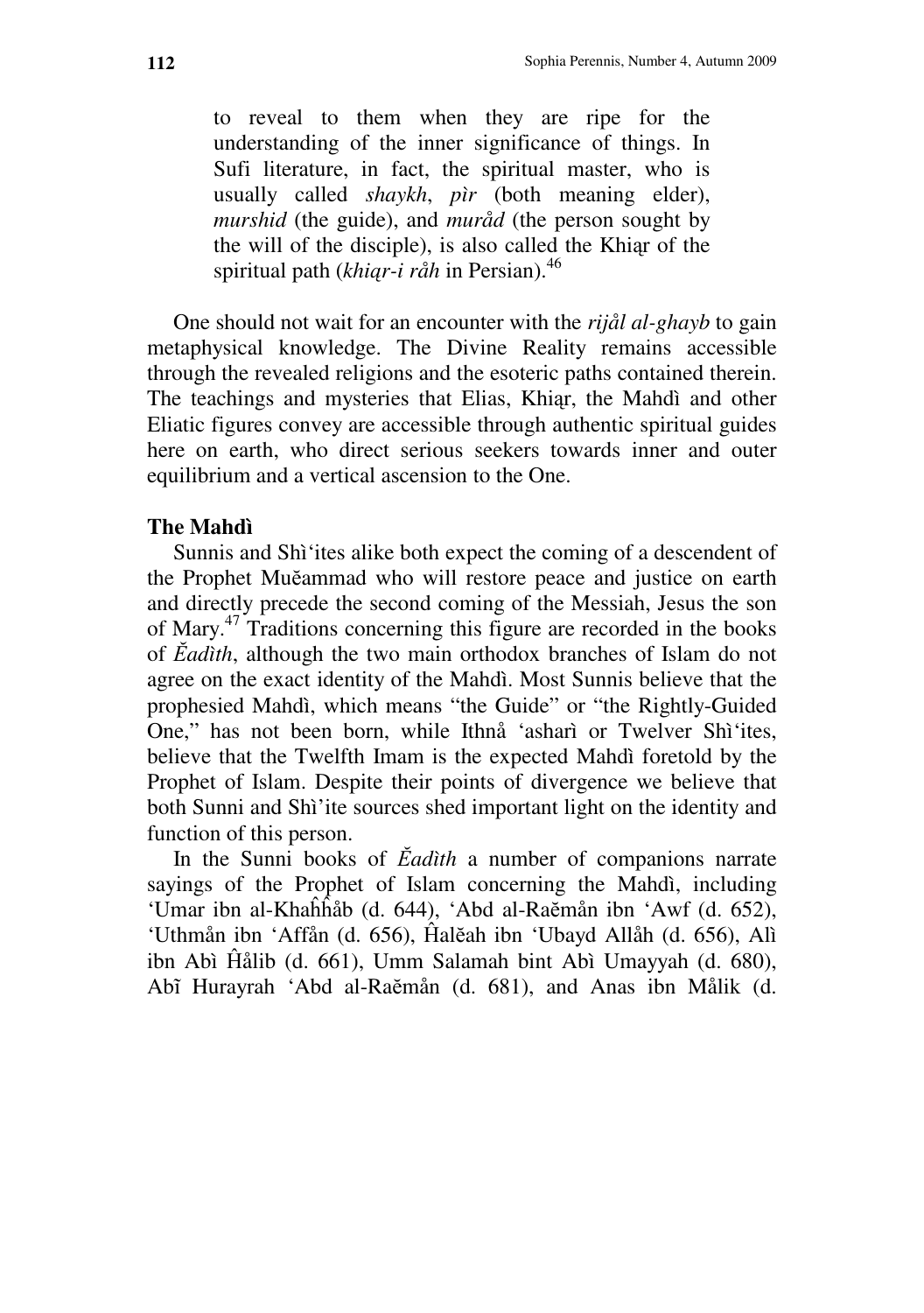709).<sup>48</sup> It is recorded in the *Kitåb al-Mahdì* in *Sunan Ab*ĩ *Då'*ĩ*d*, that the Prophet of Islam said,

> The Mahdì will be of my stock and he will be broad of forehead and aquiline of nose. He will fill the earth with right and with justice even as it hath been filled with wrong and oppression. Seven years will he reign.<sup>49</sup>

> If only one day of this time remained [in this world], God would raise up a man from my family who would fill this earth with justice as it has been filled with oppression.<sup>50</sup>

> The Mahdì will be of my family, of the descendents of Fåĥimah.<sup>51</sup>

As noted above the exact identity of the Mahdì is unclear from Sunni sources. The majority of the community does however agree on his eventual appearance and general function. In a tradition of the Prophet recorded in Shì'ite sources we read:

> Al-Mahdì is from my progeny. His name is similar to mine and his epithet is similar to mine. In his physique and character he looks exactly like me. He will be in a state of occultation and there will be confusion in which people will wander about. Then he will come forth like a sharp, shooting star to fill the earth with justice and equity as it was filled before with injustice and inequity.<sup>52</sup>

In Ithnå 'asharì Shì'ism, the Twelfth Imam (868-present)-the son of the Eleventh Imåm Ĕasan al-'Askarì (d. 872) and a Byzantine princess Narjis-is the Mahdì and the Imam al-Zamån or "Imam of the Age." The Twelfth Imam went into the lesser occultation (*al-ghaybat al*ģ*ughrå*) in the year 872 and was represented by four deputies (*abwåb*)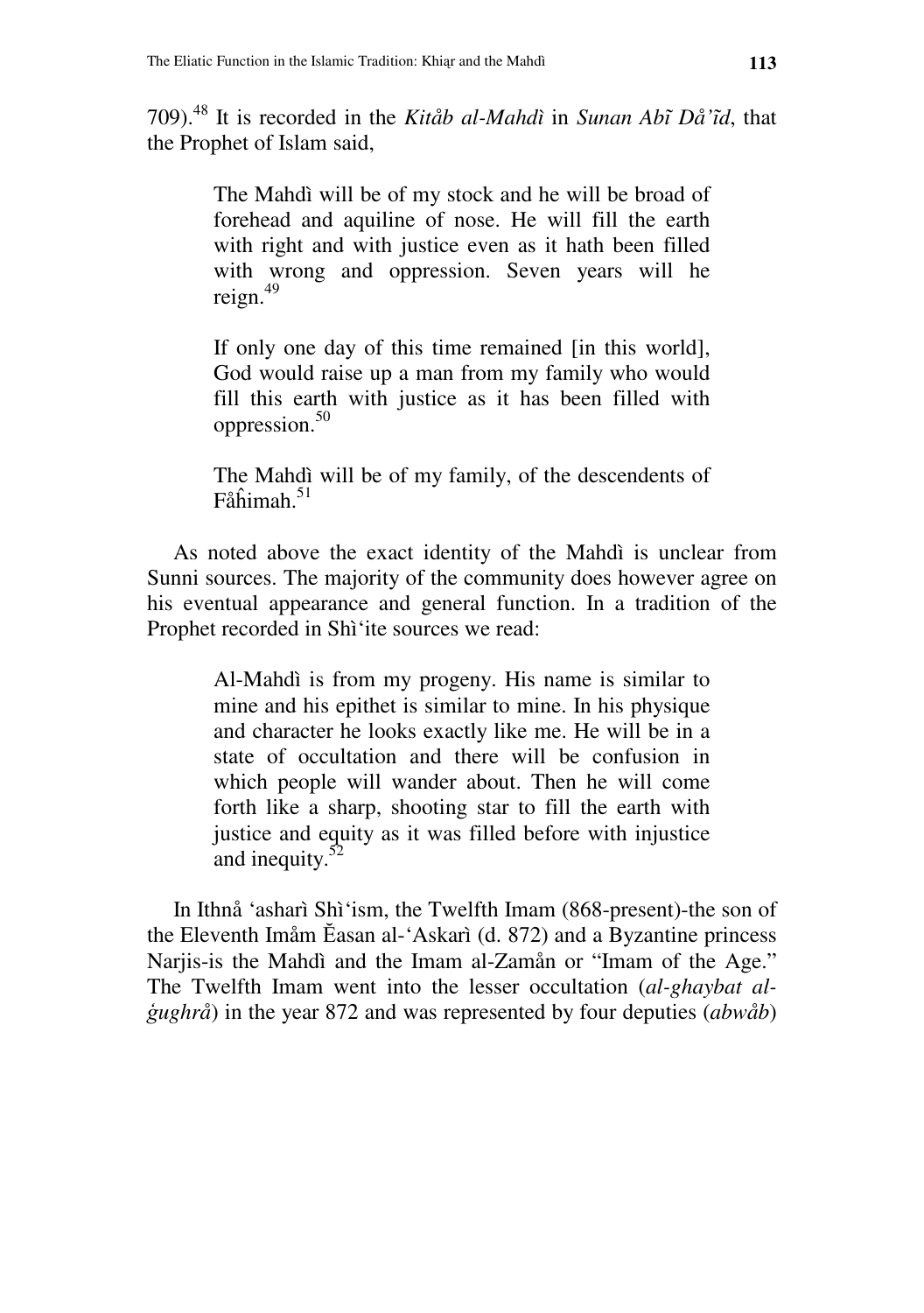during that period. $53$  At the time of the death of the last of these deputies in 939 the Imam entered what is known as the greater occultation (*al-ghaybat al-kubrå*) in Medina or Såmarrå', and ascended from earth to the world or the unseen (*'ålam al-ghayb*), where he remains miraculously alive until the present and occasionally reappears to the faithful in dreams, visions, and even in the flesh.<sup>54</sup> His continuous presence and function in Shì'ism is analogous to the Pole or *qu*ĥ*b* in Sufism, to whom can be applied the saying, "The earth shall never be empty of the witness of God (ĕ*ujjat Allåh*)."<sup>55</sup> "The Hidden Imam's occultation is indicative of the Supreme Center being concealed during the Kali Yuga.<sup>56</sup> Henry Corbin writes,

> For [Twelver] Shì'ites, the Imam of our period, the *twelfth Imam* is in occultation (*ghaybah*), having been raised from his world as Enoch and Elias were ravished... In his absence, no simple officiants assume this role, but persons who have been put to the test and are known for their high spiritual quality; they are not appointed like functionaries, but are gradually recognized and promoted by the community.<sup>57</sup>

After a series of cosmological signs, the Hidden Imam will return to restore peace and justice on earth for a number of years, which will manifest through his sacerdotal and royal initiatic function. First and foremost, the Imam revives the doctrine of Unity (*al- taw*ĕ*ìd*) through a restoration of the esoteric and exoteric dimensions of the Islamic tradition, including gnosis (*ma'rifah/'irfån*), wisdom (ĕ*ikmah*), esoteric scriptural exegesis (*ta'wìl*),<sup>58</sup> a direct interpretation of Islamic Law (*Sharì'ah*), and a just and peaceful social order that extends to Muslims and people of all faiths under his domain. According to Sa'd al-Dìn Ĕamĩyah (d. 1252), "'The Hidden Imåm will not appear before the time when people are able to understand, even from the very thongs of his sandals, the secrets of *taw*ĕ*ìd*'-that is to say, the esoteric meaning of Divine Unity."<sup>59</sup> His outward reappearance will correspond to and catalyze an awakening of hearts among the faithful,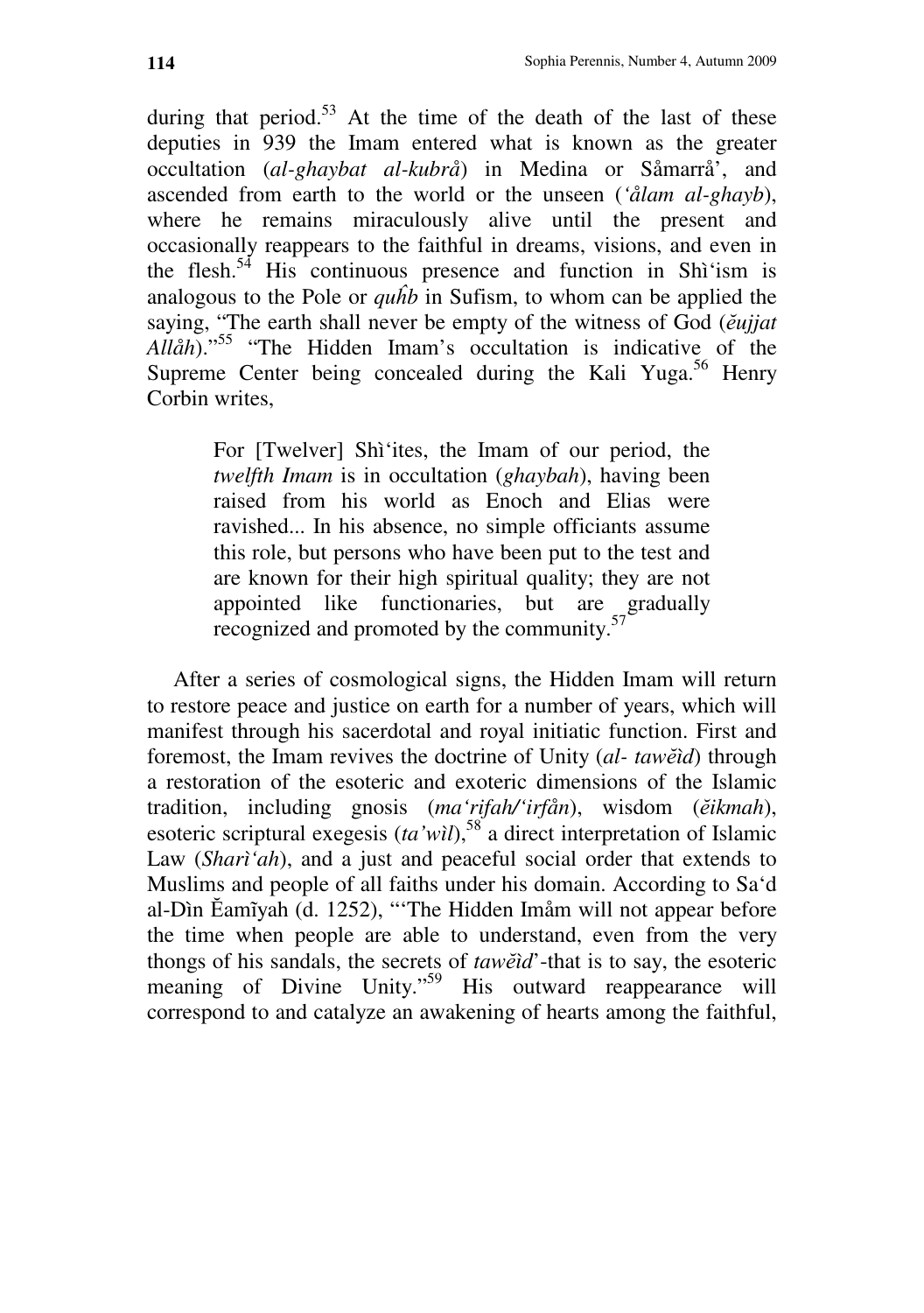the faculty of discernment capable of knowing the Absolute and Infinite Reality and its essential attributes: truth, goodness and beauty. In his treatise *al-Insån al-Kåmil*, 'Abd al-Karìm Jìlì writes,

> By 'those who have realized the Essence' (*aldhåtivy* $\tilde{i}$ *n*), one means the men in whom lives the Divine Subtle Reality, in the sense where we were saying that God, when He reveals Himself to His servant and He extinguishes the individuality, establishes in him a Divine Subtle Reality which may be of the nature of the Essence or of the nature of the Divine Qualities. When it is of the nature of the Essence, the human constitution (*haykal*) (where it lives) will be the Unique Perfect Being, the Universal Support, the pole around which existence turns…Through him God safeguards the world. He is the Mahdì, the Seal of the Sainthood and the representative (*al-khalìfah*) of God on earth…He influences the realities of existence like the magnet draws iron. He tames the world by his grandeur, and by his power he does that which he wishes...<sup>60</sup>

Like the Prophet of Islam before him, the Mahdì's will, actions, qualities and very existence are extinguished in and subsist through God's Will, Actions, Qualities, and the Divine Essence or Self (*al-Dhåt*). He conveys to humanity the supreme metaphysical knowledge of both Unity and Union. While the Mahdì acts according to the inner and outer meanings of the Quran and *Sunnah* of the Prophet of Islam, he also derives his knowledge directly from God. Imam Ja'far al-Ģådiq (d. 757) states,

> When the [Mahdì] of the family of Muĕammad, may God bless him and his family, comes he will judge among the people with the judgment of David, peace be upon him. Through the inspiration of God, the Exalted, he will not need evidence. He will judge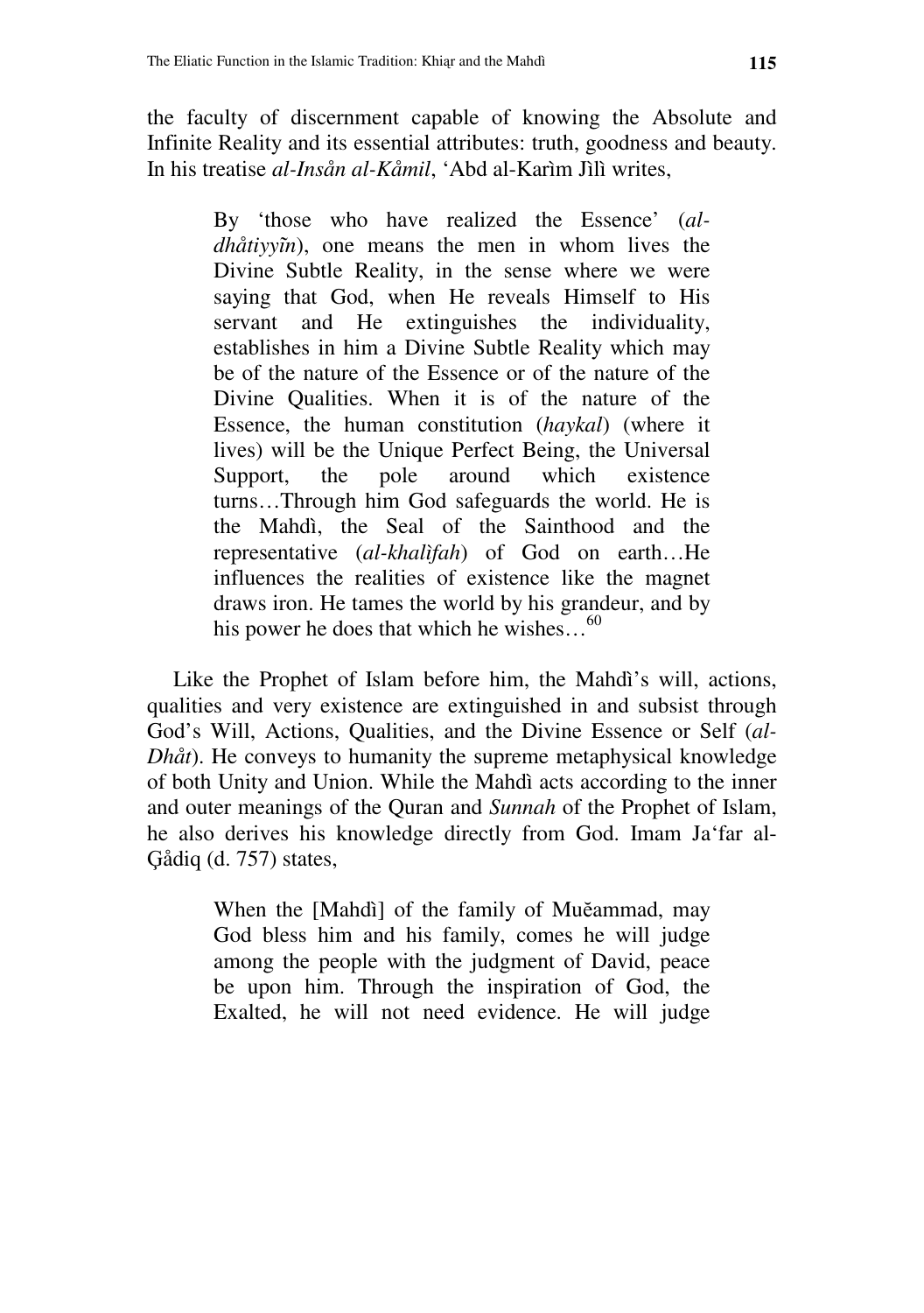through his knowledge and he will inform each people about what is their innermost secret. He will know his friend from his enemy by a process of immediate recognition... $^{61}$ 

The Imam al-Mahdì will return and reestablish peace and justice on earth through the sword, understood as worldly power and as a symbol for spiritual warfare, the *jihåd al-akbar* or greater struggle against the lower self that reigns supreme over most men in our age. $62$  Just as Imam 'Alì ibn Abì Ĥålib inaugurated the cycle *futuwwah* (spiritual chivalry) in Islam, the Mahdì is the Seal of *futuwwah* (*khåtam alfutuwwah*).<sup>63</sup> With his companions, he will fight oppression and tyranny and establish peace, justice, virtue and order, both macrocosmically and in the inner beings of the faithful. Imam al-Ģådiq states, "After receiving permission [to manifest himself], the [Hidden] Imam will pronounce the Hebrew name of God; then his companions, 313 in all, will gather around him in Mecca, in the same way that small clouds come together in autumn."<sup>64</sup> It is fascinating to note the Mahdì's invocation of the Hebrew name of God, presumably the tetragrammaton YHVH as it is written without vocalization in the Jewish tradition, the invocation of which is not permissible in Judaism until the coming of the messianic age. $65$ 

According to Muĕyì al-Dìn ibn 'Arabì, the ministers of the Mahdì followed by the multitudes of believers will pledge allegiance to the Imam in the same way that the family and companions of the Prophet of Islam swore an oath of allegiance to him at Eudaybiyyah.<sup>66</sup> In his *An Ocean Without Shore* Michel Chodkiewicz has demonstrated that chapter 366 of Ibn 'Arabì's *al-Fut*ĩĕ*åt al-makkiyyah* on the ministers of the Mahdì and their pact with him (*mubåya'at al-qu*ĥ*b*) directly corresponds to *s*ĩ*rat al-Fat*ĕ or chapter 48 in the Quran where the pact at Ĕudaybiyyah is discussed and God tells the Prophet and the believers, "Truly those who pledge allegiance unto thee [Muĕammad], pledge allegiance only unto God. The Hand of God is over their hands..."  $(48:10)^{67}$ 

With his companions, the Imam will then wage battles to confront tyranny, oppression, and false messiahs, and redress historical and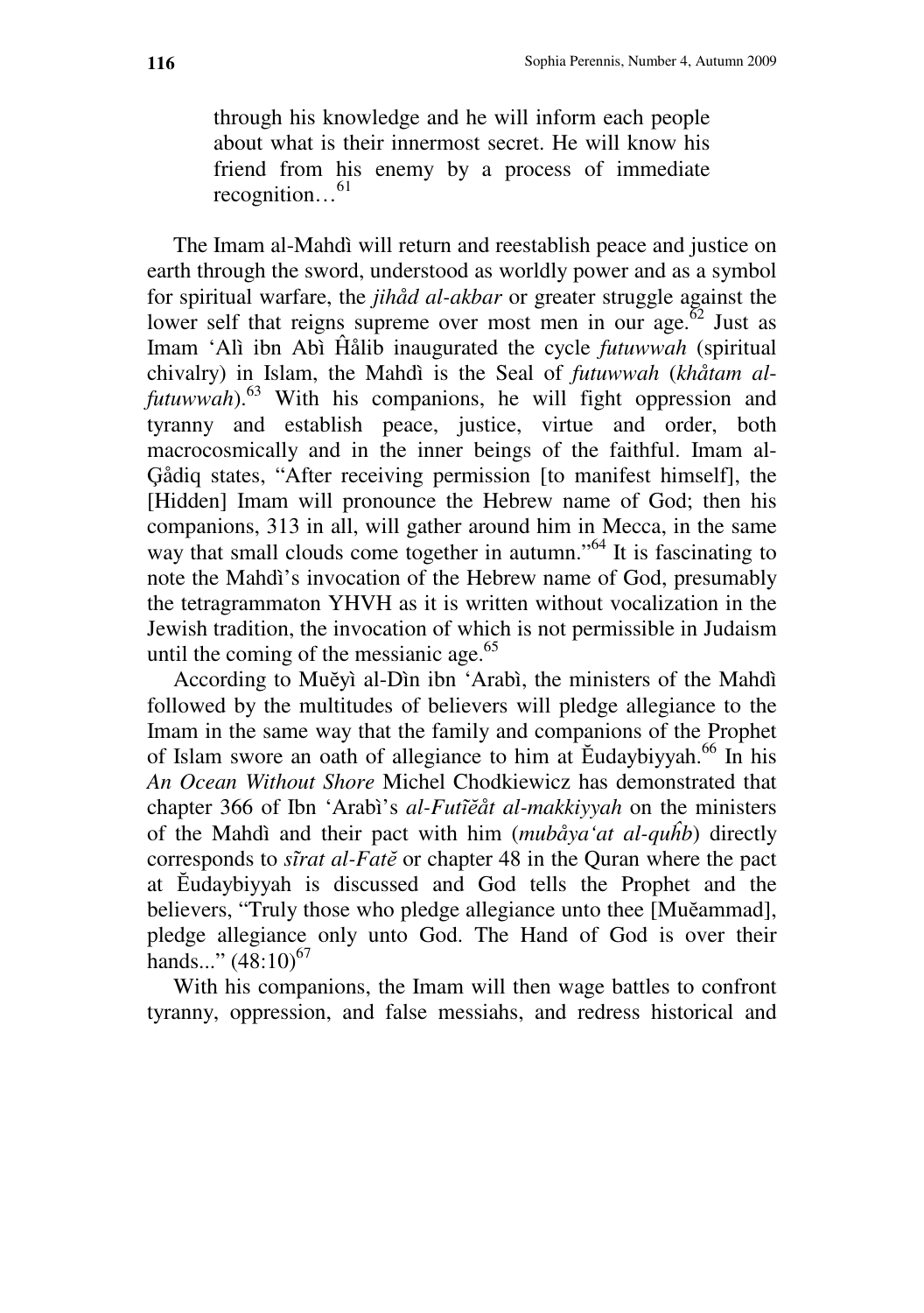current grievances and injustices. According to one tradition attributed to Imåm al-Ģådiq, "When [the Mahdì] rises he will deal with the Arabs and Quraysh only by the sword."<sup>68</sup> Ibn 'Arabì (d. 1240) also states in his *al-Fut*ĩĕ*åt al-makkiyyah:* 

> [The Mahdì] will manifest religion as it [really] is in itself, the religion by which the Messenger of God would judge and rule if he were there. He will eliminate the different schools of [religious law] so that only the pure religion (Quran 39:3) remains, and his enemies will be those who follow blindly the *'ulamå'*, the people of *ijtihåd*, because they will see the Mahdì judging differently from the way followed by their imams [i.e., the historical founders of the schools of Islamic law]. So they will only accept the Mahdì's authority grudgingly and against their will, because of their fear of his sword and his strength, and because they covet [the power and wealth] that he possesses. But the common people of the Muslims and the greater part of the elite among them will rejoice in him, while the true knowers of God among the People of [spiritual] Realities will pledge allegiance to him because of God's directly informing them [of the Mahdì's true nature and mission], through [inner] unveiling and immediate witnessing.<sup>69</sup>

While the Mahdì's mission will be fulfilled through outward and inward battles that reestablish justice and order in this world, his being and function are also embodiments of Divine Hope, Light, and Mercy.<sup>70</sup> The Mahdì's mission will be marked by the manifestation of Mercy, which is an essential Quality of God and the Prophet Muĕammad, who according to the Quran is "…a mercy unto the worlds." (21:107) Ibn 'Arabì writes,

> …For if a human being gets angry of his own accord, his anger does not contain mercy in any respect; but if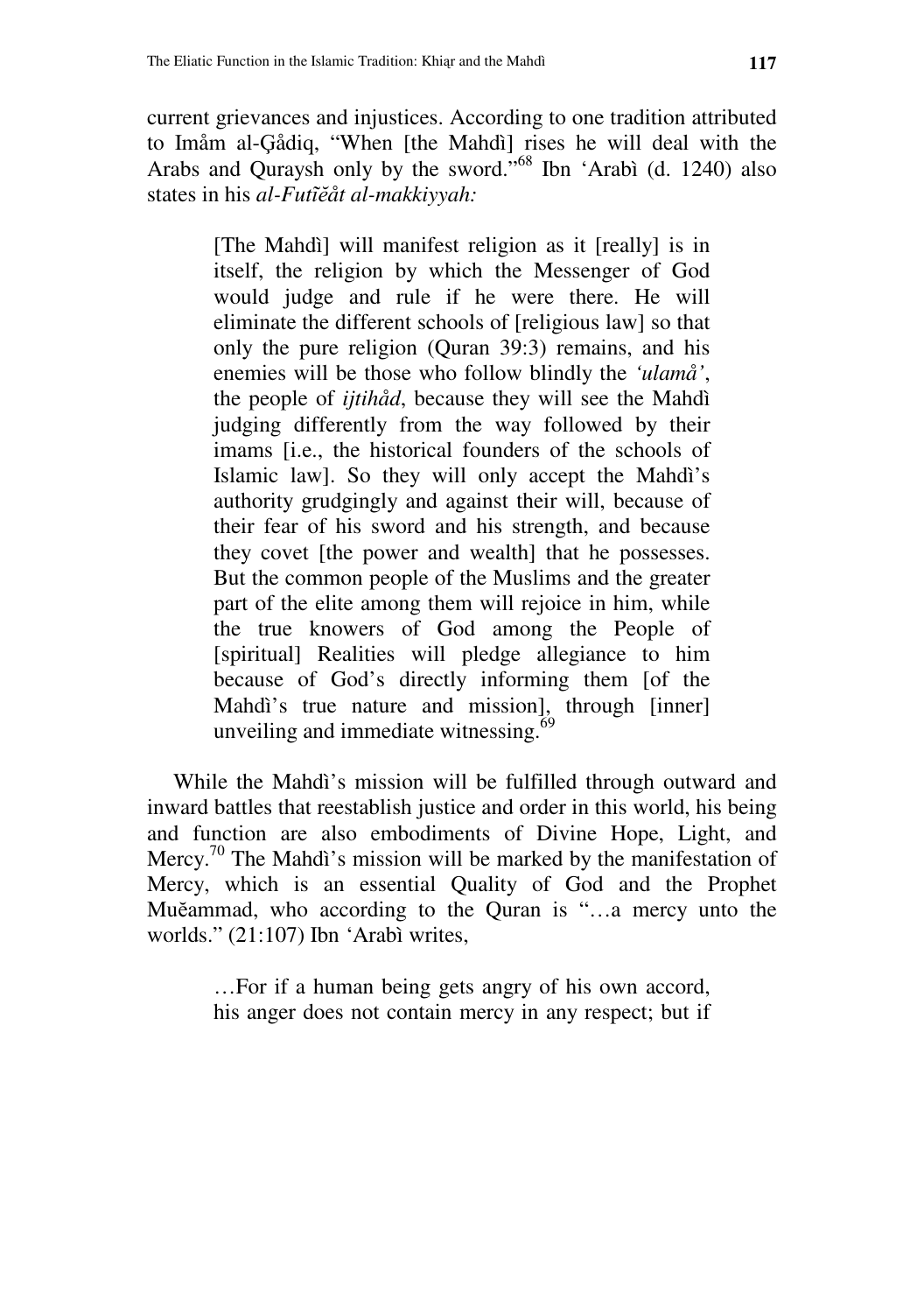he becomes angry for God's sake [i.e., in fulfilling the divine commandments], then his anger is God's Anger and God's Anger is never free from being mixed with Divine Mercy…Because (God's) Mercy, since it preceded [His] Anger, entirely covers all engendered being and extends to every thing (Ouran 7:156)…Therefore this Mahdì does not become angry except for God's sake, so that his anger does not go beyond [what is required in] upholding God's limits that He has prescribed; this is just the opposite of the [ordinary] person who becomes angry because of his own desires for [something happening] contrary to his own personal aims. And likewise the person who becomes angry [only] for God's sake can only be just and equitable, not tyrannical and unjust." $71$ 

The Mahdì-who embodies the virtues of the Prophet, such as humility, magnanimity, and truthfulness-is a theophany of Divine Guidance and Mercy, a benevolent leader to the faithful and a guide for serious seekers. As the *insån al-kåmil* or Universal Man he will naturally reflect and bring into equilibrium the Divine Qualities of Mercy and Rigor here on earth. While he will be an insurmountable warrior and a just ruler, it must be remembered that mercy always takes precedence among the true *awliyå' al-Ra*ĕ*mån*, or "friends of the Merciful" as they are known by tradition.

In a very important saying attributed to Imam Muĕammad al-Båqir we read,

> …He was named the Mahdì [the Guided One] as he will be guided to a hidden [*khafì*] matter: he will recover the Torah and other Books of God from a cave…then will he judge between the people of the Torah by the Torah, between the people of the Gospel by the Gospel…and between the people of the Quran [lit. *al-Furqån*] by the Quran…<sup>72</sup>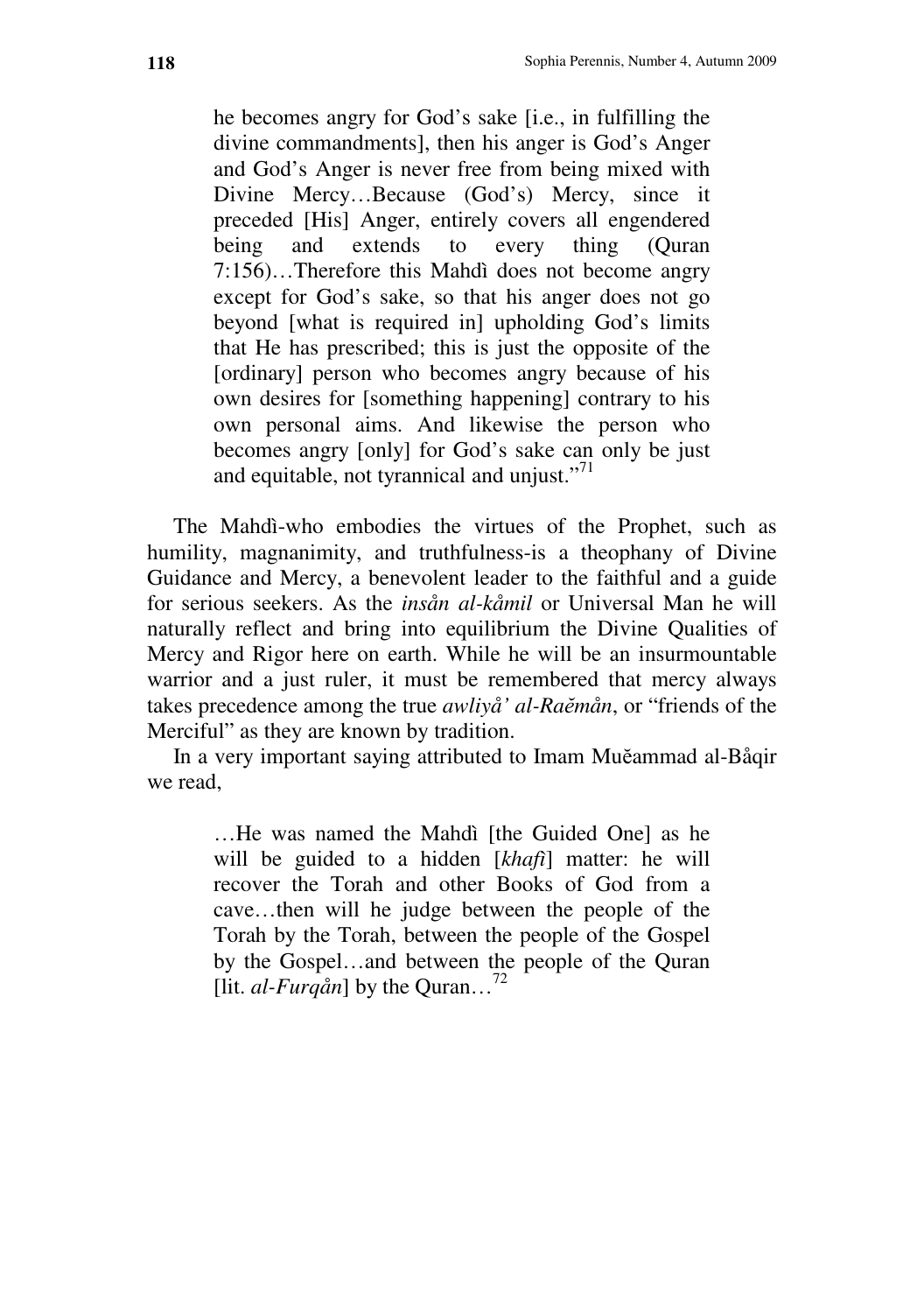Here the cave symbolizes the initiatic center and esoteric knowledge that is mostly hidden from humanity during the occultation of the Imam.<sup>73</sup> When the Mahdì rises and emerges from his concealment he reveals the diversity and inner unity of the revealed religions to humanity. In the traditional accounts we see the concrete restoration of the revealed religions for the various orthodox religious communities and the Divinely mandated unveiling of their essential or esoteric unity. The Mahdì's Eliatic function makes humanity aware that these diverse religious paths lead to the same summit, where we find the transcendent unity of religions. Knowledge of this esoteric and transcendent unity will in fact lead to-through the wisdom and reign of the Mahdì and Jesus-eventual peace and harmony among the various religious communities. According to Seyyed Hossein Nasr,

> According to Islam when the Mahdì appears before the end of time, not only will he reestablish peace but he will also uplift the outward religious forms to unveil their inner meaning and their essential unity through which he will then unify all religions. Similar accounts are to be found in other traditions such as Hinduism where the eschatological events at the end of the historical cycle are also related to the unification of various religious forms.<sup>74</sup>

The Imam affirms and restores, in addition to Islam, all of the revealed religions for the various communities under his dominion. While primarily guiding the Muslim community, the Mahdì does not simply universally implement the Islamic tradition, but also revives Judaism, Christianity and even the religions of the East. Through his wisdom and the Divine command he calls the faithful of all revealed religions to live according to their scriptures and traditions and demonstrates their essential and transcendent unity. By restoring and unveiling the inner content of the revealed religions, the Mahdì orients each religious community to its common Source and prepares the ground for the complete revival of the primordial tradition (*al-dìn al-*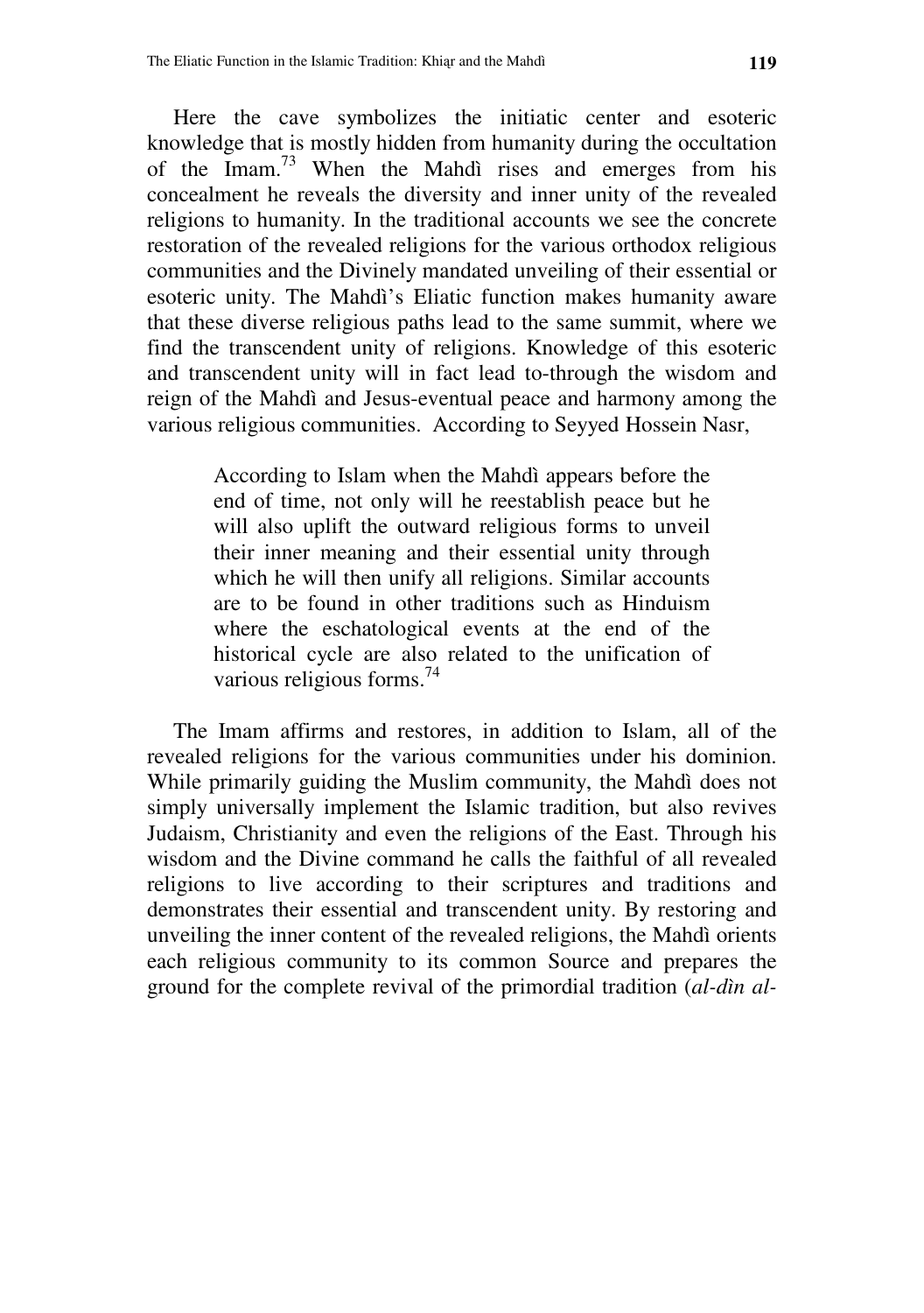ĕ*anìf*) during the second coming of Jesus the Messiah, the new Adam.<sup>75</sup>

 Through the spiritual and intellectual awakening of mankind, the Mahdì also makes the signs of God upon the horizons and within ourselves transparent phenomena revealing their archetypes, which are none other than the Divine Names and Attributes.<sup>76</sup> Imam al-Ģådiq states: "[the companions of the Mahdì] are like sun worshippers and moon worshippers."<sup>77</sup> These two great celestial symbols can be interpreted in a variety of different ways. Suffice it to say the signs of God on earth and upon the horizons will be read and understood by the Mahdì and his followers and catalyze a recollection of their metaphysical archetypes and microcosmic analogies.<sup>78</sup> Indeed, the overemphasis on the transcendence of God has created an insurmountable barrier between God and His creation in the minds of some exoterists.<sup>79</sup> The Mahdì will affirm both the transcendence and the immanence of the Divine Reality, restoring Islam (submission to God) and the primordial tradition. Virgin nature will again be revered as a sacred book revealing the *vestigia Dei* or *åyåt Allåh* through an initiatic awakening of the Intellect (*al-'aql*) or the eye of the heart *('ayn al-qalb*) of men and women. The Mahdì's spiritual revival of man and his spiritual faculties and modes of living and being could not but have a restorative impact on the natural world and the environmental crisis that we are facing.

The Mahdì's return will precede the second coming of Jesus the Messiah, these two events being the two great signs before the Day of Judgment.<sup>80</sup> Concerning Jesus or Sayyidnå 'pså, the Prophet of Islam stated: "…God, the Exalted, will raise the Messiah, son of Mary, who will arrive close to the white minaret in the East of Damascus…He will pursue the Anti-Christ (al-Dajjål) and will encounter him at the gate of Lud and will slaughter him..."<sup>81</sup> Eventually, the Mahdì will be accompanied by Jesus, whom the Mahdì will lead in prayer in the Masjid al-Aqģå in Jerusalem.<sup>82</sup> Following 'Abd al-Karìm Jìlì (d. 1424) William Chittick sheds light on the inner significance of the Mahdì and Jesus, "The conflict between al-Dajjål and Jesus refers to the battle between the ego and the Spirit, while the appearance of the Mahdì alludes to man's becoming 'the Possessor of Equilibrium at the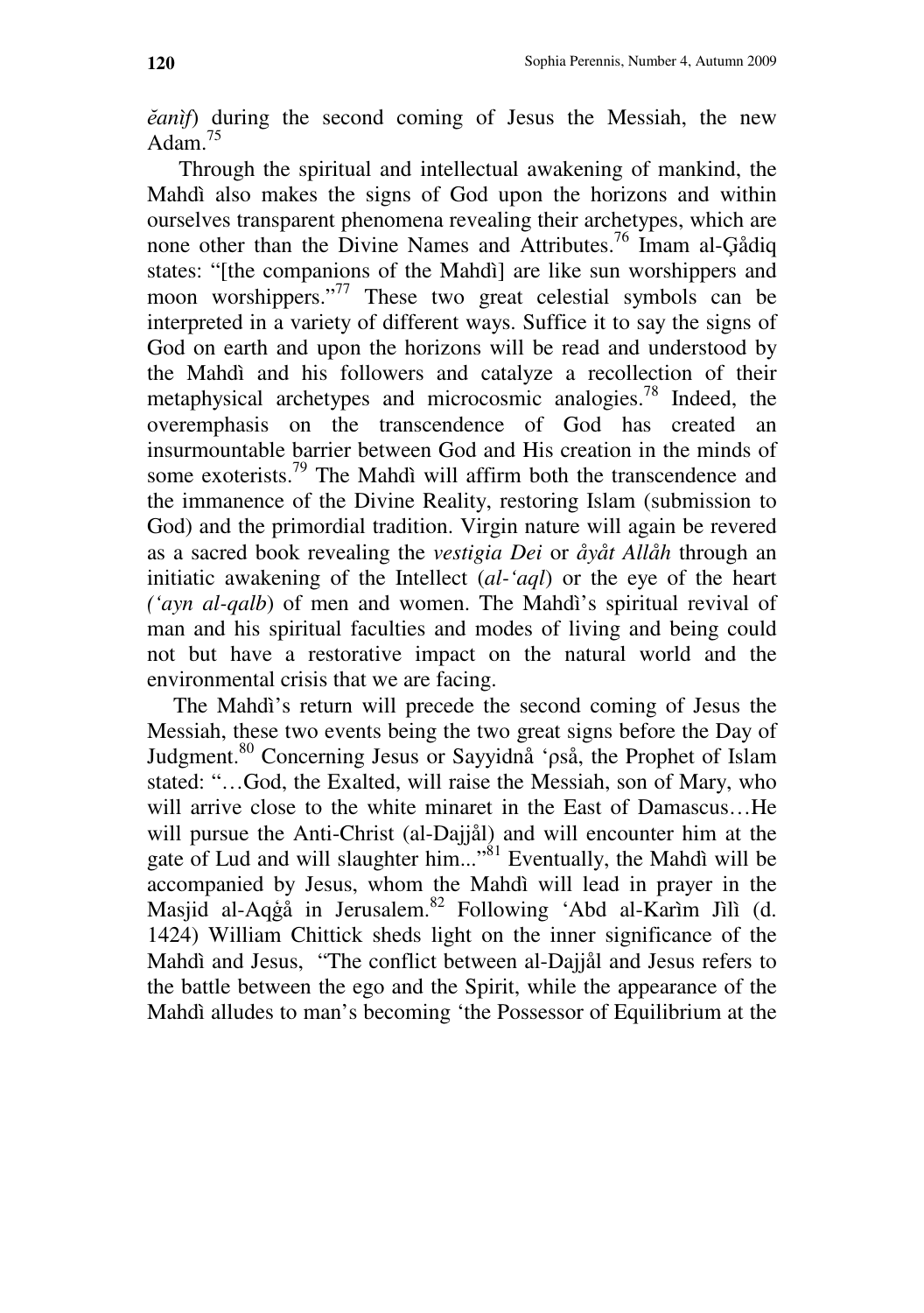pinnacle of every perfection.'"<sup>83</sup> Jesus, the Spirit of God (*r*ĩĕ *Allåh*), must conquer the lower self (*nafs*). While the rebellious soul personified by the Anti-Christ is in perpetual conflict with the Spirit, the soul that has surrendered to God can be integrated into the Kingdom of Heaven within man through the guidance of the Spirit or the Intellect-the Imam of our being.<sup>84</sup>

Not only are there future helpers of the Mahdì, but the past and present friends of God are said to be in communion with him throughout his occultation. Seyyed Hossein Nasr remarks,

> In speaking of the Sufi master in the Persian context one must remember the role of the Twelfth Imam, who is the Hidden Imam, both in Shì'ism and in Sufism as it exists in the Shì'ite world. Inasmuch as the Imam, although in concealment, is alive and is the spiritual axis of the world, he is the Pole (*qu*ĥ*b*) with whom all Sufi masters are inwardly connected. He is to Shì'ism what the supreme pole is to Sufism in its Sunni context. In Shì'ism the Imams, especially 'Alì, the first, and the Mahdì, the last, are the spiritual guides *par excellence*. The Hidden Imam, representing the whole chain of Imams, is the pole that attracts the hearts of the believers and it is to him that men turn for guidance. $85$

In a manner similar to Elias, the Hidden Imam plays not only an important function at the end of this cycle of human existence, but can also reveal himself to the elect among the faithful during his occultation. Nasr also writes, "The Twelfth Imam is also the secret master of this world and can appear to those who are in the appropriate spiritual state to see him..."<sup>86</sup> Moreover, Muslims who are searching for esoteric knowledge and guidance from the Imam al-Mahdì or Khiąr should look to the authentic Sufi *shuy*ĩ*kh* and Shì'ite *'urafå'* or gnostics who also reflect the light of the Prophet (*al-n*ĩ*r almuĕammadiyyah*) and the Pole (*quĥb*) in their lives and teachings.<sup>87</sup>

While the Islamic sources provide us with abundant knowledge concerning the esoteric and Eliatic function of Khiąr and the Mahdì,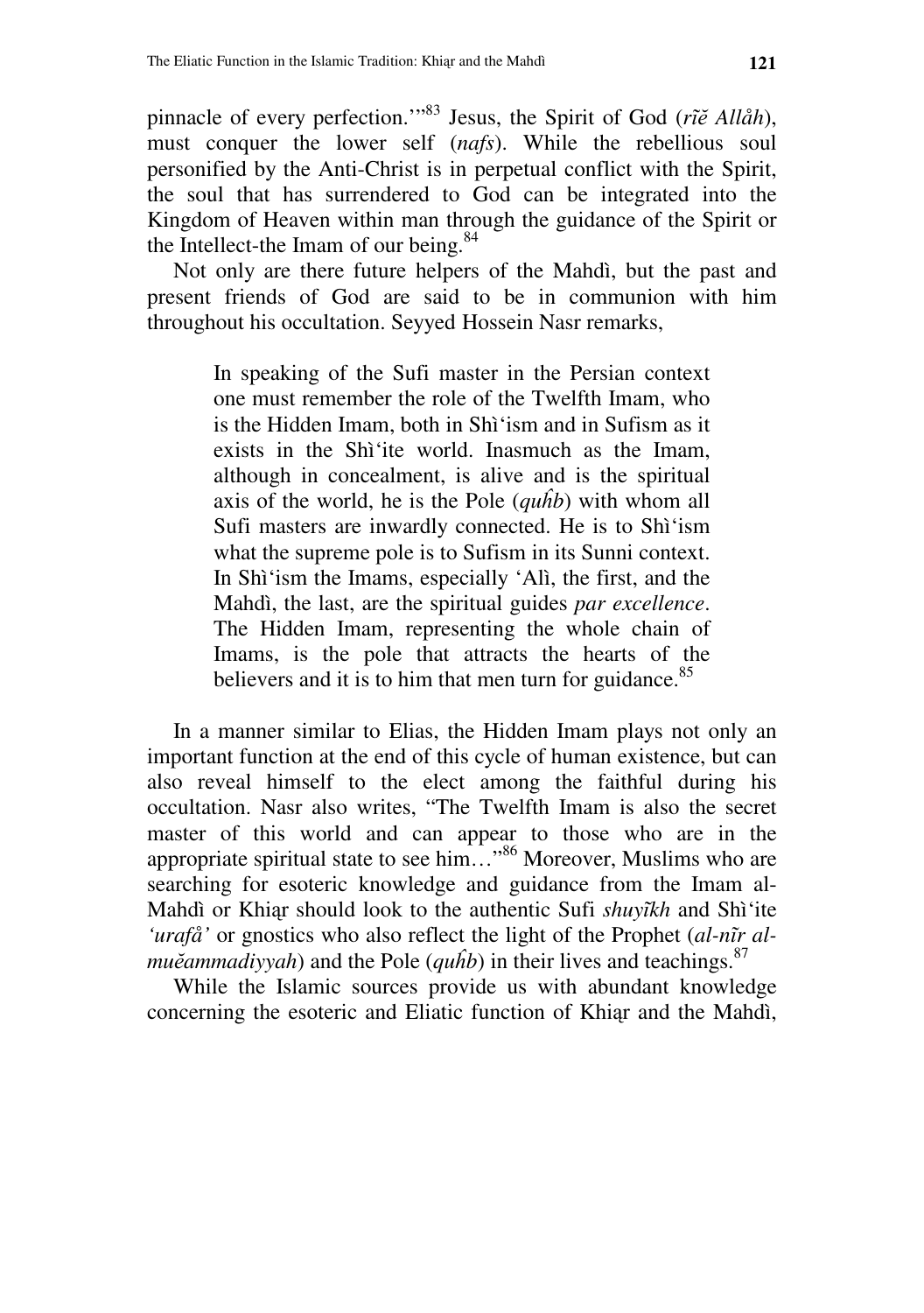reminding Muslims of their shared heritage and destiny with their Jewish and Christian neighbors and believers from other traditions, the function of the Universal Savior to appear before the end of the Kali Yuga-known alternatively as the expected Messiah in Judaism, Jesus in Christianity and Islam, the Kalki Avatar, Maitreya Buddha, and by other designations-also remains largely marginalized by exclusivist Jews, Christians, Muslims, Hindus, Buddhists, and others who often believe that the Messiah will promote an exclusivist interpretation of their religion alone and overwhelm or destroy all others.<sup>88</sup> By reflecting upon our sacred scriptures and traditional sources and realizing that there is only One Divine Reality who sent many prophets to establish the diverse revealed religions and will send the Mahdì and the Messiah to unite humanity during the messianic era, we can begin to acknowledge our shared heritage and destiny and perhaps live together-in the here and now-in greater peace and accord.

Moreover, the Eliatic function in Islam is not limited to the figures mentioned in this paper alone, but also manifests through the authentic living spiritual guides among the Sufis and gnostics, as well as the writings of those Muslim sages who have emphasized the universality of Islam throughout history, including Manģĩr Ĕallåj, Shihåb al-Dìn Suhrawardì, Farìd al-Dìn 'Aĥĥår, Jalål al-Dìn Rĩmì, and Muĕyì al-Dìn ibn 'Arabì. In this regard, the works of René Guénon ('Abd al-Wåhid Yaĕyå), Frithjof Schuon ('ρså Nĩr al-Dìn Aĕmad), Leo Schaya ('Abd al-Quddĩs), Titus Burckhardt (Ibråhìm 'Izz al-Dìn), Martin Lings (Abĩ Bakr Siråj al-Dìn), and Seyyed Hossein Nasr are preeminent among Muslim scholars in the contemporary period and a saving barque for serious seekers because they emphasize the quintessential dimensions of religion, the transcendent unity of religions, and the need to practice one orthodox religion that God has revealed to humanity. In a symbolic sense, these Muslim sages inherited the "gift of tongues" and are therefore conversant in the various esoterisms that Heaven has given man access to, revealing the significance of Jewish, Christian and Islamic esoterism, Hinduism, Buddhism, Taoism, and the Indigenous traditions, and demonstrating their essential unity or the primordial "one language." One can conclude with these words of Leo Schaya: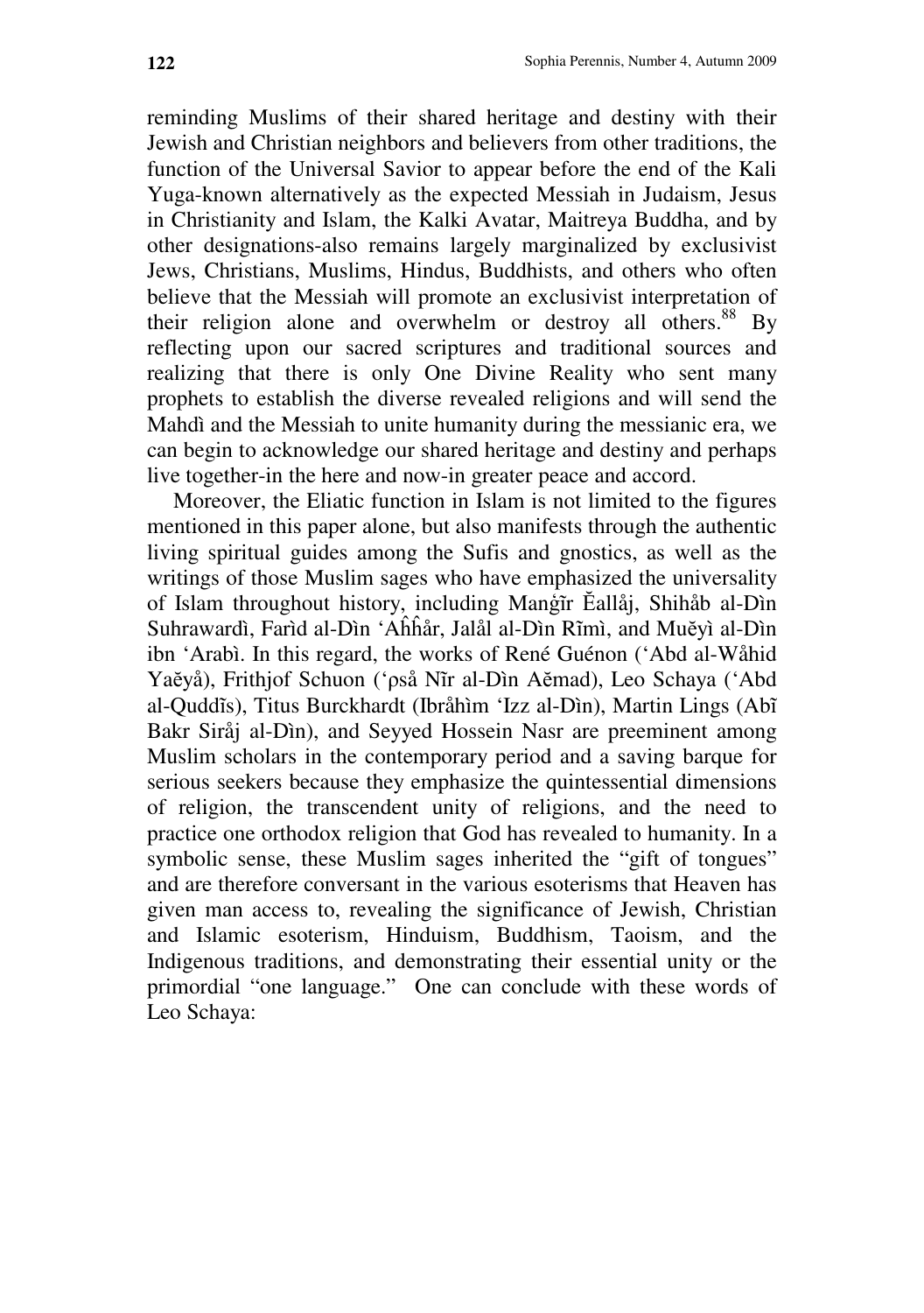The true "Eliatic flow" will grow stronger, according to the Scriptures, as the world's darkness grows deeper, until the final moment. Then, "…your sons and your daughters shall prophecy, your old men shall dream dreams, your young men shall see visions. And also upon the servants and upon the handmaids in those days will I pour out my spirit. And I will shew wonders in the heavens and the earth, blood and fire and pillars of smoke. The sun shall be turned to darkness and the moon into blood before the great and terrible day of YHYH come. And it shall come to pass that whosoever shall call on the name of YHVH shall be saved." (Joel  $2: 28-31<sup>89</sup>$ 

## **Notes**

- 1. I wish to express my gratitude to Seyyed Hossein Nasr for providing many helpful comments and corrections on the content of this paper, without which I could not have done justice to this topic. I also wish to thank Joseph Lumbard, Kareem Monib and Adam Vogtman for their assistance. This article is also planned for publication in the journal *Sacred Web*, Issue 25, Summer 2010.
- 2. In this instance, the Quran refers to Elijah/Elias ('Ilyås) in the plural form 'Ilyåsìn, which literally means "Elijahs" or "Eliases" and suggests to most commentators an association of Elias with his immediate community of believers. However, it seems plausible to us to extend the usage of 'Ilyåsìn to include all prophets who accentuate the esoteric dimension of religion, such as Khiąr, as well as the Mahdì, and other friends of God who fulfill the "Eliatic function" as described below. The Quranic translations throughout this essay, unless otherwise noted, are from *HarperCollins Study Qur'ån*, ed. by Seyyed Hossein Nasr (San Francisco: HarperOne, forthcoming 2012).
- 3. Leo Schaya, "The Eliatic Functon," *Studies in Comparative Religion* vol. 13 no. 1 and 2 (Middlesex, England: Perennial Books Ltd., 1979), pp. 31-40. This article was also published in a slightly revised form as "The Mission of Elias," *Studies in Comparative Religion* vol. 14 no. 3 and 4 (Middlesex, England: Perennial Books Ltd., 1980), pp. 159-167.
- 4. For the sake of continuity we will use Elias for all further references to Elijah/Elias.
- 5. "The Eliatic Function," p. 32.
- 6. *The Holy Bible*, King James version. Frithjof Schuon states, "'Elias is come,' said Christ, thinking of Saint John the Baptist, even though John had denied he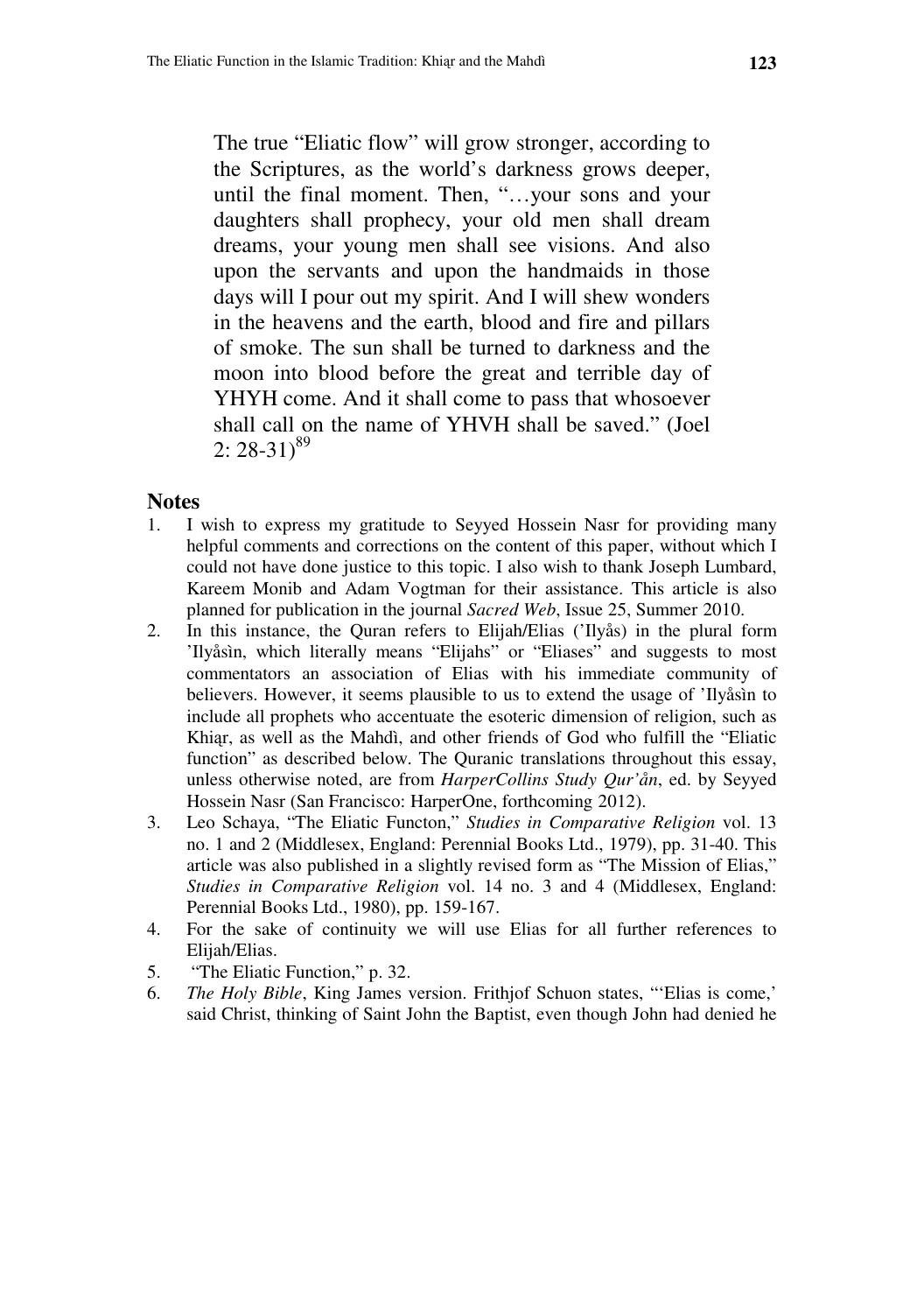was Elias; it is true that Christ was referring only to the function and not the person whereas the Forerunner was speaking of his own person and not the function; but Jesus' indirect and elliptical expression nonetheless illustrates the liberty that prophetic language may take with the facts when a principial truth is at stake." *Christianity/Islam; Perspective in Esoteric Ecumenism* (Bloomington, IN: World Wisdom, 2008) p. 132. See also, "The Eliatic Function," pp. 35-36.

- 7. Seyyed Hossein Nasr states, "…The word *rijål* carries a masculine gender, but lest one think it refers simply to the male gender, it is important to recount the famous Sufi tradition according to which on the Day of Judgment when all human beings are standing before God, He will say, 'The *rijål* [in the spiritual sense] step forward.' And the first person to step forward will be the Virgin Mary." *The Garden of Truth: The Vision and Promise of Sufism, Islam's Mystical Tradition* (New York: HarperCollins Publishers, 2007), p. 24. For more on the *rijål al-ghayb* see William Chittick's chapter "The Unseen Men," in his *Science of the Cosmos, Science of the Soul: the Pertinence of Islamic Cosmology in the Modern World* (Oxford: Oneworld Publications, 2009), pp. 75-108.
- 8. "The Eliatic Function," p. 36.
- 9. "The Eliatic Function," p. 38. Schaya notes elsewhere, "This 'exclusivism', which denies the other religions and could not have any valid reason other than the protection of Israel's traditional form, was ruptured from time to time, even on the exoteric plane of Judaism, by 'universalist' affirmations on the part of certain of its great representatives, such as Saadya (tenth century), Maimonides (twelfth century), or Yehudah Halevy; on this subject one need only quote the following remark made by the latter in his dialogue Al-*Khazarì*, written about 1140: 'Christianity and Islam are the precursors and the initiators of the messianic era; they too serve to prepare men for the reign of truth and justice…'" *The Universal Meaning of the Kabbalah*, trans. by Nancy Pearson (Baltimore: Penguin Books Inc., 1973) p. 11. See also Schaya's essay "Some Universal Aspects of Judaism" in *The Unanimous Tradition*, ed. by Ranjit Fernando (Colombo: The Sri Lankan Institute of Traditional Studies, 1999), pp. 57-75.
- 10. "The Eliatic Function," p. 36. See also, René Guénon, *Perspectives on Initiation*, trans. by Henry D. Fohr (Hillsdale, NY: Sophia Perennis, 2004) p. 254.
- 11. Ibn 'Aĥå' Allåh al-Iskandarì, *Kitåb La*ĥ*å'if al-Minan fi Manåqib Abì al-'Abbås al-Mursì wa Shaykhihi Abì al-*Ĕ*asan (The Subtle Blessings in the Saintly Lives of Ab*ĩ *al-'Abbås al-Mursì and his master Ab*ĩ *al-*Ĕ*asan al-Shådhilì), trans. by Nancy Roberts (Louisville, KY: Fons Vitae, 2005), p. 101.*
- 12. Éric Geoffroy writes, "*Ta*ģ*awwuf* has also been defined notably by Ibn Khaldĩn, as 'the knowledge that comes directly from God' (*al-'ilm al-ladunì*), in reference to verse 18:65: 'We taught him a knowledge [emanating] from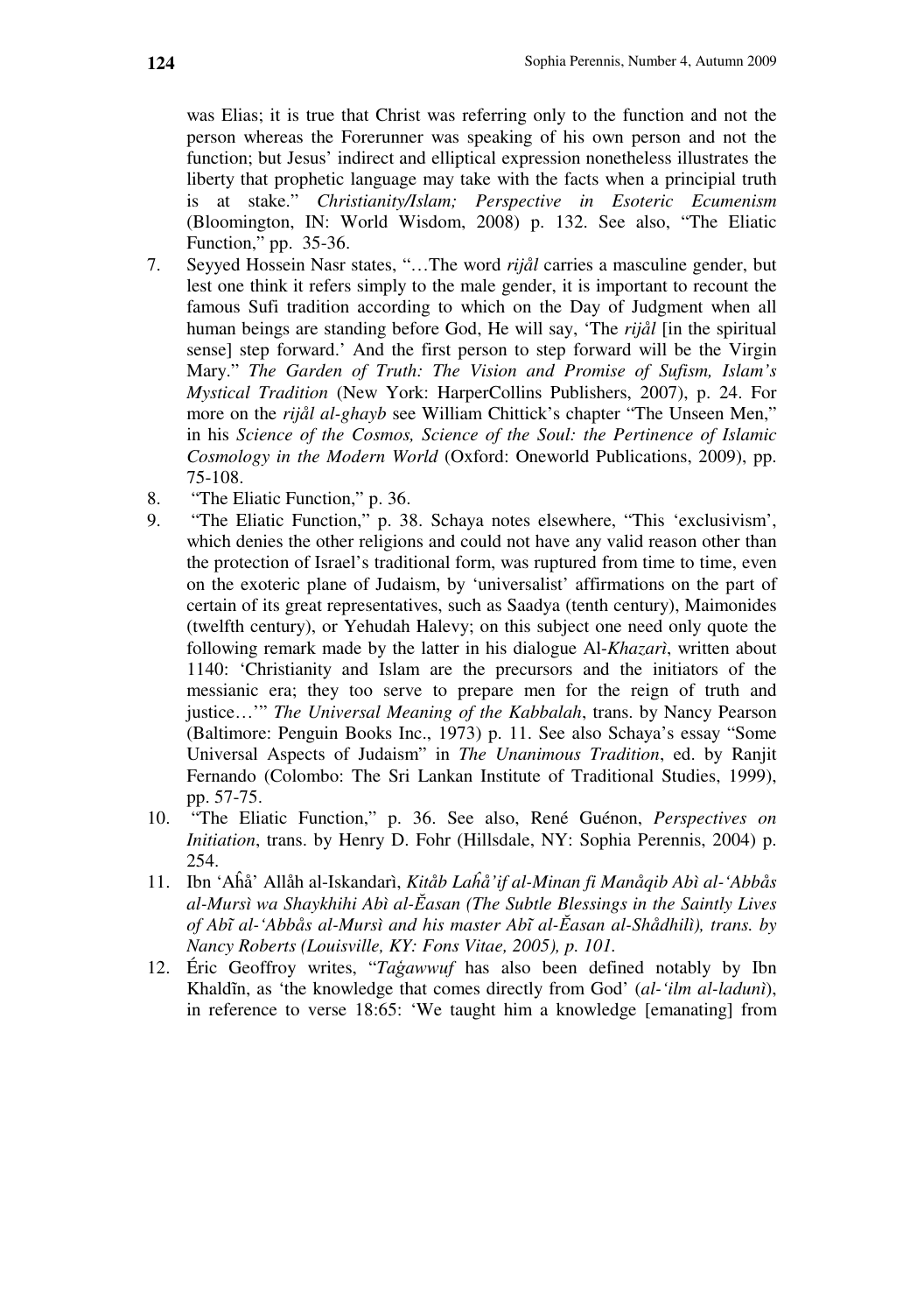Us." "Approaching Sufism" from *Sufism: Love & Wisdom*, ed. by Jean-Louis Michon and Roger Gaetani (Bloomington, IN: World Wisdom, Inc., 2006), p. 51. See also, A.K. Coomaraswamy, "Khwåja Khaąir and the Fountain of Life, in the Tradition of Persian and Mughal Art," *Studies in Comparative Religion*  vol. 4 no. 4 (Middlesex, England: Perennial Books Ltd., 1970).

- 13. The term "*uwaysì*" derives from a name of a contemporary of the Prophet of Islam, Uways al-Qaranì (d. 657), who was guided by the Prophet Muĕammad spiritually while residing in Yemen without ever meeting the Prophet in the flesh. Uways was recognized as among the most eminent disciples of the Prophet and later joined Imam 'Alì and was martyred in battle. Sufis who receive guidance from Khiąr, the Hidden Imam, and other guides among the *rijål al-ghayb* are considered to have an *uwaysì* guide and initiation.
- 14. On Khiąr's association with Moses' guide in *s*ĩ*rat al-Kahf*, see Ibn Kathìr, *Qi*ģ*a*ģ *al-anbiyå'* (*Stories of the Prophets*), trans. by Muhammad Mustafa Gemeiah (Mansoura, Egypt: El Nour Publishing, 1997), pp. 257-264. The Prophet of Islam states, "Al-Khaąir was named so because he sat over a barren white land, [and] it turned green with plantation after." Ģ*a*ĕ*ì*ĕ *al-Bukhårì,* book 55, ĕ*adìth* 614. According to traditional Muslim commentators, Khiąr's full name is Abĩ'l-'Abbås al-Khaąir Balyå ibn Malikån.
- 15. Titus Burckhardt, "Concerning the 'Barzakh'", *Studies in Comparative Religion* vol. 13 no. 1 and 2 (Middlesex, England: Perennial Books Ltd., 1979), pp. 24-30; Martin Lings, *What is Sufism?* (Cambridge: The Islamic Texts Society, 1993), pp. 50-51; and *The Message of the Qur'ån*, note 67, pp. 448- 449.
- 16. Farìd al-dìn 'Aĥĥår, *Farid ad-Din 'A*ĥĥ*år's Memorial of God's Friends* (*Tadhkirat al-awliyå')*, trans. by Paul Losensky (Mahwah, NJ: Paulist Press, 2009), pp. 172-173.
- 17. This story is also an Islamic answer to the question of theodicy if we extend Khiąr's apparently unjust actions to the evil that exists in this world. In both cases what appears as evil works towards a greater good if we have enough patience or foresight. This does not imply, however, that we should accept relative evil from our own souls or those of others. Only someone at Khiąr's station has the Divine permission and knowledge to preempt greater evils through acts, which at first glance appear to be in themselves evil, but are ultimately good and in accordance with the Divine Will.
- 18. The Way of Khiąr might also be described as the Way of Elias, Jesus or Muĕammad, for example.
- 19. On the respect (*adab*) that Khiąr shows to the Prophet Moses, to whom God spoke, see Ibn 'Arabì, *The Ringstones of Wisdom (Fu*ģĩģ *al-*ĕ*ikam)*, trans. by Caner Dagli (Chicago: Great Books of the Islamic World, 2004), pp. 260, 264- 265.
- 20. This sacred story of course has significance for exoterists and esoterists from all religions.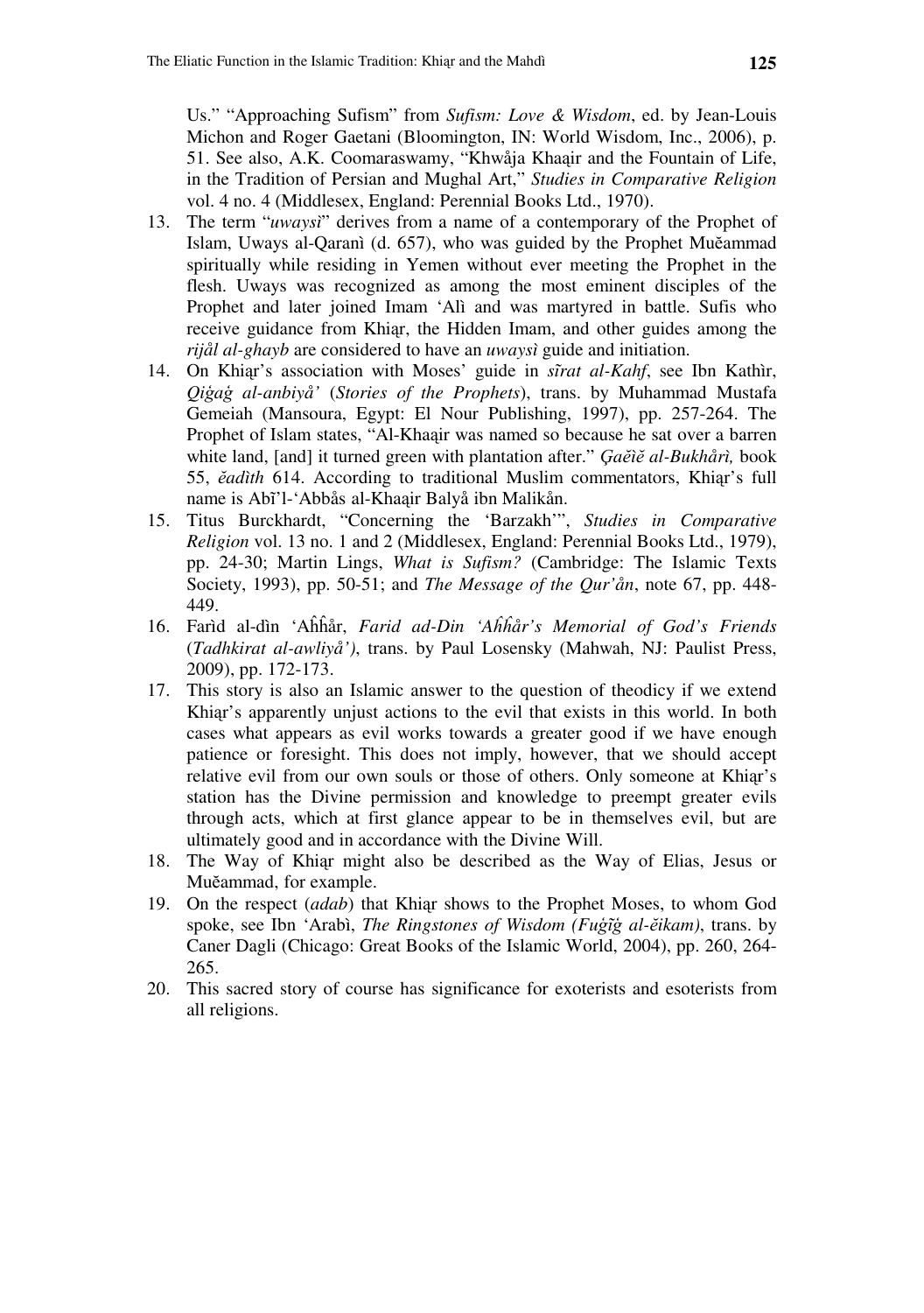- 21. Shawkat M. Toorawa, "Khidr: The History of a Ubiquitous Master" *Sufi 30*, 1996, pp. 45-49. Toorawa states: "That Abĩ Bakr and 'Alì are the ones to identify him is noteworthy. They are the only two Companions of Muhammad to whom are ascribed esoteric (*bå*ĥ*inì*) knowledge. This is why all Sufi *silsilas* (spiritual chains of investiture) derive from them and them alone. This hidden knowledge is not learned, it must be bestowed by God." *Ibid*.
- 22. Vali Nasr, *The Shia Revival: How Conflicts within Islam Will Shape the Future* (New York: W.W. Norton & Company, Inc., 2006), pp. 220-221.
- 23. In India and Sri Lanka, Khiąr is venerated and recognized as a guide by some Muslims, Hindus, Buddhists, and others and is known as Khwåjå Khiąr, Pìr Badar, and Råjå Kidår. He is also associated with the Green Knight at King Arthur's Round Table in the story *Sir Gawain and the Green Knight*, a figure in Chaucer's *Canterbury Tales,* and appears in the *Alexander Romance*. See A.K. Coomaraswamy, "Khwåja Khaąir and the Fountain of Life, in the Tradition of Persian and Mughal Art."
- 24. *Farid ad-Din 'A*ĥĥ*år's Memorial of God's Friends*, p. 128.
- 25. *Ibid*., pp. 128-129.
- 26. *Ibid*., p. 129.
- 27. 'Alì Hujwìrì, *Revelation of the Mystery* (*Kashf al-ma*ĕ*j*ĩ*b)*, trans. by R.A. Nicholson (Accord, NY: Pir Publications, 1999), p. 105.
- 28. According to the Shaykh al-akbar, each of the four pillars has an earthly representative who fulfills this function as a deputy or representative. On the question of the Pole and the pillars in the vision of Ibn 'Arabì, see Michel Chodkiewicz, *Seal of the Saints, Prophethood and Sainthood in the Doctrine of Ibn 'Arabì,* trans. Liadain Sherrard (Cambridge: The Islamic Texts Society, 1993), pp. 89-102. Chodkiewicz also states, "[the four pillars] are also called 'mountains' (*jibål*) on account of Allåh's words (Qur'ån 78:6-7): 'Have we not made the earth into a cradle and the mountains into pillars (*awtådan*)?' For He stabilized the movement of the earth by means of the mountains, and the authority (ĕ*ukm*) of those of whom we are speaking (over the world) is analogous to the authority of the mountains over the earth." *Ibid.*, p. 97. Khiąr is also often described as among the *afråd* or solitary saints who are not under the jurisdiction of the Pole. See René Guénon, *Initiation and Spiritual Realization*, trans. by Henry D. Fohr (Hillsdale, NY: Sophia Perennis, 2001) pp. 181-182.
- 29. *Seal of the Saints*, pp. 93-94.
- 30. *Ibid.,* p. 62. Ibn 'Arabi's initiatic influences were by no means limited to Khiąr, but also took the Way from his living masters, Jesus, other prophets, and the especially the Prophet of Islam.
- 31. Claude Addas, *Quest for the Red Sulphur: The Life of Ibn 'Arabì,* trans. by Peter Kingsley (Cambridge: The Islamic Texts Society, 1993) pp. 63-64.
- 32. *Alone with the Alone*, p. 63.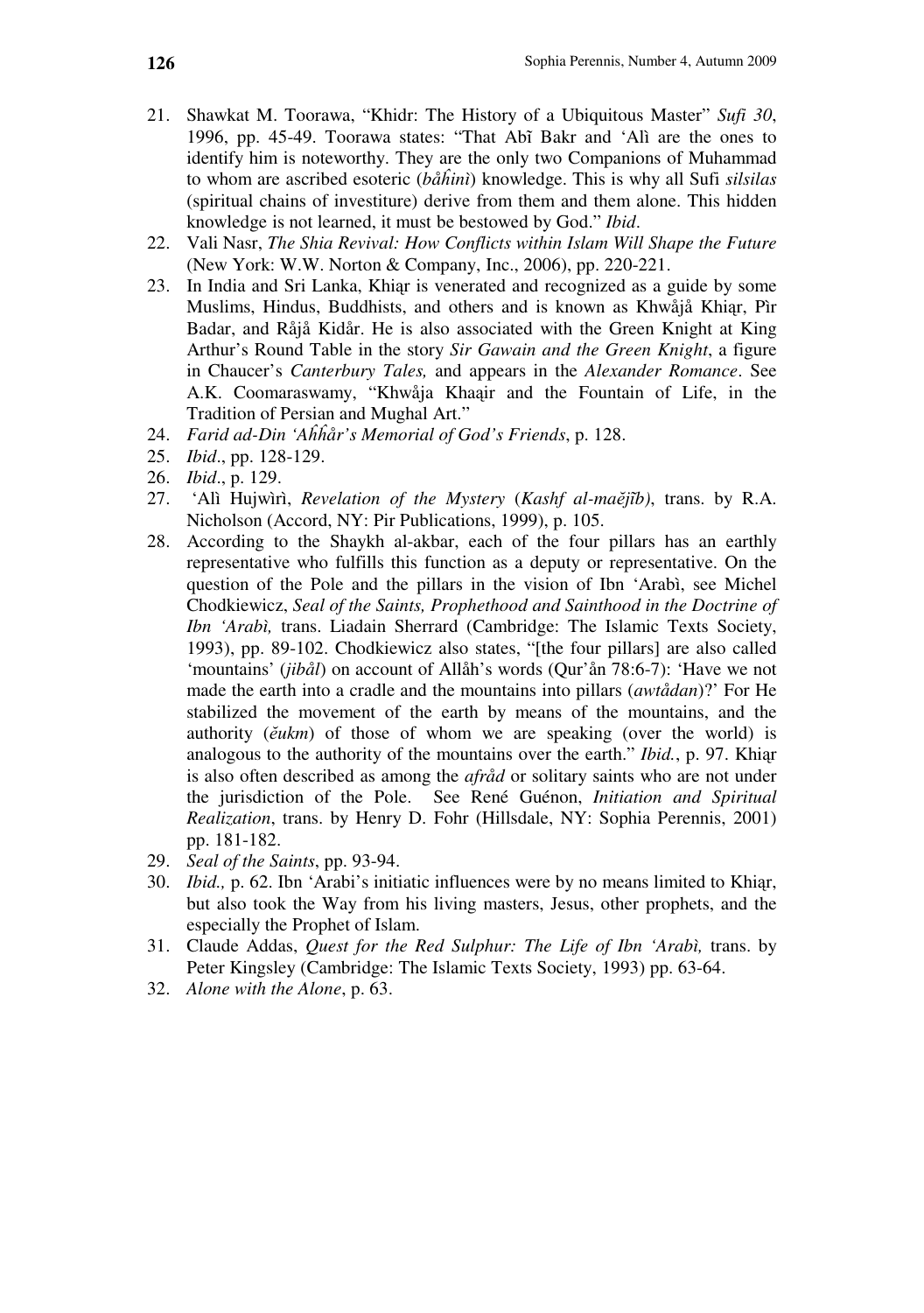- 33. Ibn al-'Arabì, *The Meccan Revelations* (*al-Fut*ĩĕ*åt al-makkiyyah*), ed. by Michel Chodkiewicz, trans. by James W. Morris (Oxford: Pir Press, 2005), p. 14.
- 34. Franklin D. Lewis, *Rumi: Past and Present, East and West* (Oxford: Oneworld Publications, 2000), p. 34.
- 35. *The Mathnawì of Jalålu'ddìn R*ĩ*mì: III & IV*, trans. by R.A. Nicholson (Warminster, Wiltshire: Gibb Memorial Trust, 1990), pp. 14-15.
- 36. *The Mathnawì of Jalålu'ddìn R*ĩ*mì: V & VI*, trans. by R.A. Nicholson (Warminster, Wiltshire: Gibb Memorial Trust, 1990), p. 268.
- 37. Ivan Aguéli or 'Abd al-Hådì in fact calls this type of initiation a "Marian initiation": "The two initiatic chains: One is historical, the other spontaneous. The first is spread in known and established Sanctuaries under the direction of a living authorized Shaykh (Guru), who possesses the keys to the mystery. Such is the *al-Ta'lìmur-rijål* or instruction of men. The other is *al-Ta'lìmurrabbånì* or dominical or lordly instruction, which I venture to call 'Marian initiation' since it is that received by the Holy Virgin, mother of Jesus, son of Mary. There is always a master, but he can be absent, unknown, even dead for several centuries. In this initiation you draw from the present the same spiritual substance that others draw from antiquity…" quoted from René Guénon, *Initiation and Spiritual Realization*, p. 180.
- 38. Jean-Baptiste Aymard and Patrick Laude, *Frithjof Schuon: Life and Teachings* (Albany, New York: State University of New York Press, 2004), p. 69.
- 39. *Ibid.,* p. 69
- 40. For more on Schuon and the Islamic tradition as a whole, see Seyyed Hossein Nasr, "Frithjof Schuon and the Islamic Tradition," *Sophia* vol. 5, no. 1 (Oakton, VA: The Foundation for Traditional Studies, 1999), pp. 27-48.
- 41. Schaya also explicitly connects Schuon's corpus with the "Eliatic flow": "This spirituality appears, despite the contrary currents launched by the "Adversary", to be making headway; one notes at the outward level, among other things, the growing interest in comparative religion, in the metaphysics of East and West and the various authentic paths leading man to the absolute. But it is important, as far as contemporary literature on this unanimous spirituality is concerned, to distinguish very carefully between what really expresses the truth revealed by the traditions-such as the works of Frithjof Schuon-and what is only a very inadequate, or even completely false, approach to it. The true "Eliatic flow" will grow stronger, according to the Scriptures, as the world's darkness grows deeper…"The Mission of Elias," p. 167
- 42. *Frithjof Schuon: Life and Teachings*, p. 162. Schuon also states, "We can compare the particular mode of inspiration and orthodoxy that is esoterism to the rain which falls vertically from the sky, whereas the river-the outward tradition-flows horizontally, and in a continuous movement; in other words, tradition gushes forth from a spring, it is identified with a given founder of religion, whereas esoterism refers, above all and a priori, to an invisible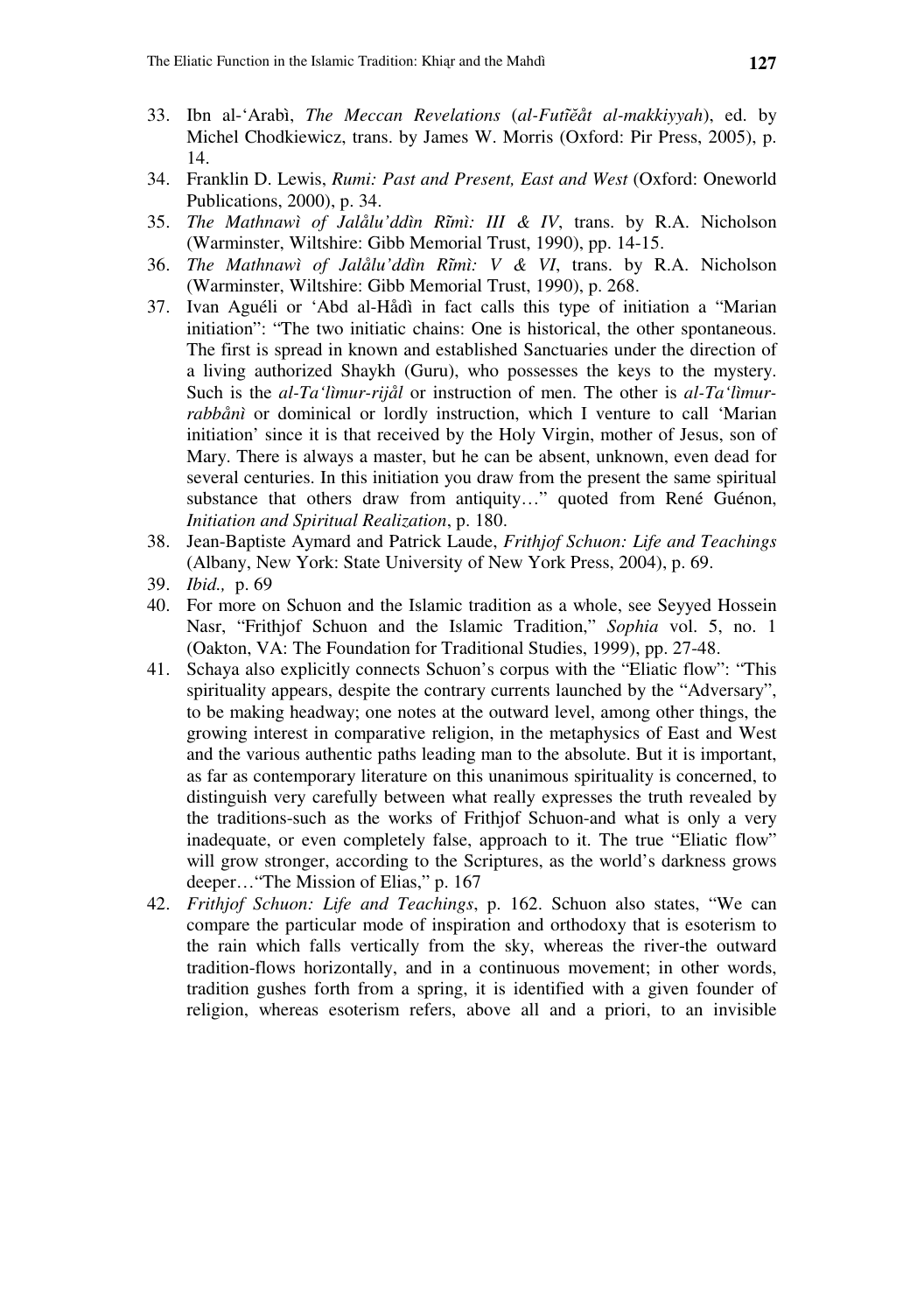filiation, represented in the Bible by Melchizedech, Solomon, and Elias, and associated in Sufism with al-Khiąr, the mysterious immortal." *In the Face of the Absolute* (Bloominton, IN, World Wisdom Inc., 1994), p. 234.

- 43. This association has also been made by Sufis with the Prophet of Islam, other prophets, the angels, and the Imam in Shì'ism. See Henry Corbin, *The Man of Light in Iranian Sufism*, trans. by Nancy Pearson (New Lebanon, NY: Omega Publications, 1994) pp. 121-144.
- 44. Seyyed Hossein Nasr, *Knowledge and the Sacred* (Albany, NY: State University of New York Press, 1989), p. 323.
- 45. René Guénon writes, "Recently, another question concerning initiatic affiliation has been raised, but to correctly assess its scope we should first of all say that it particularly concerns cases where initiation is obtained outside the ordinary and normal channels, and it must be clearly understood above all that such cases are never anything but exceptional, and that they occur when certain circumstances render normal transmission impossible, since their raison d'être is precisely to substitute in some measure for that transmission. We say 'in some measure' because such a thing can only happen with individuals possessing qualifications far beyond the ordinary and aspirations strong enough to in a way attract to themselves the spiritual influence that they would not find if left to their own devices, and also because for such individuals it is even rarer still-for lack of the assistance provided by constant contact with a traditional organization-that the results obtained through such an initiation are anything but fragmentary and incomplete. This cannot be insisted on too much, and yet to speak of such a possibility is nevertheless perhaps still not entirely without danger, if only because too many people have a tendency to entertain illusions in this regard; let an event occur in their lives that is a little extraordinary-or so it seems to them-but that is really rather commonplace, and they interpret it as a sign that they have received this exceptional initiation; and present-day Westerners in particular are all too easily tempted to seize upon the flimsiest pretext of this kind in order to dispense with a regular affiliation, which is why it is quite justified in insisting that as long as this latter is not in fact impossible to obtain one should not expect to receive any other kind of initiation apart from it." *Initiation and Spiritual Realization*, pp. 29-30. See also, *Ibid.*, pp. 180-182; and Seyyed Hossein Nasr, *Islam and the Plight of Modern Man* (Lahore: Suhail Academy Press, 1999), p. 59.
- 46. *The Garden of Truth*, p. 108. Regarding spiritual wayfaring and ascension, Nasr also states "…Some have achieved the climb successfully without a human guide, through agencies of what Sufism calls "absent" or invisible guides (*rijål al-ghayb*), such as Khiąr, or the Hidden Imam. But they are the exceptions and not the rule. In Sufism the duties laid upon the shoulders of the disciples require their being active and not only in a passive state waiting for graces to descend from Heaven, although he or she must possess both active and passive perfection. That is why the disciple is called *murìd*, that is, the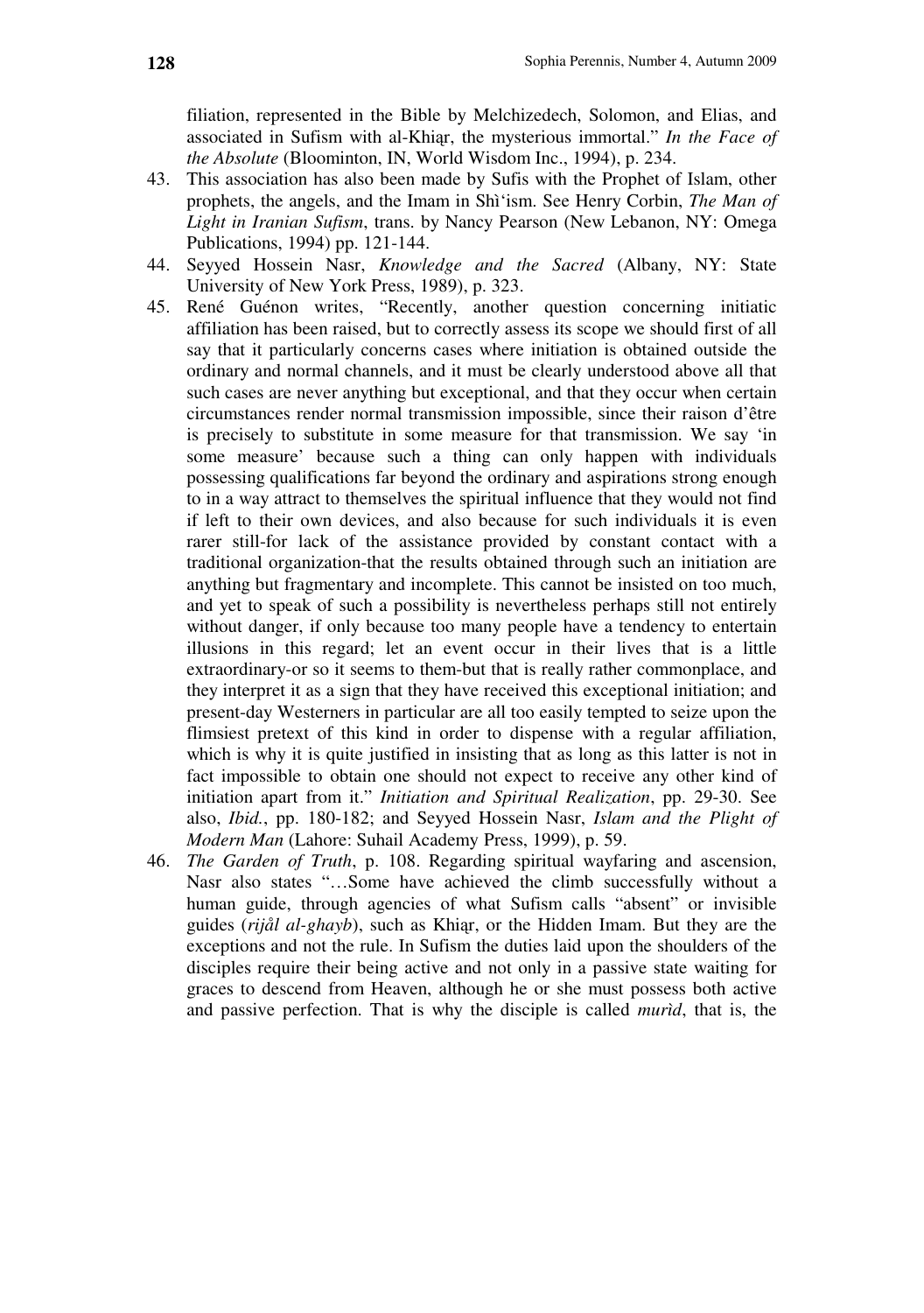person who exercises his or her will, or *sålik*, which means traveler. It is as a traveler seeking to reach the peaks [of the spiritual path] that the disciple has need of a guide, who is none other than the spiritual master." *Ibid*., p. 112.

- 47. While signs and indications of the Mahdì's return are replete throughout the Islamic sources, we are also told, "those who state a time [for the Return] are liars." Mohammad Ali Amir-Moezzi, *The Divine Guide in Early Shi'ism: The Sources of Esoterism in Islam,* trans. by David Streight (Albany, NY: State University of New York Press, 1994), p. 123.
- 48. Jassim M. Hussain, *The Occultation of the Twelfth Imam* (London: Muhammadi Trust, 1982), p. 19.
- 49. *Sunan Ab*ĩ *Då'*ĩ*d al-Sijistånì*., book 36 ĕ*adìth* 4272, trans. by Martin Lings, *Muhammad: His Life Based on the Earliest Sources* (Kuala Lumpur: Foundation for Traditional Studies, 1983) p. 330.
- 50. *Sunan Ab*ĩ *Då'*ĩ*d al-Sijistånì*, book 36 ĕ*adìth* 4270.
- 51. *Ibid*., book 36 ĕ*adìth* 4271.
- 52. *The Occultation of the Twelfth Imam*, p. 17.
- 53. 'Allåmah Ĥabåĥabå'ì, *Shi'ite Islam*, trans. and edt. by Seyyed Hossein Nasr (Albany, NY: State University of New York Press, 1975), pp. 210-211.
- 54. *Shi'ite Islam*, pp. 210-211. The abode of the Hidden Imam in the *'ålam alghayb* is sometimes identified as a celestial green island (*al-jazìrah alkha*ą*rah*) and the land of Hĩrqalyå or the eighth clime. Henry Corbin, *History of Islamic Philosophy*, trans. by Liadain Sherrard and Philip Sherrard (London: Kegan Paul International, 1993) p. 70.
- 55. Seyyed Hossein Nasr, *Sufi Essays* (Chicago: ABC International Group, Inc., 1999), p. 28.
- 56. René Guénon, *The King of the World*, trans. by Henry D. Fohr (Hillsdale, NY: Sophia Perennis, 2004) pp. 49-53. Shì'ite sources give several reasons for the greater and lesser occultations, including safeguarding the Imam, avoiding political entanglements, and testing the believers. To these can be added the fact that the providential cyclical decline of humanity would not have been possible if the *axis mundi* of the age held temporal power as well. According to Imam al-Sådiq, however, "…The deep reason [for the occultation] will not be unveiled until after [the Mahdì's] manifestation, exactly in the same way that the deep reason for the sabotage of the ship, for the murder of the young man, and for the construction of the wall by al-Khiąr was not revealed to Moses until later…" *The Divine Guide in Early Shi'ism*, p. 114.
- 57. *Alone With the Alone*, p. 258.
- 58. See "The Eliatic Function," pp. 36-37.
- 59. *History of Islamic Philosophy*, pp. 71-72
- 60. 'Abd al-Karìm al-Jìlì, *Universal Man (al-Insån al-Kåmil)*, trans. by Titus Burckhardt and Angela Culme-Seymour (Roxburgh, Scotland: Beshara Publications, 1995), p. 58. Burckhardt then adds the following commentary: "One must not lose sight of the fact that the essence of this Unique Being is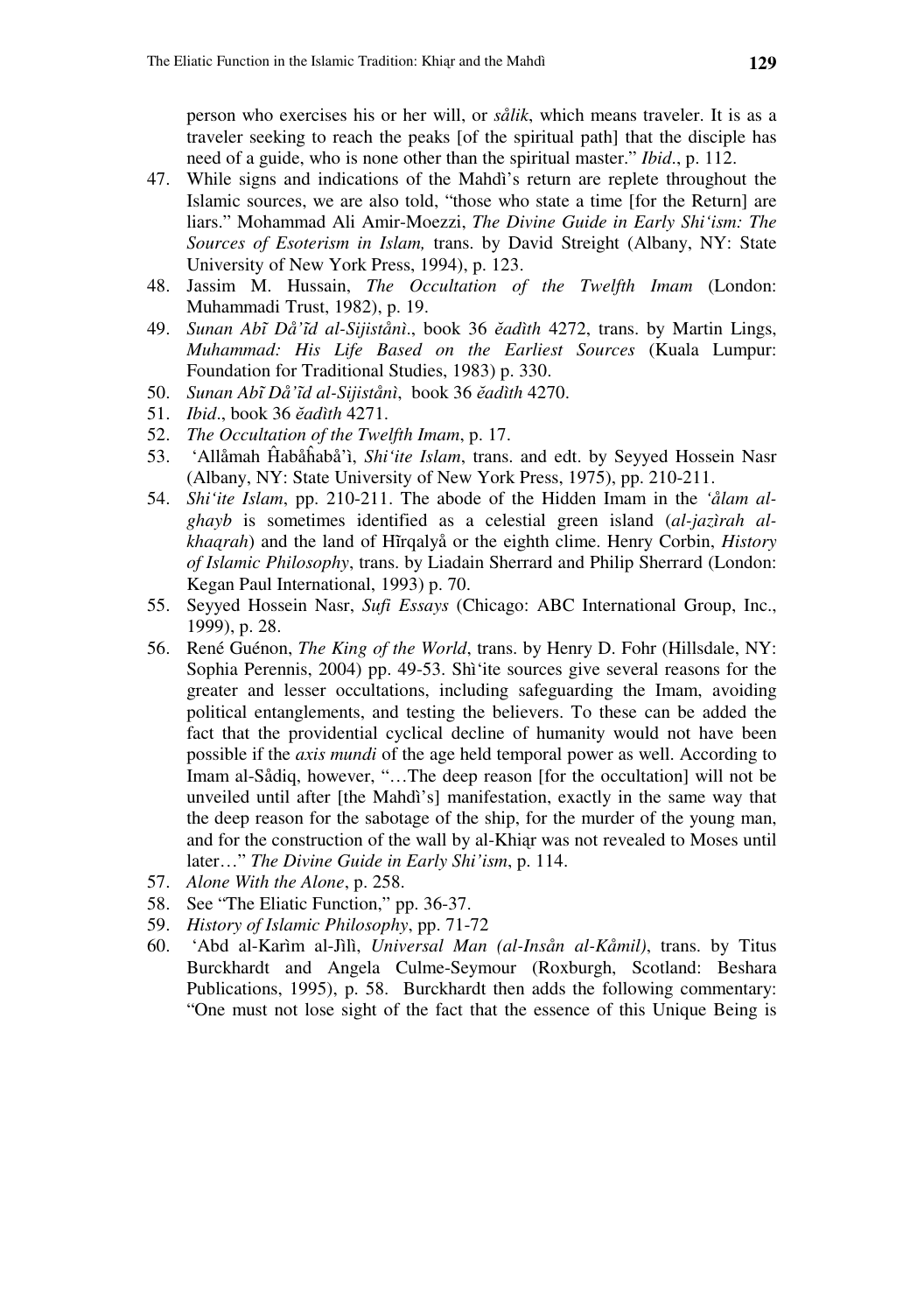identical to the Divine Essence, so that there cannot be divergence between him and God. One may say that he does no do what God would not have done, or that God acts through him." *Ibid*., p. 58.

- 61. Shaykh al-Mufìd, *The Book of Guidance (Kitåb al-Irshåd)*, trans. by I.K.A. Howard (Qum: Anģariyan Publications), p. 554.
- 62. On the symbolism of the sword in Islam, see René Guénon, "The Sword of Islam (*Sayf al-Islåm*)" in *Symbols of Sacred Science*, trans. by Henry D. Fohr (Hillsdale, NY: Sophia Perennis, 2004), pp. 179-184.
- 63. Seyyed Hossein Nasr, "Spiritual Chivalry" in *Encyclopaedia of Islamic Spirituality: Vol. II Manifestations*, ed. by Seyyed Hossein Nasr (Lahore: Suhail Academy Press, 2000), pp. 304-315.
- 64. *The Divine Guide in Early Shì'ism*, pp. 121-122.
- 65. On the esoteric significance on the Supreme Name in the Jewish tradition, see Leo Schaya's chapter, "The Great Name of God," in *The Universal Meaning of the Kabbalah*, pp. 145-165.
- 66. On the pact at Hudaybiyyah, See Martin Lings' chapter "A Clear Victory" in *Mu*ĕ*ammad: his life based on the earliest sources*, pp. 252-256. This oath of allegiance to the Prophet of Islam became the prototype for the initiatic pact made with the Shaykh in Sufism.
- 67. Michel Chodkiewicz, *An Ocean Without Shore*, trans. by David Streight (Albany, NY: State University of New York Press, 1993), p. 68. Ibn 'Arabì also states, "God will appoint as His ministers a group [of spiritual men] whom He has kept hidden for him in the secret recesses of His Unseen [i.e., the spiritual world]. God has acquainted [these Helpers], through unveiling and immediate witnessing, with the [Divine] Realities and the contents of God's Command concerning His servants. So the Mahdi makes his decisions and judgments on the basis of consultation with them, since they are the true knowers, who really know what is There [in the Divine Reality]…" "The Mahdì's Helpers ~ Chapter 366," trans. by James W. Morris in *The Meccan Revelations vol. I* (*al-Fut*ĩĕ*åt al-makkiyyah*), ed. by Michel Chodkiewicz (New York: Pir Press, 2005), p. 70.
- 68. *The Occultation of the Twelfth Imam,* p. 25. While some traditions state that most of the Imam's companions will be non-Arabs (*'ajam),* we should note that-like the Prophet and Imams before him-the Mahdì is an Arab and that the above narration may relate to the fanatical and rigid tendencies especially associated with the Wahhabi sect originating from the Najd, but not all Arabs, who certainly have their fair share of knowledge and virtue*.*
- 69. *The Meccan Revelations vol. I*, p. 69. It is necessary to state that nowhere, to our knowledge, does Ibn 'Arabì identify the Mahdì as the Twelfth Imam, although some Shì'ites have read in his writings on the Mahdì references to the Twelfth Imam.
- 70. Henry Corbin writes concerning the color symbolism Shaykh Muĕammad Karìm-Khån Kirmånì associates with Imam al-Mahdì, "The pillar of white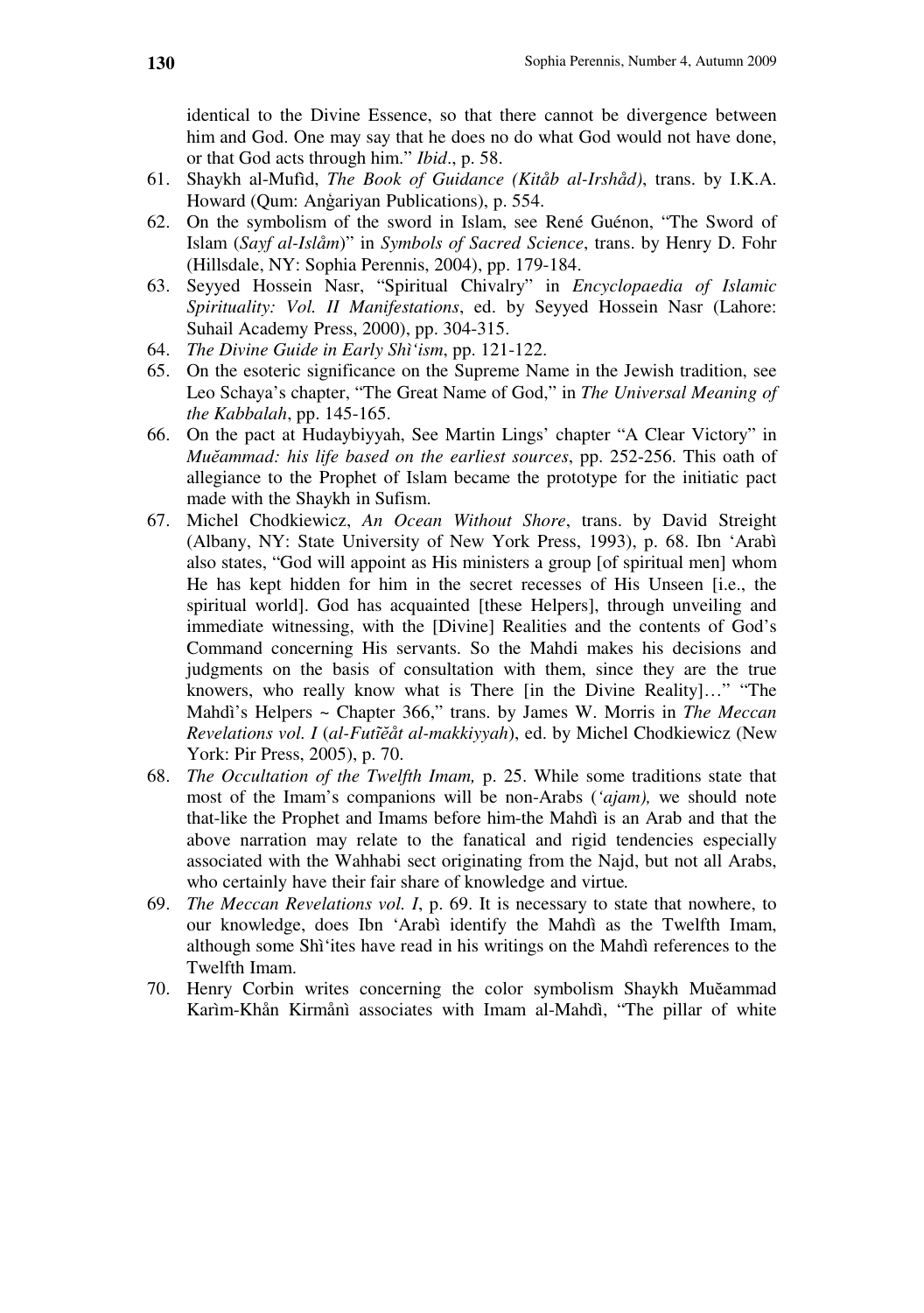light is here the mystical figure of the Twelfth Imam, the Imam of our times, the 'Imam hidden from the senses but present to the hearts of those who believe in him.' He is never named without the interpolation, 'May God hasten our joy of him!' This joy is his future advent as the Imam of the Resurrection, Renewer of the world, he who will restore the world to the state of purity that it possessed originally, at its creation (restoration, *apokatastasis*). This no doubt accounts for his role as the keeper of the white light. He bears the forename of the Prophet; he is the secret of *walåyah*, which…is itself the secret or esoteric dimension of prophecy, of the prophetic vocation and message…" *Temple and Contemplation,* trans. by Liadain Sherrard and Philip Sherrard (London: Kegan Paul International, 1986) p. 42.

- 71. *The Meccan Revelations vol. I*, p. 77.
- 72. Trans. by Kareem Monib from Ibn Båbĩyih al-Ģadĩq, *'Ilal al-sharå'i'* (Najaf, 1966), p. 161. Amir-Moezzi, also translates a section of this *hadìth* as follows, "…He will take the Torah and the other holy Books from the cave and will judge the faithful of the Torah from the Torah, and the faithful of the Gospels from the Gospels…and the faithful of the Quran according to the Quran…" *The Divine Guide in Early Shì'ism*, p. 225.
- 73. For more on the symbolism of the cave, see René Guénon, *Symbols of Sacred Science*, trans. by Henry D. Fohr (Hillsdale, NY: Sophia Perennis, 2004), pp. 193-222.
- 74. *Knowledge and the Sacred*, p. 308. Nasr also writes, "Muslims have always had an innate feeling of possessing in their purest form the doctrines that all religions have come to proclaim before. In Islamic gnosis, or Sufism, this truth is *al-taw*ĕ*ìd* in its metaphysical sense, the eternal wisdom, the *religio perennis*, which Islam has come to reveal in its fullness. For the Sharì'ite Muslim it is the doctrine of monotheism which he believes to have been revealed by every prophet. That is why at the end of the cycle the appearance of the Mahdì brings to light the common inner meaning of all religions." *Sufi Essays* (Chicago: ABC International Group, Inc., 1999), p. 132. Amir-Moezzi also states, "The Mahdì will also restore other religions, likewise abandoned and disfigured, to their original truth, in effect, it is said that he will take out of his cave, where they are hidden, all the holy Books of the earlier prophets, and that he will have their principles followed by their faithful." *The Divine Guide in Early Shì'ism*, p. 119. See also, *The Occultation of the Twelfth Imam*, p. 25.
- 75. Seyyed Hossein Nasr notes, "Ibn 'Arabì and following him Då'ĩd al-Qayģarì consider Christ as the universal 'seal of sanctity', and Ibn 'Arabì refers indirectly to himself as the 'particular seal of sanctity' whereas most Shì'ite authors believe these titles belong to 'Alì and the Mahdì respectively. In this delicate question the distinction between the 'universal seal of sanctity' and the 'particular or Muĕammadan seal of sanctity' must be kept especially in mind…" *Sufi Essays*, p. 108. For the purpose of this subject the above passage highlights the more particular Islamic function of the Mahdì and the universal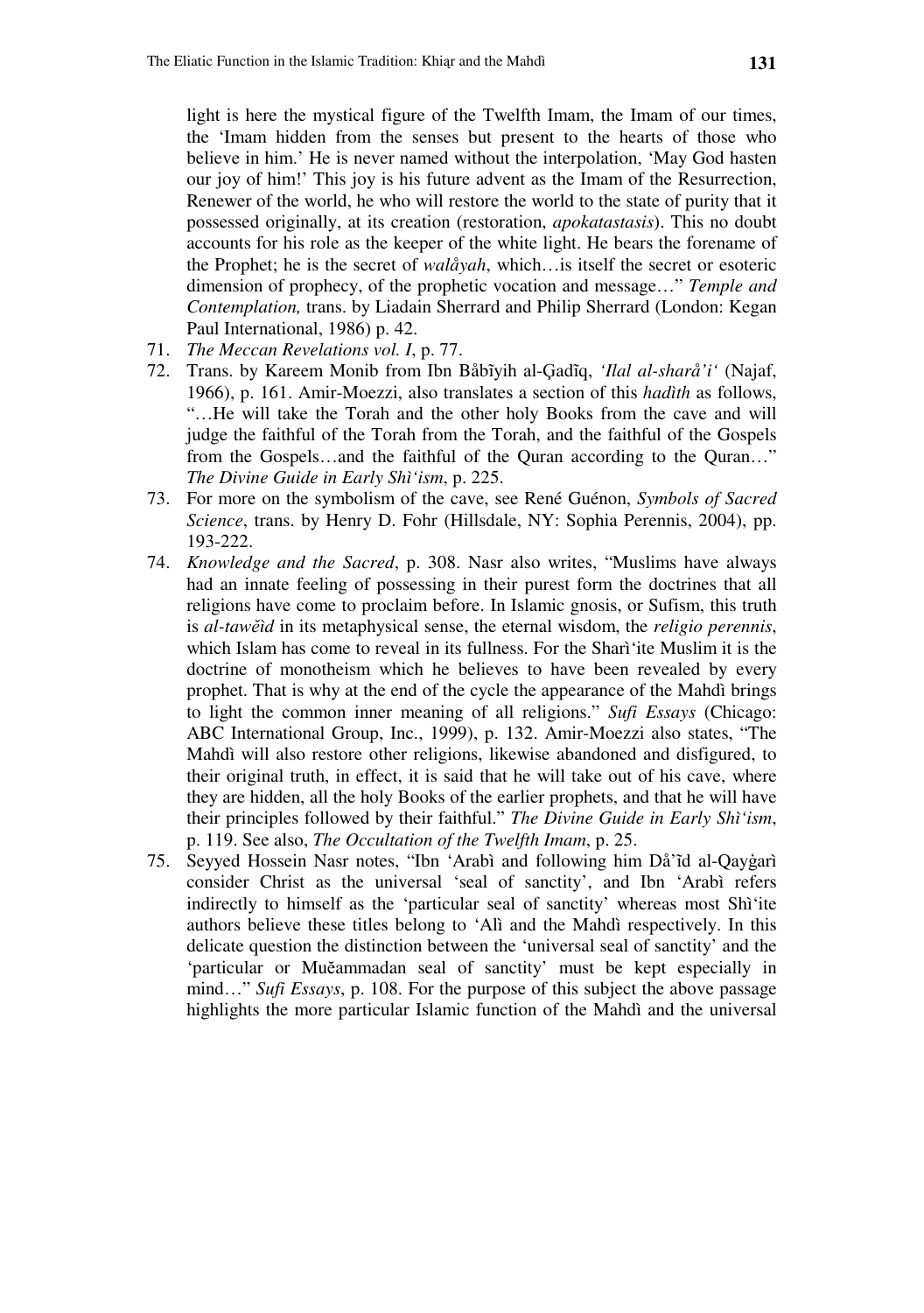function of Jesus the Messiah, which certainly embraces Islam or submission to God and the Muslim community.

- 76. The Quran states, "We shall show them Our signs upon the horizons and within themselves till it becomes clear to them that it is the truth. Does it not suffice that thy Lord is Witness over all things? Behold! They are in doubt regarding the encounter with their Lord. Behold! Truly He encompasses all things." (41:53-54)
- 77. *The Divine Guide in Early Shì'ism*, p. 121.
- 78. Here we have in mind the Supreme Knowledge of non-duality and *måyå* or the Unity and gradation of Light to use the language of Suhrawardì on the one hand, and the Intellect and the receptive rational and psychic faculties within man on the other.
- 79. Regarding the *fuqahå'*, Ibn 'Arabì states, "If the swords were not in [the Mahdì's] hands, they would give him the death sentence." *An Ocean Without Shore*, p. 21.
- 80. The Mahdì is not the Messiah himself, although part of the messianic function.
- 81. *Riyadh al-salihin* (*Gardens of the Righteous*), edt. by Imam Nawawi, trans. by Muhammad Zafrulla Khan (London: Islam International Publications Ltd., 1989) hadith 1814, p. 305.
- 82. Moojan Momen, *An Introduction to Shi'i Islam (*New Haven: Yale University Press, 1985) p. 166. Imam Ja'far al-Ģådiq also states, "There will come with the [Mahdì], peace be upon him, from the outskirts of Kĩfa, twenty-seven men. Fifteen of the people of Moses who shed their blood for the truth and remained true to it, seven people from the cave, Joshua, Salmån, Abĩ Dujåna al-Anģarì, al-Miqdåd and Målik al-Ashtar. They will act as helpers (*an*ģ*år*) and judges in his presence." *The Book of Guidance*, p. 554.
- 83. William C. Chittick, "Eschatology," *Islamic Spirituality I: Foundations*, ed. by Seyyed Hossein Nasr (New York: Crossroad Publishing Company, 1997), p. 401.
- 84. Sufi psychology, based on the Quran and the soul of the Prophet, not only distinguishes between the body, soul and the Spirit, but also between the various levels of the soul. See Seyyed Hossein Nasr, "Self-Awareness and Ultimate Selfhood," *The Need for a Sacred Science* (Albany, NY: State University of New York Press, 1993), pp. 15-23; and Mohammad Ajmal, "Sufi Science of the Soul," *Islamic Spirituality I: Foundations*, pp. 294-307.
- 85. *Sufi Essays*, p. 66.
- 86. Seyyed Hossein Nasr, *The Heart of Islam* (San Francisco: HarperCollins Publishers, 2002), p. 72.
- 87. On the relationship between the Shì'ite *'urafå'* and the Hidden Imam during his occultation, see Seyyed Hossein Nasr, Ģ*adr al-Dìn Shìråzì and his Transcendent Theosophy* (Tehran: Institute for Humanities and Cultural Studies, 1997), pp. 36-37, 51; and Sayyid M.H. Ĥabåĥabå'ì, *Kernel of the Kernel* (*Risåla-yi Lubb al-lubåb*), ed. by Sayyid M.H.H. Tihrånì, trans. by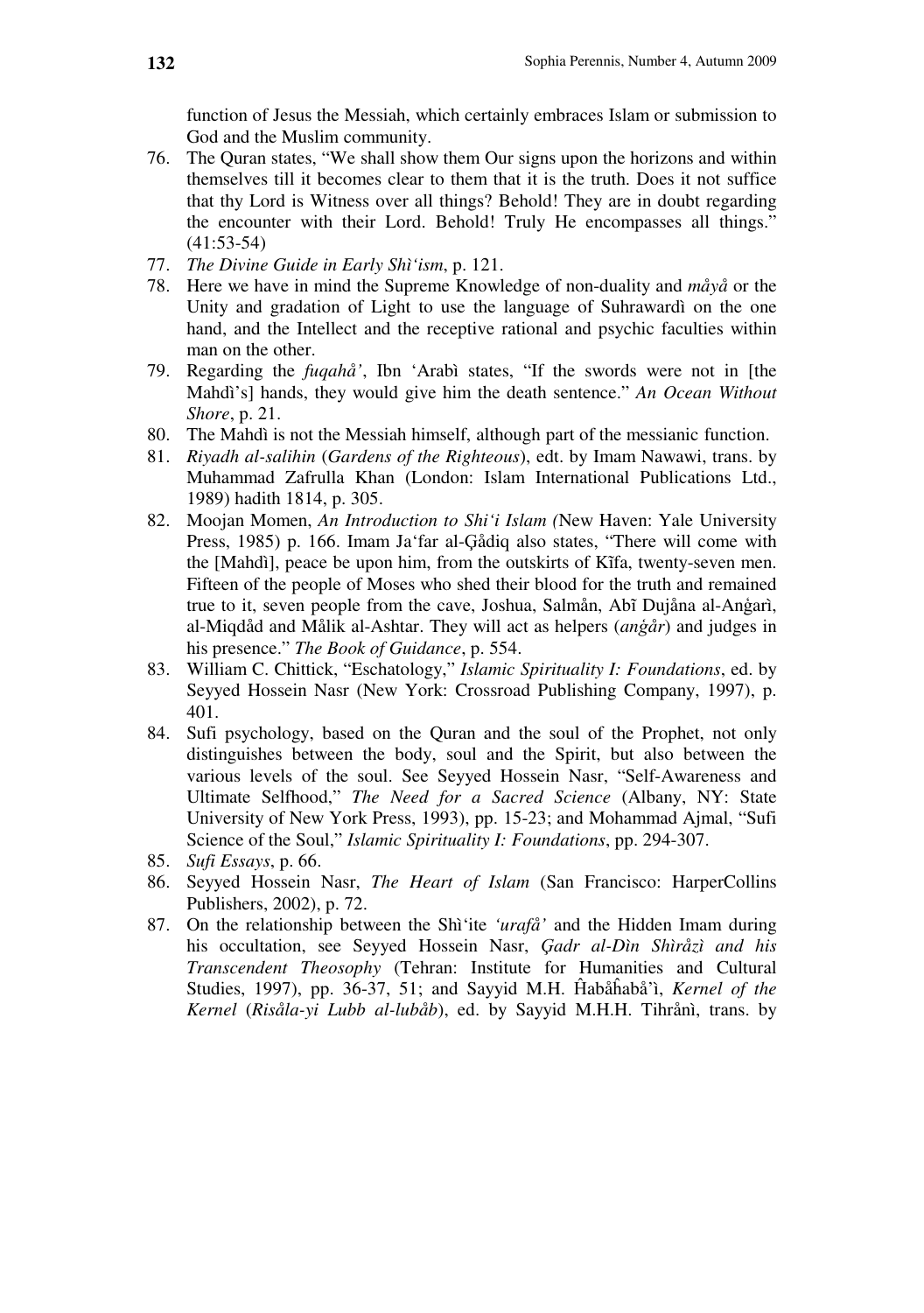Mohammad H. Faghfoory (Albany, NY: State University of New York Press, 2003), pp. 121-122, 130. Amir Moezzi also writes, "These believers are those that later sources called "men of the Invisible" (*rijål al-ghayb*), and about whom it is said that their existence is indispensable to humanity, since they are the ones that will continue to transmit the Divine Science secretly until the Return of the Hidden Imam." *The Divine Guide in Early Shi'ism*, p. 137.

- 88. For a comprehensive treatment of the subject of the Messiah in the world's religion, see Charles Upton, *Legends of the End* (Hillsdale, NY: Sophia Perennis, 2004). It is important to note that while the Mahdì and the Messiah are two distinct figures, it seems likely to us that the Kalki Avatar and Maitreya Buddha are designations for Jesus the Messiah in Hinduism and Buddhism. Based upon our understanding there will not be several renewers, each in a different religion, but one primary restorer of Tradition or Messiah known by various appellations.
- 89. "The Eliatic Function," p. 40. On the universal significance of the invocation (*dhikr*) of the Name of God in various religions, especially as it relates to this epoch, see Frithjof Schuon, *The Transcendent Unity of Religions* (Wheaton, IL: Quest Books, 2005), pp. 145-148, 163-166.

### **References:**

- Claude Addas, *Quest for the Red Sulphur: The Life of Ibn 'Arabì,* trans. by Peter Kingsley (Cambridge: The Islamic Texts Society, 1993)

- Mohammad Ajmal, "Sufi Science of the Soul," *Islamic Spirituality I: Foundations* Seyyed Hossein Nasr (New York: Crossroad Publishing Company, 1997)

- Farìd al-dìn 'Aĥĥår, *Farid ad-Din 'A*ĥĥ*år's Memorial of God's Friends* (*Tadhkirat al-awliyå')*, trans. by Paul Losensky (Mahwah, NJ: Paulist Press, 2009)

- Jean-Baptiste Aymard and Patrick Laude, *Frithjof Schuon: Life and Teachings* (Albany, New York: State University of New York Press, 2004)

- Titus Burckhardt, "Concerning the 'Barzakh'", *Studies in Comparative Religion*  vol. 13 no. 1 and 2 (Middlesex, England: Perennial Books Ltd., 1979)

- William C. Chittick, "Eschatology," *Islamic Spirituality I: Foundations*, ed. by Seyyed Hossein Nasr (New York: Crossroad Publishing Company, 1997)

- William Chittick, *Science of the Cosmos, Science of the Soul: the Pertinence of Islamic Cosmology in the Modern World* (Oxford: Oneworld Publications, 2009)

- Michel Chodkiewicz, *An Ocean Without Shore*, trans. by David Streight (Albany, NY: State University of New York Press, 1993)

- Michel Chodkiewicz, *Seal of the Saints, Prophethood and Sainthood in the Doctrine of Ibn 'Arabì,* trans. Liadain Sherrard (Cambridge: The Islamic Texts Society, 1993)

- A.K. Coomaraswamy, "Khwåja Khaąir and the Fountain of Life, in the Tradition of Persian and Mughal Art," *Studies in Comparative Religion* vol. 4 no. 4 (Middlesex, England: Perennial Books Ltd., 1970)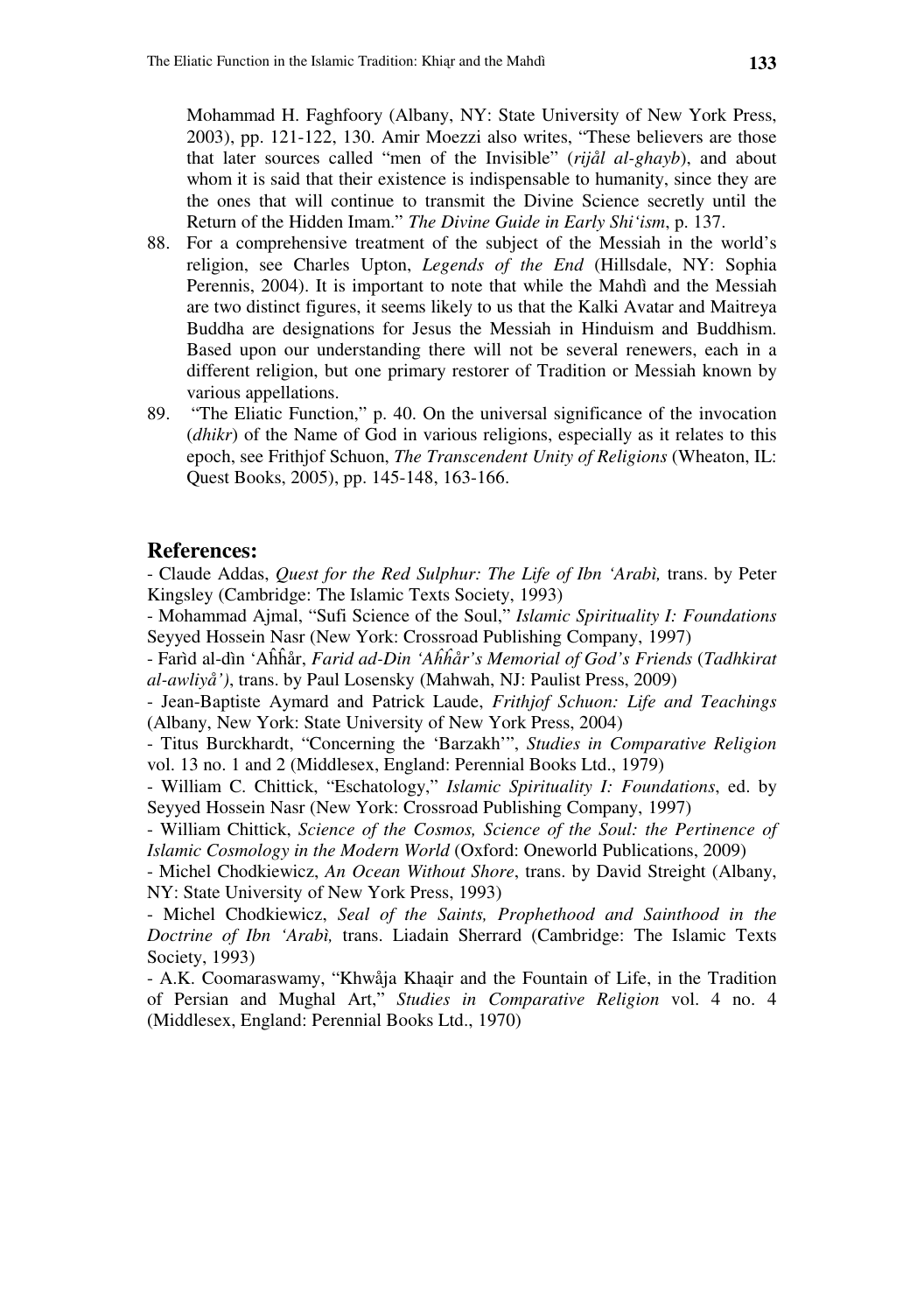- Henry Corbin, *History of Islamic Philosophy*, trans. by Liadain Sherrard and Philip Sherrard (London: Kegan Paul International, 1993)

- Henry Corbin, *Temple and Contemplation,* trans. by Liadain Sherrard and Philip Sherrard (London: Kegan Paul International, 1986)

- Henry Corbin, *The Man of Light in Iranian Sufism*, trans. by Nancy Pearson (New Lebanon, NY: Omega Publications, 1994)

- Ranjit Fernando (ed.) *The Unanimous Tradition*, (Colombo: The Sri Lankan Institute of Traditional Studies, 1999)

- Éric Geoffroy "Approaching Sufism" from *Sufism: Love & Wisdom*, ed. by Jean-Louis Michon and Roger Gaetani (Bloomington, IN: World Wisdom, Inc., 2006)

- René Guénon, *Initiation and Spiritual Realization*, trans. by Henry D. Fohr (Hillsdale, NY: Sophia Perennis, 2001)

- René Guénon, *Perspectives on Initiation*, trans. by Henry D. Fohr (Hillsdale, NY: Sophia Perennis, 2004)

- René Guénon, *Symbols of Sacred Science*, trans. by Henry D. Fohr (Hillsdale, NY: Sophia Perennis, 2004)

- René Guénon, *The King of the World*, trans. by Henry D. Fohr (Hillsdale, NY: Sophia Perennis, 2004)

- 'Alì Hujwìrì, *Revelation of the Mystery* (*Kashf al-ma*ĕ*j*ĩ*b)*, trans. by R.A. Nicholson (Accord, NY: Pir Publications, 1999)

Jassim M. Hussain, *The Occultation of the Twelfth Imam* (London: Muhammadi Trust, 1982)

- Ibn al-'Arabì, *The Meccan Revelations vol. I*(*al-Fut*ĩĕ*åt al-makkiyyah*), ed. by Michel Chodkiewicz, trans. by James W. Morris (Oxford: Pir Press, 2005)

- Ibn al-'Arabì, *The Ringstones of Wisdom (Fu*ģĩģ *al-*ĕ*ikam)*, trans. by Caner Dagli (Chicago: Great Books of the Islamic World, 2004)

- Ibn 'Aĥå' Allåh al-Iskandarì, *Kitåb La*ĥ*å'if al-Minan fi Manåqib Abì al-'Abbås al-Mursì wa Shaykhihi Abì al-*Ĕ*asan (The Subtle Blessings in the Saintly Lives of Ab*ĩ *al-'Abbås al-Mursì and his master Ab*ĩ *al-*Ĕ*asan al-Shådhilì), trans. by Nancy Roberts (Louisville, KY: Fons Vitae, 2005)* 

- Ibn Kathìr, *Qi*ģ*a*ģ *al-anbiyå'* (*Stories of the Prophets*), trans. by Muhammad Mustafa Gemeiah (Mansoura, Egypt: El Nour Publishing, 1997)

- Franklin D. Lewis, *Rumi: Past and Present, East and West* (Oxford: Oneworld Publications, 2000)

- 'Abd al-Karìm al-Jìlì, *Universal Man (al-Insån al-Kåmil)*, trans. by Titus Burckhardt and Angela Culme-Seymour (Roxburgh, Scotland: Beshara Publications, 1995)

- Martin Lings, *Muhammad: His Life Based on the Earliest Sources* (Kuala Lumpur: Foundation for Traditional Studies, 1983)

- Martin Lings, *What is Sufism?* (Cambridge: The Islamic Texts Society, 1993)

- Mohammad Ali Amir-Moezzi, *The Divine Guide in Early Shi'ism: The Sources of Esoterism in Islam,* trans. by David Streight (Albany, NY: State University of New York Press, 1994)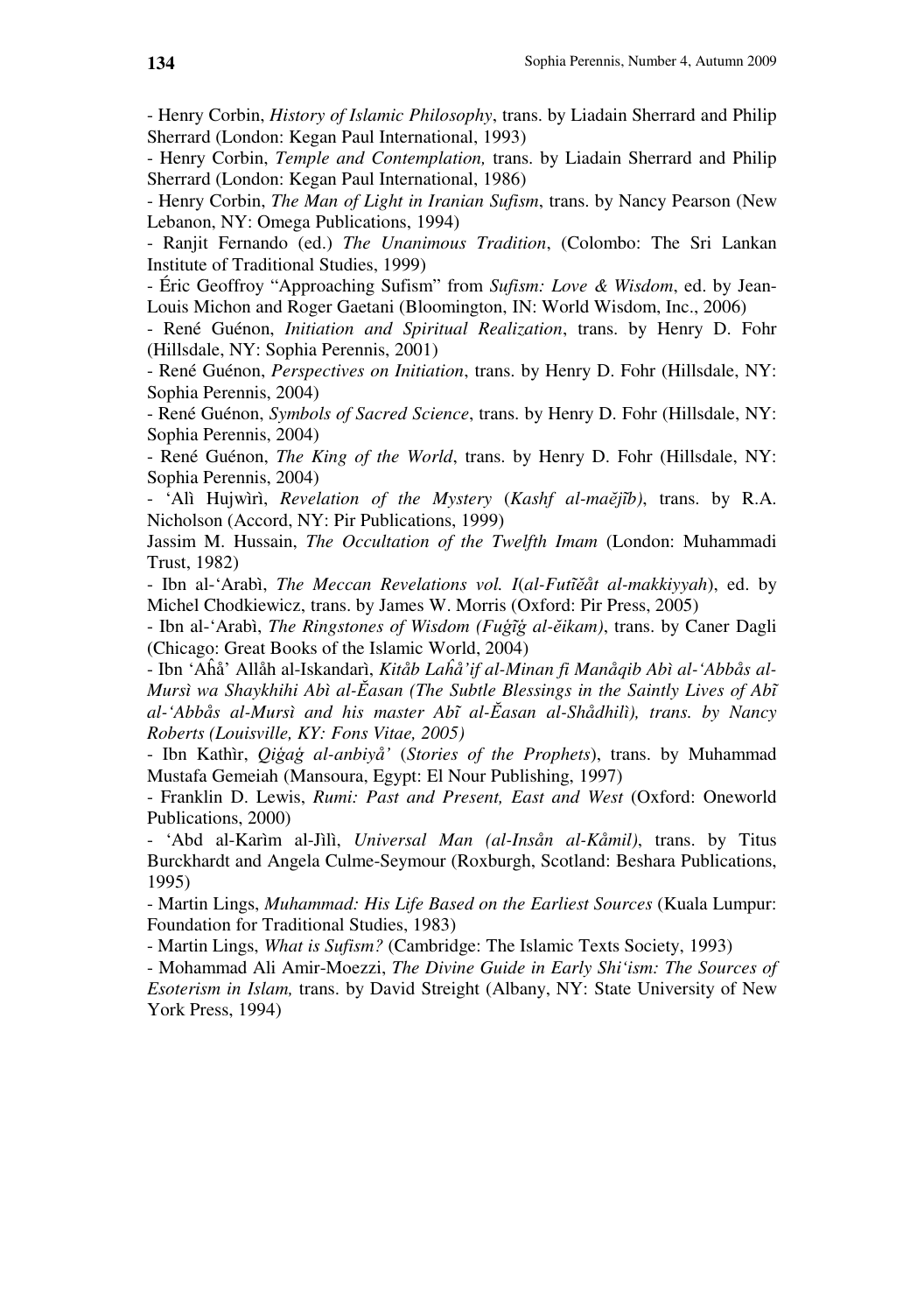- Moojan Momen, *An Introduction to Shi'i Islam (*New Haven: Yale University Press, 1985)

- Shaykh al-Mufìd, *The Book of Guidance (Kitåb al-Irshåd)*, trans. by I.K.A. Howard (Qum: Anģariyan Publications)

- Seyyed Hossein Nasr, "Frithjof Schuon and the Islamic Tradition," *Sophia* vol. 5, no. 1 (Oakton, VA: The Foundation for Traditional Studies, 1999)

- Seyyed Hossein Nasr, *Islam and the Plight of Modern Man* (Lahore: Suhail Academy Press, 1999)

- Seyyed Hossein Nasr, *Knowledge and the Sacred* (Albany, NY: State University of New York Press, 1989)

- Seyyed Hossein Nasr, Ģ*adr al-Dìn Shìråzì and his Transcendent Theosophy* (Tehran: Institute for Humanities and Cultural Studies, 1997)

- Seyyed Hossein Nasr, "Spiritual Chivalry" in *Encyclopaedia of Islamic Spirituality: Vol. II Manifestations*, ed. by Seyyed Hossein Nasr (Lahore: Suhail Academy Press, 2000)

- Seyyed Hossein Nasr, *Sufi Essays* (Chicago: ABC International Group, Inc., 1999)

- Seyyed Hossein Nasr, *The Garden of Truth: The Vision and Promise of Sufism, Islam's Mystical Tradition* (New York: HarperCollins Publishers, 2007)

- Seyyed Hossein Nasr, *The Heart of Islam* (San Francisco: HarperCollins Publishers, 2002)

- Seyyed Hossein Nasr, *The Need for a Sacred Science* (Albany, NY: State University of New York Press, 1993)

Vali Nasr, *The Shia Revival: How Conflicts within Islam Will Shape the Future* (New York: W.W. Norton & Company, Inc., 2006)

- Jalålu'ddìn Rĩmì, *The Mathnawì of Jalålu'ddìn R*ĩ*mì: III & IV*, trans. by R.A. Nicholson (Warminster, Wiltshire: Gibb Memorial Trust, 1990)

- Jalålu'ddìn Rĩmì, *The Mathnawì of Jalålu'ddìn R*ĩ*mì: V & VI*, trans. by R.A. Nicholson (Warminster, Wiltshire: Gibb Memorial Trust, 1990)

- Leo Schaya, "The Eliatic Functon," *Studies in Comparative Religion* vol. 13 no. 1 and 2 (Middlesex, England: Perennial Books Ltd., 1979)

- Leo Schaya, "The Mission of Elias," *Studies in Comparative Religion* vol. 14 no. 3 and 4 (Middlesex, England: Perennial Books Ltd., 1980)

- Leo Schaya, *The Universal Meaning of the Kabbalah*, trans. by Nancy Pearson (Baltimore: Penguin Books Inc., 1973)

- Frithjof Schuon, *In the Face of the Absolute* (Bloominton, IN, World Wisdom Inc., 1994)

- Frithjof Schuon, *The Transcendent Unity of Religions* (Wheaton, IL: Quest Books, 2005)

- ('Allåmah) Sayyid M. H. Ĥabåĥabå'ì, *Kernel of the Kernel* (*Risåla-yi Lubb allubåb*), ed. by Sayyid M.H.H. Tihrånì, trans. by Mohammad H. Faghfoory (Albany, NY: State University of New York Press, 2003)

- 'Allåmah Ĥabåĥabå'ì, *Shi'ite Islam*, trans. and edt. by Seyyed Hossein Nasr (Albany, NY: State University of New York Press, 1975)